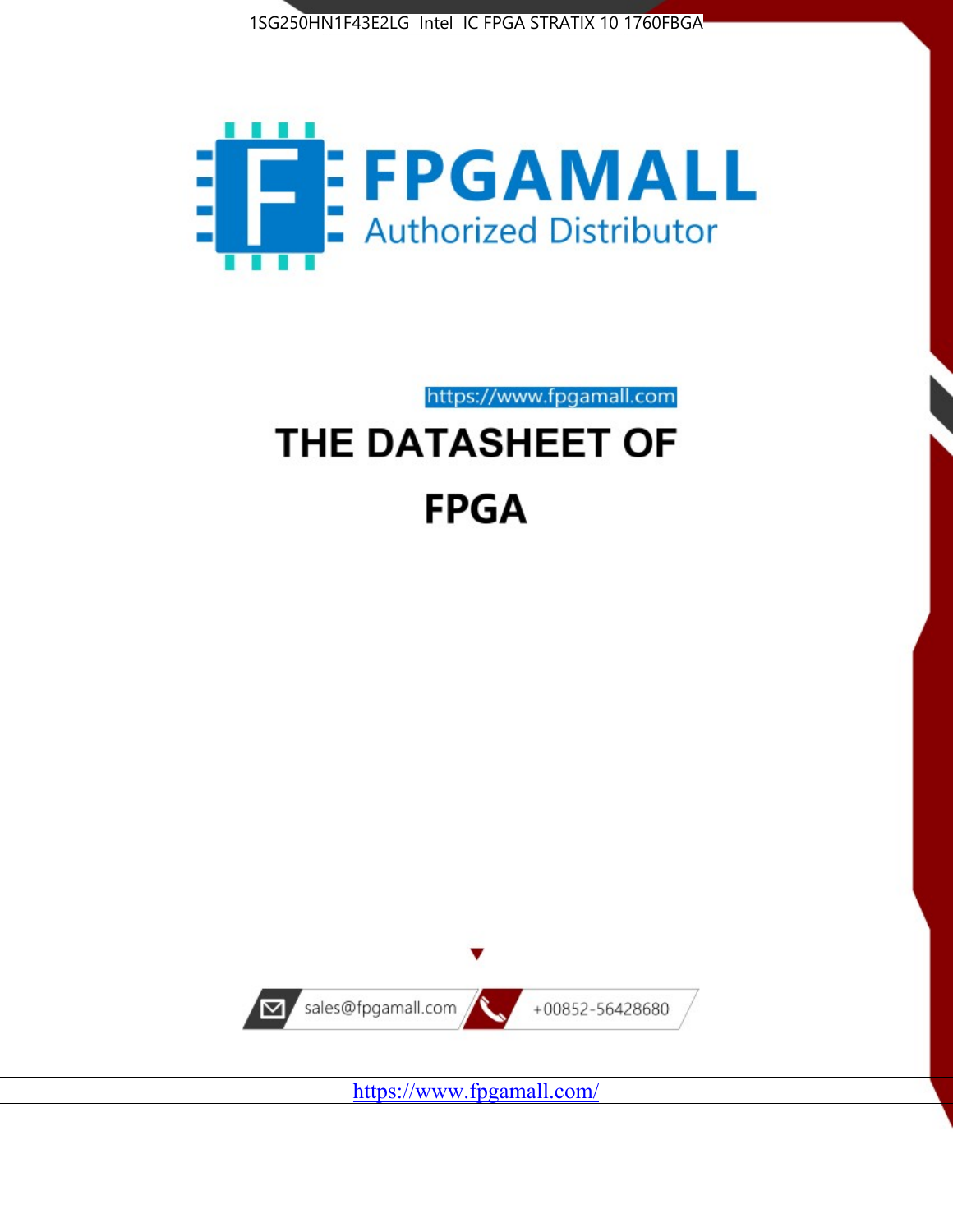1SG250HN1F43E2LG Intel IC FPGA STRATIX 10 1760FBGA



## **Intel® Stratix® 10 GX/SX Device Overview**



**S10-OVERVIEW | 2020.04.30** Latest document on the web: **[PDF](https://www.intel.com/content/dam/www/programmable/us/en/pdfs/literature/hb/stratix-10/s10-overview.pdf)** | **[HTML](https://www.intel.com/content/www/us/en/programmable/documentation/joc1442261161666.html)**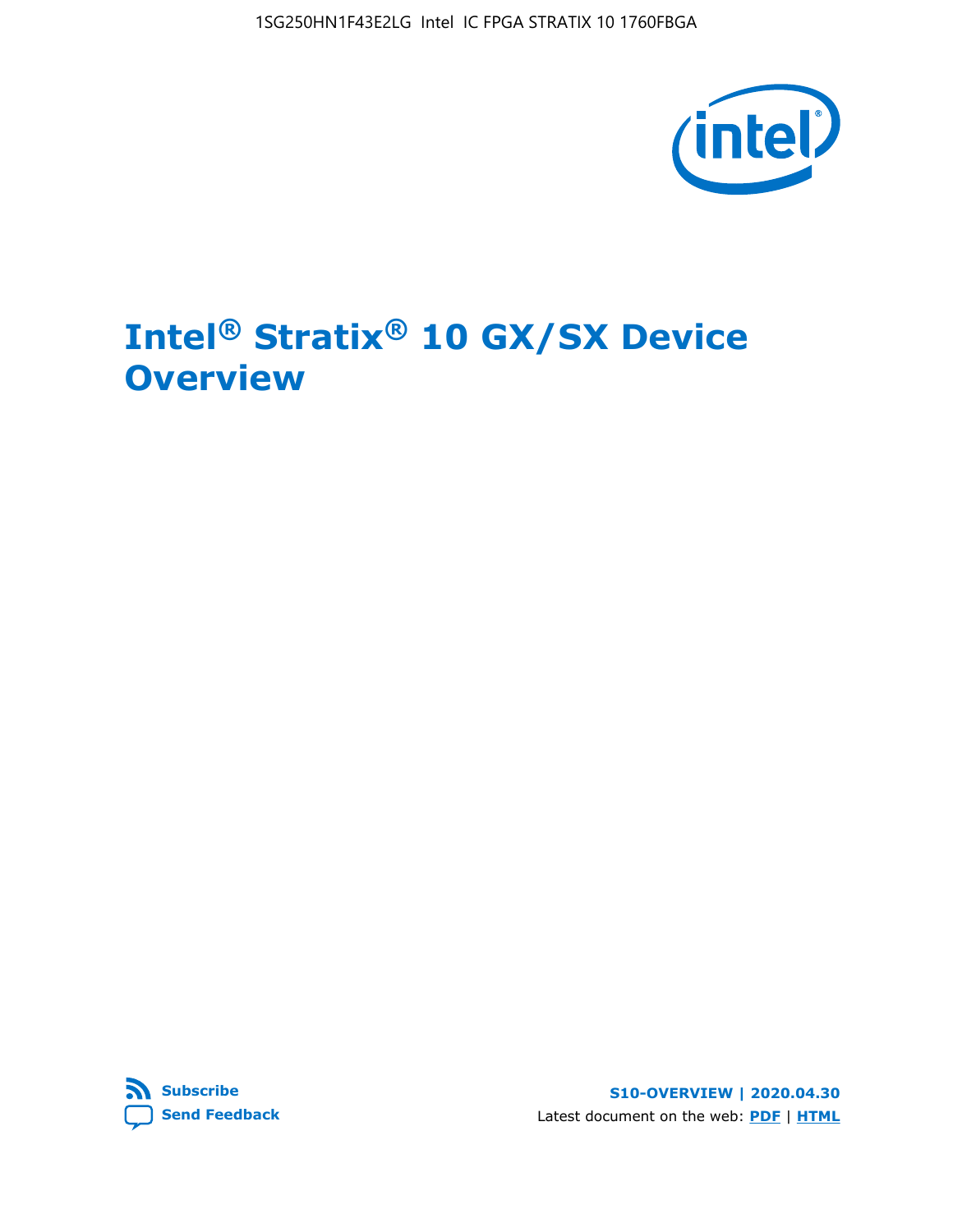

*Contents*

### **Contents**

| 1.26. Document Revision History for the Intel Stratix 10 GX/SX Device Overview36 |  |
|----------------------------------------------------------------------------------|--|

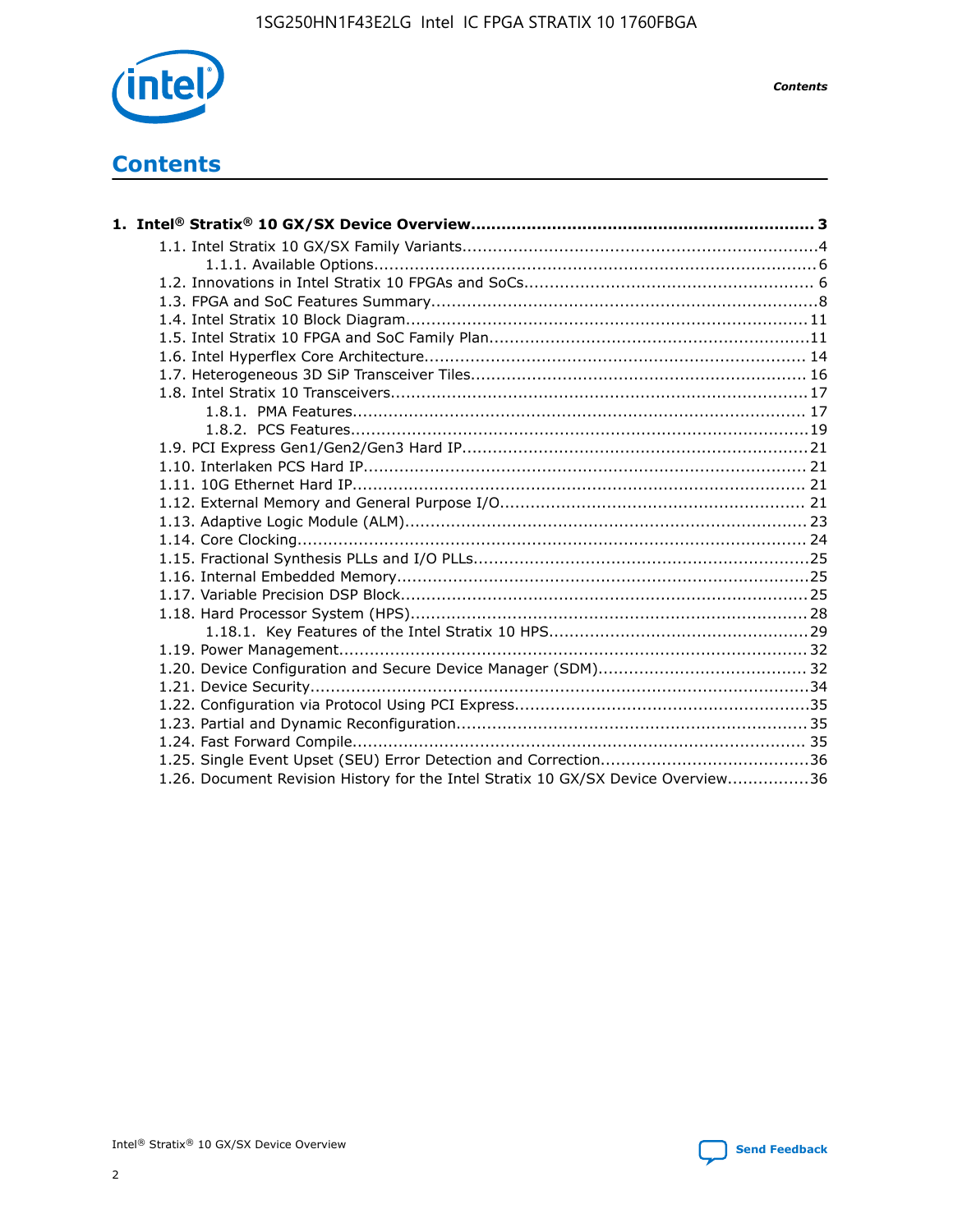**S10-OVERVIEW | 2020.04.30**

**[Send Feedback](mailto:FPGAtechdocfeedback@intel.com?subject=Feedback%20on%20Intel%20Stratix%2010%20GX/SX%20Device%20Overview%20(S10-OVERVIEW%202020.04.30)&body=We%20appreciate%20your%20feedback.%20In%20your%20comments,%20also%20specify%20the%20page%20number%20or%20paragraph.%20Thank%20you.)**



### **1. Intel® Stratix® 10 GX/SX Device Overview**

Intel's 14 nm Intel® Stratix® 10 GX FPGAs and SX SoCs deliver 2X the core performance and up to 70% lower power over previous generation high-performance FPGAs.

Featuring several groundbreaking innovations, including the all new Intel Hyperflex™ core architecture, this device family enables you to meet the demand for everincreasing bandwidth and processing performance in your most advanced applications, while meeting your power budget.

With an embedded hard processor system (HPS) based on a quad-core 64 bit Arm\* Cortex\*-A53, the Intel Stratix 10 SoC devices deliver power efficient, application-class processing and allow designers to extend hardware virtualization into the FPGA fabric. Intel Stratix 10 SoC devices demonstrate Intel's commitment to high-performance SoCs and extend Intel's leadership in programmable devices featuring an Arm-based processor system.

Important innovations in Intel Stratix 10 FPGAs and SoCs include:

- All new Intel Hyperflex core architecture delivering 2X the core performance compared to previous generation high-performance FPGAs
- Intel 14 nm tri-gate (FinFET) technology
- Heterogeneous 3D System-in-Package (SiP) technology
- Core fabric with up to 10.2 million logic elements (LEs)
- Up to 96 full duplex transceiver channels on heterogeneous 3D SiP transceiver tiles
- Transceiver data rates up to 28.3 Gbps chip-to-chip/module and backplane performance
- M20K (20 Kb) internal SRAM memory blocks
- Fractional synthesis and ultra-low jitter LC tank based transmit phase locked loops (PLLs)
- Hard PCI Express<sup>®</sup> Gen3 x16 intellectual property (IP) blocks
- Hard 10GBASE-KR/40GBASE-KR4 Forward Error Correction (FEC) in every transceiver channel
- Hard memory controllers and PHY supporting DDR4 rates up to 2666 Mbps per pin
- Hard fixed-point and IEEE 754 compliant hard floating-point variable precision digital signal processing (DSP) blocks with up to 10 TFLOP compute performance with a power efficiency of 80 GFLOP per Watt
- Quad-core 64 bit Arm Cortex-A53 embedded processor running up to 1.5 GHz in SoC family variants
- Programmable clock tree synthesis for flexible, low power, low skew clock trees

Intel Corporation. All rights reserved. Agilex, Altera, Arria, Cyclone, Enpirion, Intel, the Intel logo, MAX, Nios, Quartus and Stratix words and logos are trademarks of Intel Corporation or its subsidiaries in the U.S. and/or other countries. Intel warrants performance of its FPGA and semiconductor products to current specifications in accordance with Intel's standard warranty, but reserves the right to make changes to any products and services at any time without notice. Intel assumes no responsibility or liability arising out of the application or use of any information, product, or service described herein except as expressly agreed to in writing by Intel. Intel customers are advised to obtain the latest version of device specifications before relying on any published information and before placing orders for products or services. \*Other names and brands may be claimed as the property of others.

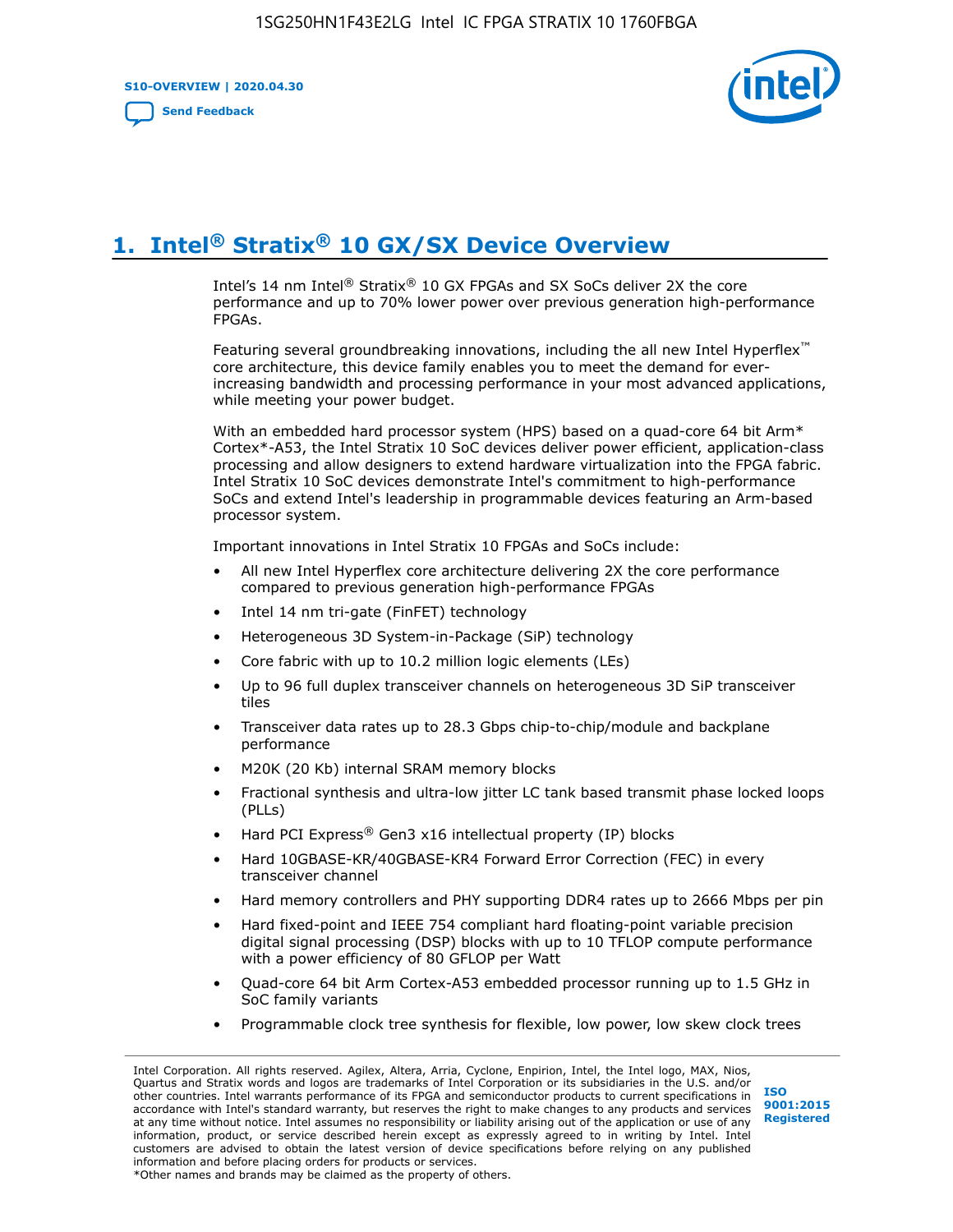

- Dedicated secure device manager (SDM) for:
	- Enhanced device configuration and security
	- AES-256, SHA-256/384 and ECDSA-256/384 encrypt/decrypt accelerators and authentication
	- Multi-factor authentication
	- Physically Unclonable Function (PUF) service and software programmable device configuration capability
- Comprehensive set of advanced power saving features delivering up to 70% lower power compared to previous generation high-performance FPGAs
- Non-destructive register state readback and writeback, to support ASIC prototyping and other applications

With these capabilities, Intel Stratix 10 FPGAs and SoCs are ideally suited for the most demanding applications in diverse markets such as:

- **Compute and Storage**—for custom servers, cloud computing and datacenter acceleration
- **Networking**—for Terabit, 400G and multi-100G bridging, aggregation, packet processing and traffic management
- **Optical Transport Networks**—for OTU4, 2xOTU4, 4xOTU4
- **Broadcast**—for high-end studio distribution, head end encoding/decoding, edge quadrature amplitude modulation (QAM)
- **Military**—for radar, electronic warfare, and secure communications
- **Medical**—for diagnostic scanners and diagnostic imaging
- **Test and Measurement**—for protocol and application testers
- **Wireless**—for next-generation 5G networks
- **ASIC Prototyping**—for designs that require the largest FPGA fabric with the highest I/O count

### **1.1. Intel Stratix 10 GX/SX Family Variants**

Intel Stratix 10 devices are available in FPGA (GX) and SoC (SX) variants.

- **Intel Stratix 10 GX** devices deliver up to 1 GHz core fabric performance and contain up to 10.2 million LEs in the fabric. They also feature up to 96 general purpose transceivers on separate transceiver tiles, and 2666 Mbps DDR4 external memory interface performance. The transceivers are capable of up to 28.3 Gbps short reach and across the backplane. These devices are optimized for FPGA applications that require the highest transceiver bandwidth and core fabric performance, with the power efficiency of Intel's 14 nm tri-gate process technology.
- **Intel Stratix 10 SX** devices have a feature set that is identical to Intel Stratix 10 GX devices, with the addition of an embedded quad-core 64 bit Arm Cortex A53 hard processor system.

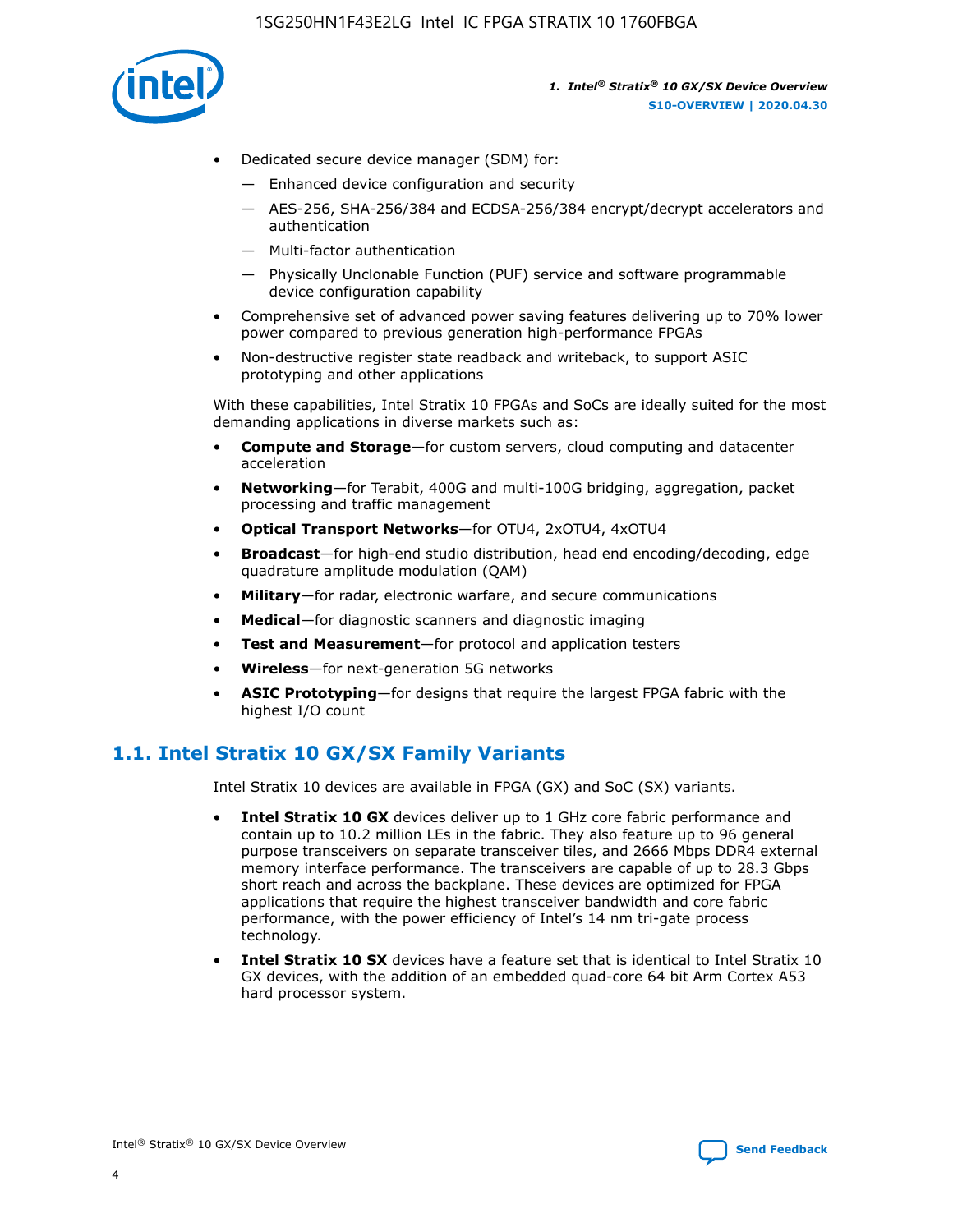

Common to all Intel Stratix 10 family variants is a high-performance fabric based on the new Intel Hyperflex core architecture that includes additional Hyper-Registers throughout the interconnect routing and at the inputs of all functional blocks. The core fabric also contains an enhanced logic array utilizing Intel's adaptive logic module (ALM) and a rich set of high performance building blocks including:

- M20K (20 Kb) embedded memory blocks
- Variable precision DSP blocks with hard IEEE 754 compliant floating-point units
- Fractional synthesis and integer PLLs
- Hard memory controllers and PHY for external memory interfaces
- General purpose IO cells

To clock these building blocks, Intel Stratix 10 devices use programmable clock tree synthesis, which uses dedicated clock tree routing to synthesize only those branches of the clock trees required for the application. All devices support in-system, finegrained partial reconfiguration of the logic array, allowing logic to be added and subtracted from the system while it is operating.

All family variants also contain high speed serial transceivers, containing both the physical medium attachment (PMA) and the physical coding sublayer (PCS), which can be used to implement a variety of industry standard and proprietary protocols. In addition to the hard PCS, Intel Stratix 10 devices contain multiple instantiations of PCI Express hard IP that supports Gen1/Gen2/Gen3 rates in x1/x2/x4/x8/x16 lane configurations, and hard 10GBASE-KR/40GBASE-KR4 FEC for every transceiver. The hard PCS, FEC, and PCI Express IP free up valuable core logic resources, save power, and increase your productivity.

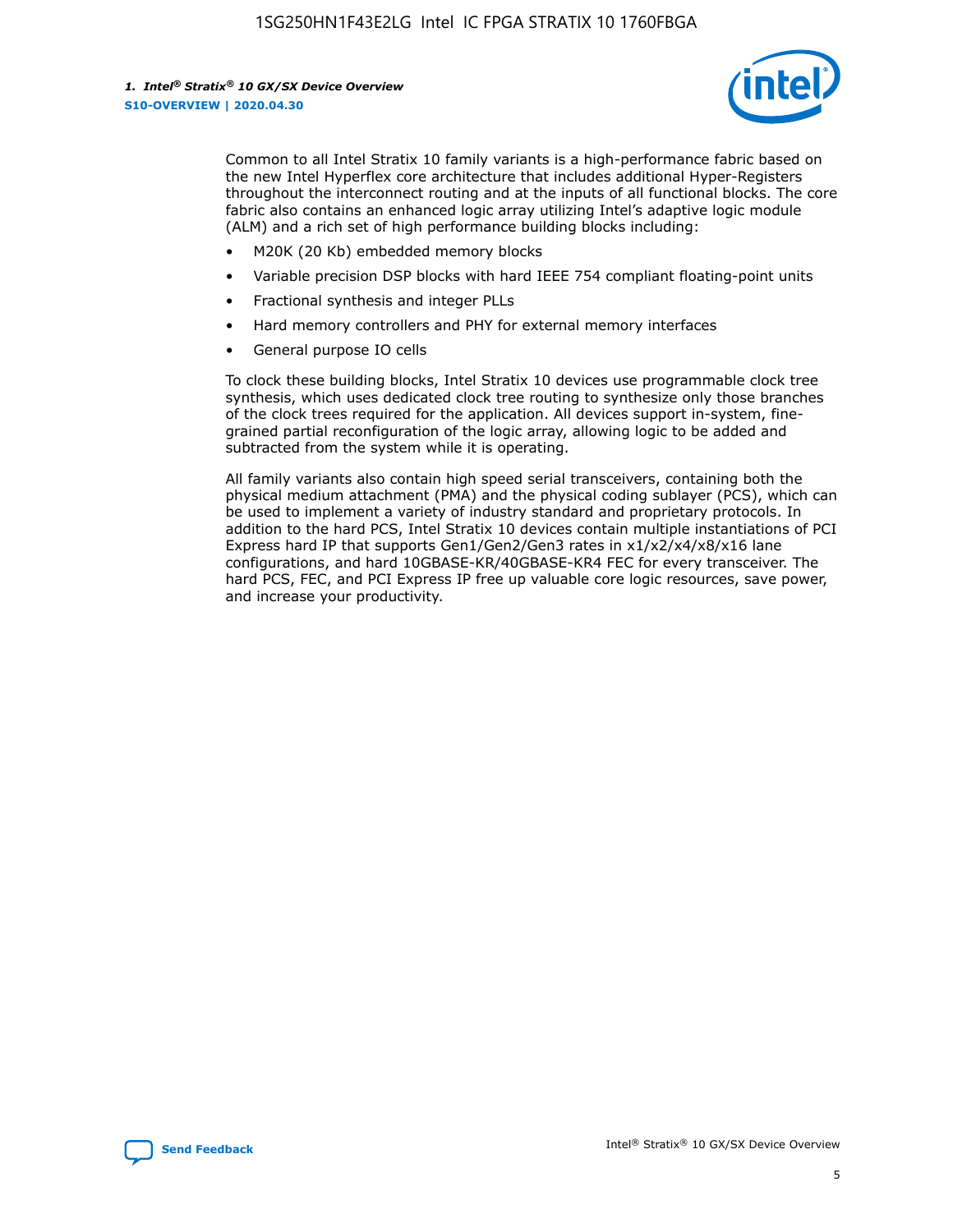

### **1.1.1. Available Options**

#### **Figure 1. Sample Ordering Code and Available Options for Intel Stratix 10 Devices**



### **Related Information**

[My Intel Support](https://www.intel.com/content/www/us/en/programmable/my-intel/mal-home.html)

### **1.2. Innovations in Intel Stratix 10 FPGAs and SoCs**

Intel Stratix 10 FPGAs and SoCs deliver many significant improvements over the previous generation high-performance Stratix V FPGAs.

#### **Table 1. Key Features of Intel Stratix 10 Devices Compared to Stratix V Devices**

| <b>Feature</b>            | <b>Stratix V FPGAs</b>                                           | <b>Intel Stratix 10 FPGAs and SoCs</b>                                        |  |
|---------------------------|------------------------------------------------------------------|-------------------------------------------------------------------------------|--|
| <b>Process technology</b> | 28 nm TSMC (planar<br>transistor)                                | 14 nm Intel tri-gate (FinFET)                                                 |  |
| Hard processor core       | None                                                             | Quad-core 64 bit Arm Cortex-A53<br>(SoC only)                                 |  |
| Core architecture         | Conventional core architecture<br>with conventional interconnect | Intel Hyperflex core architecture with<br>Hyper-Registers in the interconnect |  |
|                           |                                                                  | continued                                                                     |  |

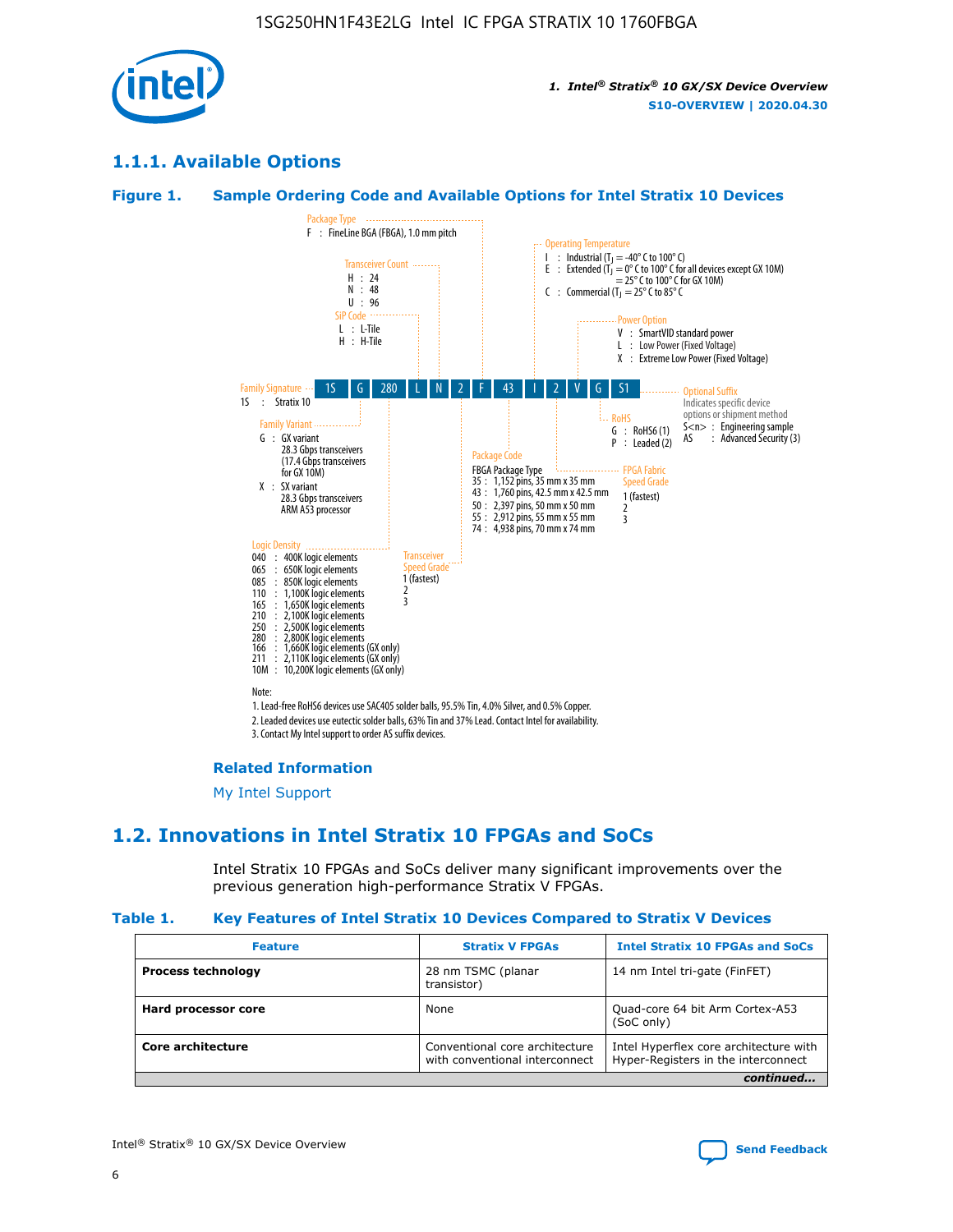

| <b>Feature</b>                                   | <b>Stratix V FPGAs</b>                                                              | <b>Intel Stratix 10 FPGAs and SoCs</b>                                                                                                       |
|--------------------------------------------------|-------------------------------------------------------------------------------------|----------------------------------------------------------------------------------------------------------------------------------------------|
| Core performance                                 | 500 MHz                                                                             | 1 GHz                                                                                                                                        |
| <b>Power dissipation</b>                         | 1x                                                                                  | As low as $0.3x$                                                                                                                             |
| Logic density                                    | <b>952 KLE</b>                                                                      | 10,200 KLE                                                                                                                                   |
| <b>Embedded memory (M20K)</b>                    | 52 Mbits                                                                            | 253 Mbits                                                                                                                                    |
| 18x19 multipliers                                | 3,926                                                                               | 11,520                                                                                                                                       |
|                                                  | Note: Multiplier is 18x18 in<br>Stratix V devices.                                  | Note: Multiplier is 18x19 in Intel<br>Stratix 10 devices.                                                                                    |
| <b>Floating point DSP capability</b>             | Up to 1 TFLOP, requires soft<br>floating point adder and<br>multiplier              | Up to 10 TFLOP, hard IEEE 754<br>compliant single precision floating<br>point adder and multiplier                                           |
| <b>Maximum transceivers</b>                      | 66                                                                                  | 96                                                                                                                                           |
| Maximum transceiver data rate (chip-to-<br>chip) | 28.05 Gbps                                                                          | 26.6 Gbps L-Tile<br>28.3 Gbps H-Tile                                                                                                         |
| Maximum transceiver data rate (backplane)        | 12.5 Gbps                                                                           | 12.5 Gbps L-Tile<br>28.3 Gbps H-Tile                                                                                                         |
| Hard memory controller                           | None                                                                                | DDR4 @ 1333 MHz/2666 Mbps<br>DDR3 @ 1067 MHz/2133 Mbps                                                                                       |
| Hard protocol IP                                 | PCIe* Gen3 x8 (up to 4<br>instances)                                                | PCIe Gen3 x16 (up to 4 instances)<br>SR-IOV (4 physical functions / 2k<br>virtual functions) on H-Tile devices<br>10GBASE-KR/40GBASE-KR4 FEC |
| <b>Core clocking and PLLs</b>                    | Global, quadrant and regional<br>clocks supported by fractional-<br>synthesis fPLLs | Programmable clock tree synthesis<br>supported by fractional synthesis<br>fPLLs and integer IO PLLs                                          |
| Register state readback and writeback            | Not available                                                                       | Non-destructive register state<br>readback and writeback for ASIC<br>prototyping and other applications                                      |

These innovations result in the following improvements:

- **Improved Core Logic Performance**: The Intel Hyperflex core architecture combined with 14 nm Intel tri-gate technology allows Intel Stratix 10 devices to achieve 2X the core performance compared to the previous generation
- **Lower Power**: Intel Stratix 10 devices use up to 70% lower power compared to the previous generation, enabled by 14 nm Intel tri-gate technology, the Intel Hyperflex core architecture, and optional power saving features built into the architecture
- **Higher Density**: Intel Stratix 10 devices offer three times the level of integration, with up to 10.2 million logic elements (LEs), over 253 Mbits of embedded memory blocks (M20K), and 11,520 18x19 multipliers
- **Embedded Processing**: Intel Stratix 10 SoCs feature a Quad-Core 64 bit Arm Cortex-A53 processor optimized for power efficiency and software compatible with previous generation Arria® and Cyclone® SoC devices
- **Improved Transceiver Performance**: With up to 96 transceiver channels implemented in heterogeneous 3D SiP transceiver tiles, Intel Stratix 10 GX and SX devices support data rates up to 28.3 Gbps chip-to-chip and 28.3 Gbps across the backplane with signal conditioning circuits capable of equalizing over 30 dB of system loss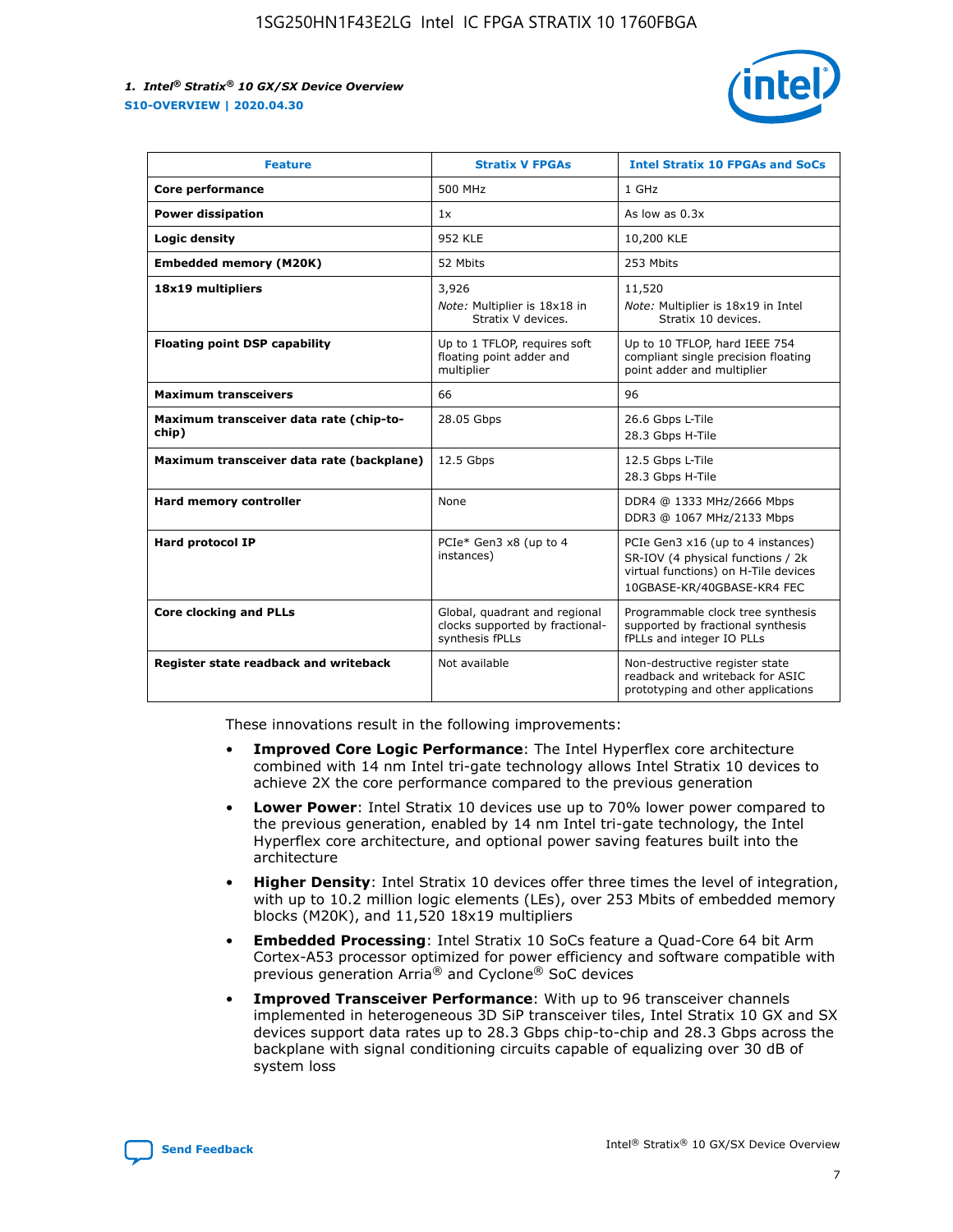

- **Improved DSP Performance**: The variable precision DSP block in Intel Stratix 10 devices features hard fixed and floating point capability, with up to 10 TFLOP IEEE754 single-precision floating point performance
- **Additional Hard IP**: Intel Stratix 10 devices include many more hard IP blocks than previous generation devices, with a hard memory controller included in each bank of 48 general purpose IOs, a hard PCIe Gen3 x16 full protocol stack in each transceiver tile, and a hard 10GBASE-KR/40GBASE-KR4 FEC in every transceiver channel
- **Enhanced Core Clocking**: Intel Stratix 10 devices feature programmable clock tree synthesis; clock trees are only synthesized where needed, increasing the flexibility and reducing the power dissipation of the clocking solution
- **Additional Core PLLs**: The core fabric in Intel Stratix 10 devices is supported by both integer IO PLLs and fractional synthesis fPLLs, resulting in a greater total number of PLLs available than the previous generation

### **1.3. FPGA and SoC Features Summary**

### **Table 2. Intel Stratix 10 FPGA and SoC Common Device Features**

| Technology<br>14 nm Intel tri-gate (FinFET) process technology<br>٠<br>SmartVID controlled core voltage, standard power devices<br>0.85-V fixed core voltage, low static power devices available<br>Up to 96 total transceivers available<br>Low power serial<br>٠<br>transceivers<br>Continuous operating range of 1 Gbps to 28.3 Gbps for Intel Stratix 10 GX/SX devices<br>Backplane support up to 28.3 Gbps for Intel Stratix 10 GX/SX devices<br>$\bullet$<br>Extended range down to 125 Mbps with oversampling<br>$\bullet$<br>• ATX transmit PLLs with user-configurable fractional synthesis capability<br>XFP, SFP+, QSFP/QSFP28, CFP/CFP2/CFP4 optical module support<br>• Adaptive linear and decision feedback equalization<br>Transmit pre-emphasis and de-emphasis<br>Dynamic partial reconfiguration of individual transceiver channels<br>$\bullet$<br>On-chip instrumentation (Eye Viewer non-intrusive data eye monitoring)<br>General purpose I/Os<br>Up to 2,304 total GPIO available<br>$\bullet$<br>1.6 Gbps LVDS-every pair can be configured as an input or output<br>1333 MHz/2666 Mbps DDR4 external memory interface<br>1067 MHz/2133 Mbps DDR3 external memory interface<br>• 1.2 V to 3.3 $V^{(1)}$ single-ended LVCMOS/LVTTL interfacing<br>• On-chip termination (OCT)<br>Embedded hard IP<br>PCIe Gen1/Gen2/Gen3 complete protocol stack, x1/x2/x4/x8/x16 end point and root<br>$\bullet$<br>port<br>DDR4/DDR3 hard memory controller (RLDRAM3/QDR II+/QDR IV using soft memory<br>controller)<br>Multiple hard IP instantiations in each device<br>• Single Root I/O Virtualization (SR-IOV)<br>Transceiver hard IP<br>10GBASE-KR/40GBASE-KR4 Forward Error Correction (FEC)<br>$\bullet$<br>10G Ethernet PCS<br>$\bullet$ | <b>Feature</b> | <b>Description</b> |
|-------------------------------------------------------------------------------------------------------------------------------------------------------------------------------------------------------------------------------------------------------------------------------------------------------------------------------------------------------------------------------------------------------------------------------------------------------------------------------------------------------------------------------------------------------------------------------------------------------------------------------------------------------------------------------------------------------------------------------------------------------------------------------------------------------------------------------------------------------------------------------------------------------------------------------------------------------------------------------------------------------------------------------------------------------------------------------------------------------------------------------------------------------------------------------------------------------------------------------------------------------------------------------------------------------------------------------------------------------------------------------------------------------------------------------------------------------------------------------------------------------------------------------------------------------------------------------------------------------------------------------------------------------------------------------------------------------------------------------------------------------------|----------------|--------------------|
|                                                                                                                                                                                                                                                                                                                                                                                                                                                                                                                                                                                                                                                                                                                                                                                                                                                                                                                                                                                                                                                                                                                                                                                                                                                                                                                                                                                                                                                                                                                                                                                                                                                                                                                                                             |                |                    |
|                                                                                                                                                                                                                                                                                                                                                                                                                                                                                                                                                                                                                                                                                                                                                                                                                                                                                                                                                                                                                                                                                                                                                                                                                                                                                                                                                                                                                                                                                                                                                                                                                                                                                                                                                             |                |                    |
|                                                                                                                                                                                                                                                                                                                                                                                                                                                                                                                                                                                                                                                                                                                                                                                                                                                                                                                                                                                                                                                                                                                                                                                                                                                                                                                                                                                                                                                                                                                                                                                                                                                                                                                                                             |                |                    |
|                                                                                                                                                                                                                                                                                                                                                                                                                                                                                                                                                                                                                                                                                                                                                                                                                                                                                                                                                                                                                                                                                                                                                                                                                                                                                                                                                                                                                                                                                                                                                                                                                                                                                                                                                             |                |                    |
| PCI Express PIPE interface<br>continued                                                                                                                                                                                                                                                                                                                                                                                                                                                                                                                                                                                                                                                                                                                                                                                                                                                                                                                                                                                                                                                                                                                                                                                                                                                                                                                                                                                                                                                                                                                                                                                                                                                                                                                     |                |                    |

<sup>(1)</sup> Available in some configurations only

8

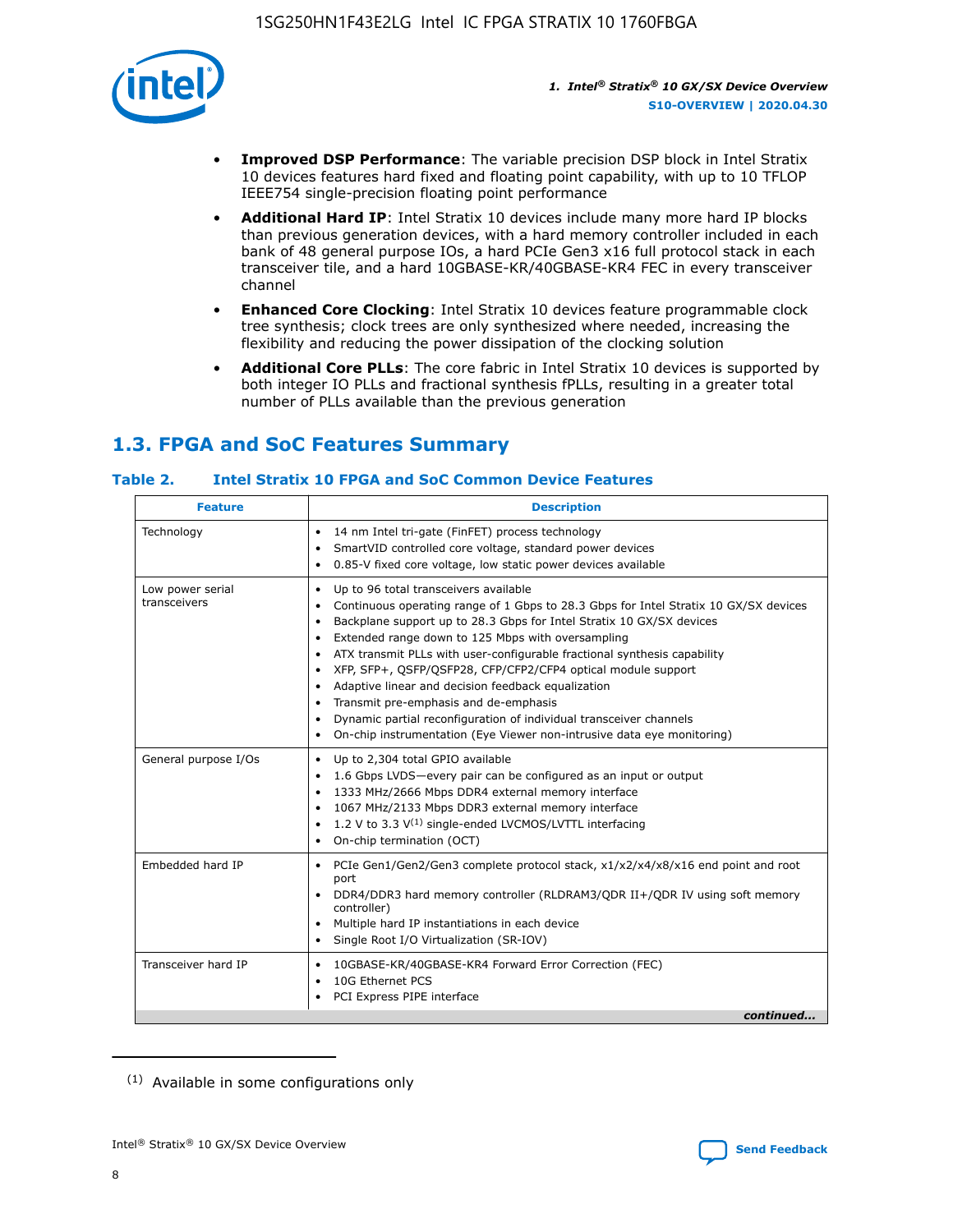

| <b>Feature</b>                   | <b>Description</b>                                                                                                                                                                                                                                                                                                                                                                                                                                                    |
|----------------------------------|-----------------------------------------------------------------------------------------------------------------------------------------------------------------------------------------------------------------------------------------------------------------------------------------------------------------------------------------------------------------------------------------------------------------------------------------------------------------------|
|                                  | Interlaken PCS<br>$\bullet$<br>Gigabit Ethernet PCS<br>$\bullet$<br>Deterministic latency support for Common Public Radio Interface (CPRI) PCS<br>$\bullet$<br>Fast lock-time support for Gigabit Passive Optical Networking (GPON) PCS<br>$\bullet$<br>8B/10B, 64B/66B, 64B/67B encoders and decoders<br>Custom mode support for proprietary protocols                                                                                                               |
| Power management                 | SmartVID controlled core voltage, standard power devices<br>$\bullet$<br>0.85-V fixed core voltage, low static power devices available<br>$\bullet$<br>Intel Quartus <sup>®</sup> Prime Pro Edition integrated power analysis<br>$\bullet$                                                                                                                                                                                                                            |
| High performance core fabric     | Intel Hyperflex core architecture with Hyper-Registers throughout the interconnect<br>routing and at the inputs of all functional blocks<br>Enhanced adaptive logic module (ALM)<br>$\bullet$<br>Improved multi-track routing architecture reduces congestion and improves compile<br>times<br>Hierarchical core clocking architecture with programmable clock tree synthesis<br>$\bullet$<br>Fine-grained partial reconfiguration                                    |
| Internal memory blocks           | M20K-20 Kb with hard ECC support<br>$\bullet$<br>MLAB-640 bit distributed LUTRAM<br>$\bullet$                                                                                                                                                                                                                                                                                                                                                                         |
| Variable precision DSP<br>blocks | IEEE 754-compliant hard single-precision floating point capability<br>$\bullet$<br>Supports signal processing with precision ranging from 18x19 up to 54x54<br>$\bullet$<br>Native 27x27 and 18x19 multiply modes<br>$\bullet$<br>64 bit accumulator and cascade for systolic FIRs<br>Internal coefficient memory banks<br>Pre-adder/subtractor improves efficiency<br>$\bullet$<br>Additional pipeline register increases performance and reduces power<br>$\bullet$ |
| Phase locked loops (PLL)         | Fractional synthesis PLLs (fPLL) support both fractional and integer modes<br>$\bullet$<br>Fractional mode with third-order delta-sigma modulation<br>Precision frequency synthesis<br>$\bullet$<br>Integer PLLs adjacent to general purpose I/Os, support external memory, and LVDS<br>$\bullet$<br>interfaces, clock delay compensation, zero delay buffering                                                                                                       |
| Core clock networks              | 1 GHz fabric clocking<br>$\bullet$<br>667 MHz external memory interface clocking, supports 2666 Mbps DDR4 interface<br>٠<br>800 MHz LVDS interface clocking, supports 1600 Mbps LVDS interface<br>$\bullet$<br>Programmable clock tree synthesis, backwards compatible with global, regional and<br>$\bullet$<br>peripheral clock networks<br>Clocks only synthesized where needed, to minimize dynamic power<br>continued                                            |

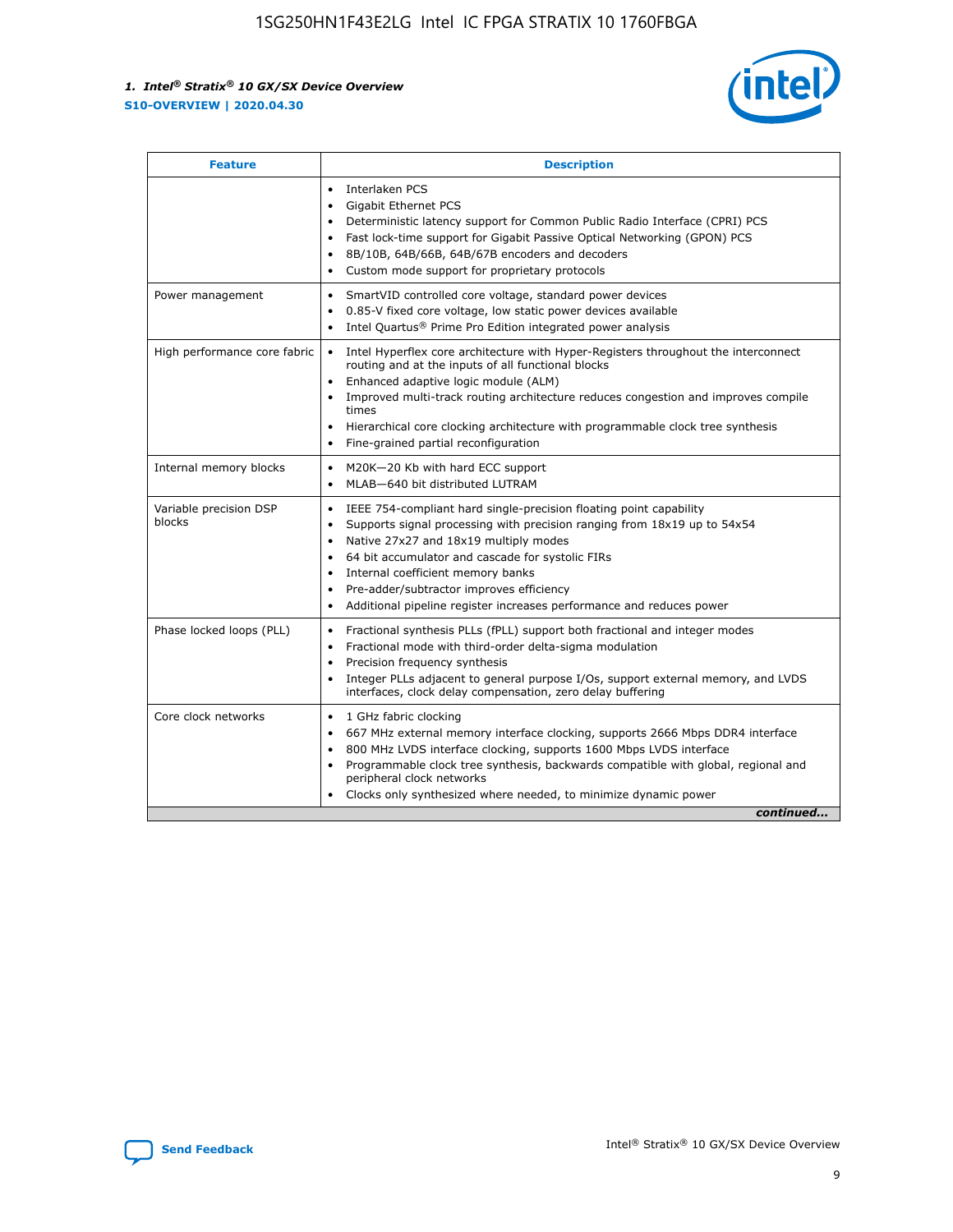

| <b>Feature</b>     | <b>Description</b>                                                                                                                                                                                                                                                                                                                                                                                                                                                                                                                                                   |
|--------------------|----------------------------------------------------------------------------------------------------------------------------------------------------------------------------------------------------------------------------------------------------------------------------------------------------------------------------------------------------------------------------------------------------------------------------------------------------------------------------------------------------------------------------------------------------------------------|
| Configuration      | Dedicated Secure Device Manager<br>$\bullet$<br>Software programmable device configuration<br>٠<br>Serial and parallel flash interface<br>٠<br>Configuration via protocol (CvP) using PCI Express Gen1/Gen2/Gen3<br>٠<br>Fine-grained partial reconfiguration of core fabric<br>$\bullet$<br>Dynamic reconfiguration of transceivers and PLLs<br>$\bullet$<br>Comprehensive set of security features including AES-256, SHA-256/384, and<br>ECDSA-256/384 accelerators, and multi-factor authentication<br>Physically Unclonable Function (PUF) service<br>$\bullet$ |
| Packaging          | Intel Embedded Multi-die Interconnect Bridge (EMIB) packaging technology<br>٠<br>Multiple devices with identical package footprints allows seamless migration across<br>$\bullet$<br>different device densities<br>1.0 mm ball-pitch FBGA packaging<br>$\bullet$<br>Lead and lead-free package options                                                                                                                                                                                                                                                               |
| Software and tools | Intel Quartus Prime Pro Edition design suite with new compiler and Hyper-Aware design<br>flow<br>Fast Forward compiler to allow Intel Hyperflex architecture performance exploration<br>$\bullet$<br>Transceiver toolkit<br>$\bullet$<br>Platform designer integration tool<br>DSP Builder advanced blockset<br>OpenCL <sup>™</sup> support<br>SoC Embedded Design Suite (EDS)                                                                                                                                                                                       |

### **Table 3. Intel Stratix 10 SoC Specific Device Features**

| <b>SoC Subsystem</b>            | <b>Feature</b>                                  | <b>Description</b>                                                                                                                                                                                                                                         |
|---------------------------------|-------------------------------------------------|------------------------------------------------------------------------------------------------------------------------------------------------------------------------------------------------------------------------------------------------------------|
| <b>Hard Processor</b><br>System | Multi-processor unit (MPU) core                 | Quad-core Arm Cortex-A53 MPCore processor with Arm<br>$\bullet$<br>CoreSight* debug and trace technology<br>Scalar floating-point unit supporting single and double<br>٠<br>precision<br>Arm Neon* media processing engine for each processor<br>$\bullet$ |
|                                 | <b>System Controllers</b>                       | System Memory Management Unit (SMMU)<br>٠<br>Cache Coherency Unit (CCU)<br>$\bullet$                                                                                                                                                                       |
|                                 | Layer 1 Cache                                   | 32 KB L1 instruction cache with parity<br>٠<br>32 KB L1 data cache with ECC<br>$\bullet$                                                                                                                                                                   |
|                                 | Layer 2 Cache                                   | 1 MB Shared L2 Cache with ECC<br>$\bullet$                                                                                                                                                                                                                 |
|                                 | On-Chip Memory                                  | 256 KB On-Chip RAM<br>$\bullet$                                                                                                                                                                                                                            |
|                                 | Direct memory access (DMA) controller           | 8-Channel DMA<br>$\bullet$                                                                                                                                                                                                                                 |
|                                 | Ethernet media access controller<br>(EMAC)      | Three 10/100/1000 EMAC with integrated DMA<br>$\bullet$                                                                                                                                                                                                    |
|                                 | USB On-The-Go controller (OTG)                  | 2 USB OTG with integrated DMA<br>$\bullet$                                                                                                                                                                                                                 |
|                                 | <b>UART</b> controller                          | 2 UART 16550 compatible<br>$\bullet$                                                                                                                                                                                                                       |
|                                 | Serial Peripheral Interface (SPI)<br>controller | $\bullet$ 4 SPI                                                                                                                                                                                                                                            |
|                                 | $I2C$ controller                                | 5 I <sup>2</sup> C controllers<br>$\bullet$                                                                                                                                                                                                                |
|                                 | SD/SDIO/MMC controller                          | 1 eMMC version 4.5 with DMA and CE-ATA support<br>$\bullet$<br>SD, including eSD, version 3.0<br>٠<br>SDIO, including eSDIO, version 3.0<br>CE-ATA - version 1.1<br>continued                                                                              |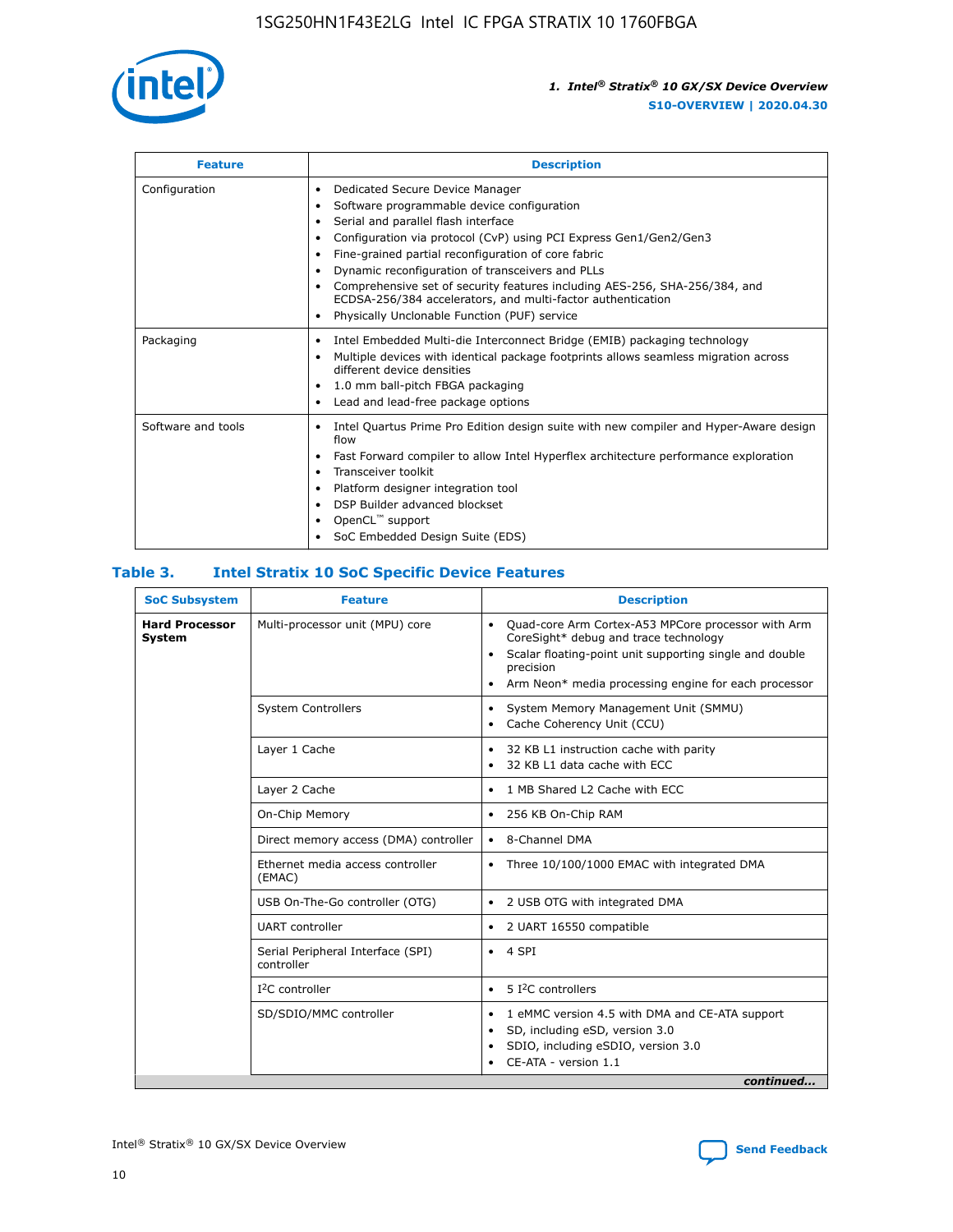

| <b>SoC Subsystem</b>                   | <b>Feature</b>             | <b>Description</b>                                                                                    |  |  |
|----------------------------------------|----------------------------|-------------------------------------------------------------------------------------------------------|--|--|
|                                        | NAND flash controller      | 1 ONFI 1.0, 8- and 16-bit support<br>$\bullet$                                                        |  |  |
|                                        | General-purpose I/O (GPIO) | Maximum of 48 software programmable GPIO<br>$\bullet$                                                 |  |  |
|                                        | Timers                     | 4 general-purpose timers<br>4 watchdog timers<br>٠                                                    |  |  |
| <b>Secure Device</b><br>Manager        | Security                   | Secure boot<br>$\bullet$<br>Advanced Encryption Standard (AES) and authentication<br>٠<br>(SHA/ECDSA) |  |  |
| External<br>Memory<br><b>Interface</b> | External Memory Interface  | Hard Memory Controller with DDR4 and DDR3<br>$\bullet$                                                |  |  |

### **1.4. Intel Stratix 10 Block Diagram**

### **Figure 2. Intel Stratix 10 FPGA and SoC Architecture Block Diagram**



HPS: Quad ARM Cortex-A53 Hard Processor System SDM: Secure Device Manager

### **1.5. Intel Stratix 10 FPGA and SoC Family Plan**

<sup>(2)</sup> The number of 27x27 multipliers is one-half the number of 18x19 multipliers.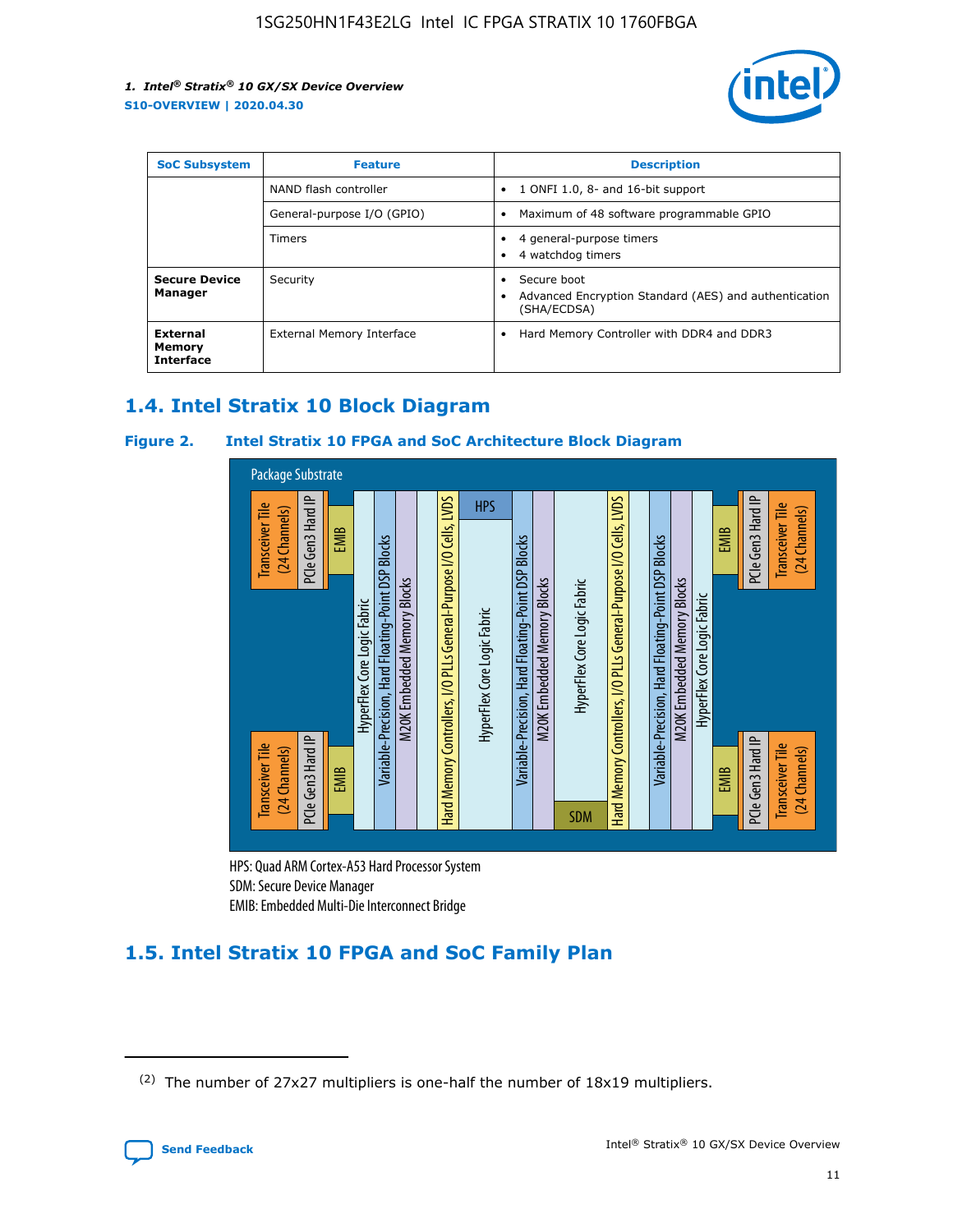

### **Table 4. Intel Stratix 10 GX/SX FPGA and SoC Family Plan—FPGA Core (part 1)**

| <b>Intel Stratix 10</b><br><b>GX/SX Device</b><br><b>Name</b> | <b>Logic Elements</b><br>(KLE) | <b>M20K Blocks</b> | <b>M20K Mbits</b> | <b>MLAB Counts</b> | <b>MLAB Mbits</b> | 18x19 Multi-<br>pliers <sup>(2)</sup> |
|---------------------------------------------------------------|--------------------------------|--------------------|-------------------|--------------------|-------------------|---------------------------------------|
| GX 400/<br>SX 400                                             | 378                            | 1,537              | 30                | 3,276              | $\overline{2}$    | 1,296                                 |
| GX 650/<br>SX 650                                             | 612                            | 2,489              | 49                | 5,364              | 3                 | 2,304                                 |
| GX 850/<br>SX 850                                             | 841                            | 3,477              | 68                | 7,124              | $\overline{4}$    | 4,032                                 |
| GX 1100/<br>SX 1100                                           | 1,325                          | 5,461              | 107               | 11,556             | $\overline{7}$    | 5,184                                 |
| GX 1650/<br>SX 1650                                           | 1,624                          | 5,851              | 114               | 13,764             | 8                 | 6,290                                 |
| GX 2100/<br>SX 2100                                           | 2,005                          | 6,501              | 127               | 17,316             | 11                | 7,488                                 |
| GX 2500/<br>SX 2500                                           | 2,422                          | 9,963              | 195               | 20,529             | 13                | 10,022                                |
| GX 2800/<br>SX 2800                                           | 2,753                          | 11,721             | 229               | 23,796             | 15                | 11,520                                |
| GX 1660                                                       | 1,679                          | 6,162              | 120               | 14,230             | 9                 | 6,652                                 |
| GX 2110                                                       | 2,073                          | 6,847              | 134               | 17,856             | 11                | 7,920                                 |
| <b>GX 10M</b>                                                 | 10,200                         | 12,950             | 253               | 87,984             | 55                | 6,912                                 |

#### **Table 5. Intel Stratix 10 GX/SX FPGA and SoC Family Plan—Interconnects, PLLs and Hard IP (part 2)**

| <b>Intel Stratix 10</b>            | <b>Interconnects</b> |                     | <b>PLLs</b>  |          | <b>Hard IP</b>                       |  |
|------------------------------------|----------------------|---------------------|--------------|----------|--------------------------------------|--|
| <b>GX/SX Device</b><br><b>Name</b> | <b>Maximum GPIOs</b> | <b>Maximum XCVR</b> | <b>fPLLs</b> | I/O PLLs | <b>PCIe Hard IP</b><br><b>Blocks</b> |  |
| GX 400/<br>SX 400                  | 374                  | 24                  | 8            | 8        | $\mathbf{1}$                         |  |
| GX 650/<br>SX 650                  | 392                  | 24                  | 8            | 8        | $\mathbf{1}$                         |  |
| GX 850/<br>SX 850                  | 688                  | 48                  | 16           | 16       | 2                                    |  |
| GX 1100/<br>SX 1100                | 688                  | 48                  | 16           | 16       | 2                                    |  |
| GX 1650/<br>SX 1650                | 704                  | 96                  | 32           | 24       | $\overline{4}$                       |  |
| GX 2100/<br>SX 2100                | 704                  | 96                  | 32           | 24       | $\overline{4}$                       |  |
| GX 2500/<br>SX 2500                | 1,160                | 96                  | 32           | 24       | $\overline{4}$                       |  |
| GX 2800/<br>SX 2800                | 1,160                | 96                  | 32           | 24       | $\overline{4}$                       |  |
| continued                          |                      |                     |              |          |                                      |  |

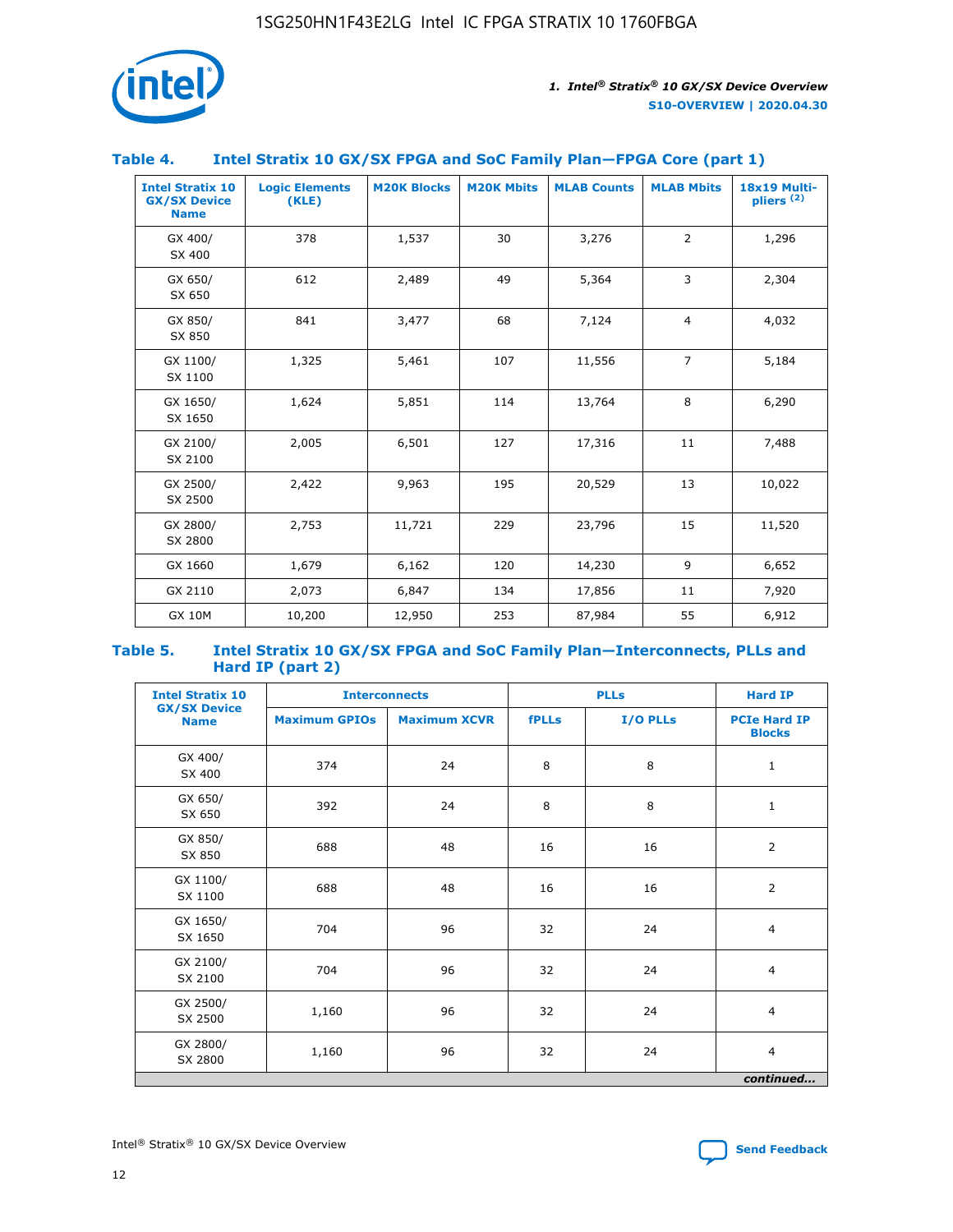

| <b>Intel Stratix 10</b>            | <b>Interconnects</b> |                     | <b>PLLs</b>  |          | <b>Hard IP</b>                       |
|------------------------------------|----------------------|---------------------|--------------|----------|--------------------------------------|
| <b>GX/SX Device</b><br><b>Name</b> | <b>Maximum GPIOs</b> | <b>Maximum XCVR</b> | <b>fPLLs</b> | I/O PLLs | <b>PCIe Hard IP</b><br><b>Blocks</b> |
| GX 1660                            | 688                  | 48                  | 16           | 16       |                                      |
| GX 2110                            | 688                  | 48                  | 16           | 16       |                                      |
| <b>GX 10M</b>                      | 2,304                | 48                  | 24           | 48       | 4                                    |

### **Table 6. Intel Stratix 10 GX/SX FPGA and SoC Family Package Plan**

Cell legend: General Purpose I/Os, High-Voltage I/Os, LVDS Pairs, Transceivers (3) (4) (5) (6) (7) (8)

| <b>Intel Stratix 10</b><br><b>GX/SX Device</b><br><b>Name</b> | F1152<br><b>HF35</b><br>$(35x35 \text{ mm}^2)$ | <b>F1760</b><br><b>NF43</b><br>(42.5x42.5<br>$mm2$ ) | F2397<br><b>UF50</b><br>$(50x50 \text{ mm}^2)$ | F2912<br><b>HF55</b><br>$(55x55 \text{ mm}^2)$ | F4938<br><b>NF74</b><br>$(70x74)$ mm <sup>2</sup> |
|---------------------------------------------------------------|------------------------------------------------|------------------------------------------------------|------------------------------------------------|------------------------------------------------|---------------------------------------------------|
| GX 400/<br>SX 400                                             | 374, 56, 120, 24 <sup>(9)</sup>                | $\overline{\phantom{a}}$                             | $\overline{\phantom{a}}$                       |                                                |                                                   |
| GX 650/<br>SX 650                                             | 392, 8, 192, 24                                | ٠                                                    | $\qquad \qquad \blacksquare$                   |                                                |                                                   |
| GX 850/<br>SX 850                                             | $\overline{\phantom{a}}$                       | 688, 16, 336, 48                                     | $\overline{\phantom{a}}$                       |                                                |                                                   |
| GX 1100/<br>SX 1100                                           | -                                              | 688, 16, 336, 48                                     |                                                |                                                |                                                   |
| GX 1650/<br>SX 1650                                           |                                                | 688, 16, 336, 48                                     | 704, 32, 336, 96                               | $\overline{\phantom{a}}$                       | $\overline{\phantom{0}}$                          |
| GX 2100/<br>SX 2100                                           |                                                | 688, 16, 336, 48                                     | 704, 32, 336, 96                               | $\overline{\phantom{a}}$                       | ٠                                                 |
| GX 2500/<br>SX 2500                                           |                                                | 688, 16, 336, 48                                     | 704, 32, 336, 96                               | 1160, 8, 576, 24                               |                                                   |
| GX 2800/                                                      | -                                              | 688, 16, 336, 48                                     | 704, 32, 336, 96                               | 1160, 8, 576, 24                               | continued                                         |

- (3) All packages are ball grid arrays with 1.0 mm pitch.
- (4) High-Voltage I/O pins are used for 3 V and 2.5 V interfacing.
- $(5)$  Each LVDS pair can be configured as either a differential input or a differential output.
- (6) High-Voltage I/O pins and LVDS pairs are included in the General Purpose I/O count. Transceivers are counted separately.
- $(7)$  Each package column offers pin migration (common circuit board footprint) for all devices in the column.
- $(8)$  Intel Stratix 10 GX devices are pin migratable with Intel Stratix 10 SX devices in the same package.
- $(9)$  The Intel Stratix 10 SX/GX 400 device has a level shifter, and this imposes some restrictions on the number of LVDS pairs and I/O banks available (see "Intel Stratix 10 SX/GX 400 Device Level Shifter Details").

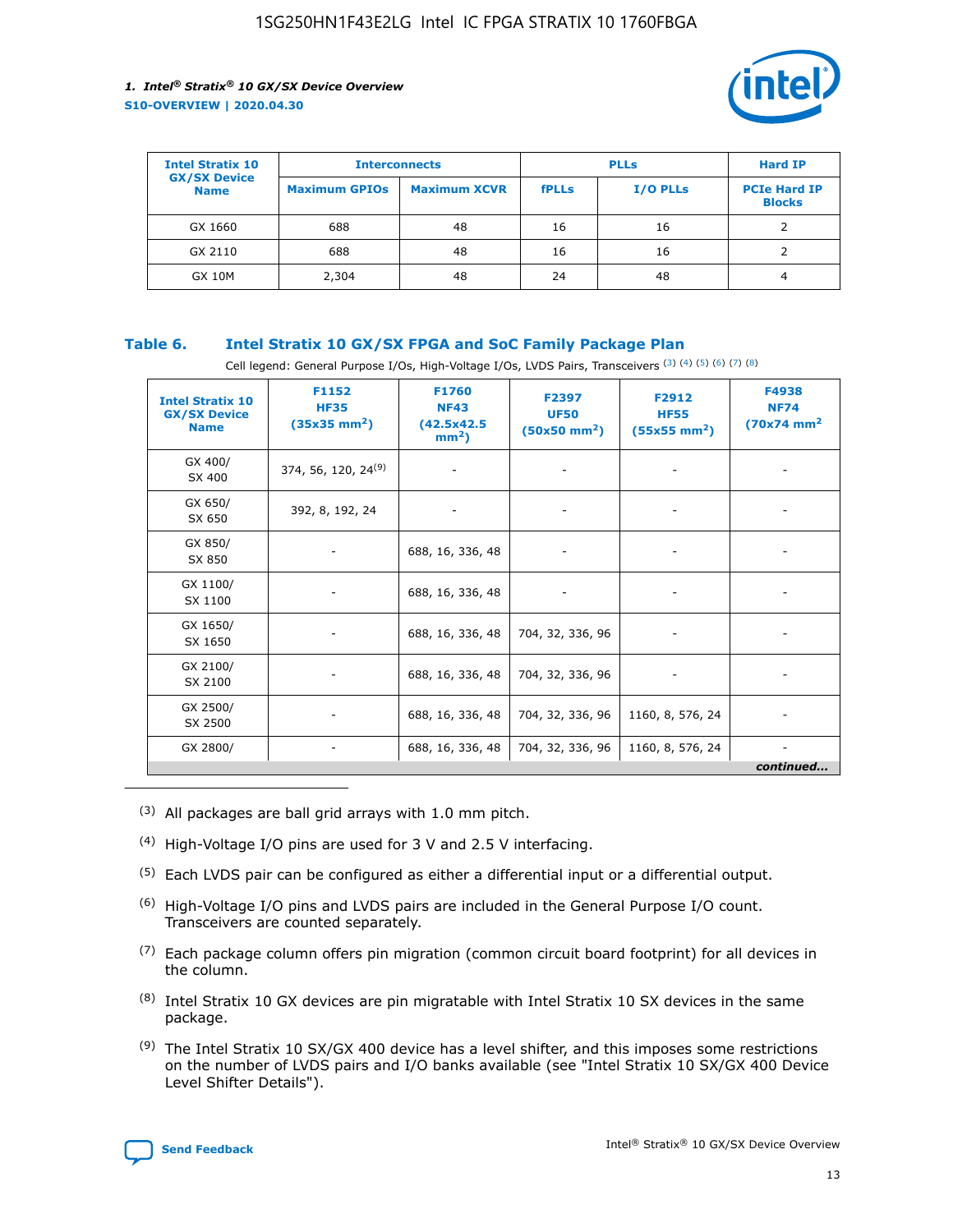

| <b>Intel Stratix 10</b><br><b>GX/SX Device</b><br><b>Name</b> | F1152<br><b>HF35</b><br>$(35x35)$ mm <sup>2</sup> ) | F1760<br><b>NF43</b><br>(42.5x42.5<br>$mm2$ ) | F2397<br><b>UF50</b><br>$(50x50 \text{ mm}^2)$ | F2912<br><b>HF55</b><br>$(55x55$ mm <sup>2</sup> ) | F4938<br><b>NF74</b><br>$(70x74)$ mm <sup>2</sup> |
|---------------------------------------------------------------|-----------------------------------------------------|-----------------------------------------------|------------------------------------------------|----------------------------------------------------|---------------------------------------------------|
| SX 2800                                                       |                                                     |                                               |                                                |                                                    |                                                   |
| GX 1660                                                       | -                                                   | 688, 16, 336, 48                              | $\overline{\phantom{a}}$                       |                                                    |                                                   |
| GX 2110                                                       |                                                     | 688, 16, 336, 48                              | $\overline{\phantom{a}}$                       |                                                    |                                                   |
| <b>GX 10M</b>                                                 | ۰                                                   |                                               |                                                |                                                    | 2304, 32, 1152,<br>48                             |





### **1.6. Intel Hyperflex Core Architecture**

Intel Stratix 10 FPGAs and SoCs are based on a core fabric featuring the new Intel Hyperflex core architecture. The Intel Hyperflex core architecture delivers 2X the clock frequency performance and up to 70% lower power compared to previous generation high-end FPGAs. Along with this performance breakthrough, the Intel Hyperflex core architecture delivers a number of advantages including:

- **Higher Throughput**—Capitalizes on 2X core clock frequency performance to obtain throughput breakthroughs
- **Improved Power Efficiency**—Uses reduced IP size, enabled by Intel Hyperflex, to consolidate designs which previously spanned multiple devices into a single device, thereby reducing power by up to 70% versus previous generation devices
- **Greater Design Functionality**—Uses faster clock frequency to reduce bus widths and reduce IP size, freeing up additional FPGA resources to add greater functionality
- **Increased Designer Productivity**—Boosts performance with less routing congestion and fewer design iterations using Hyper-Aware design tools, obtaining greater timing margin for more rapid timing closure

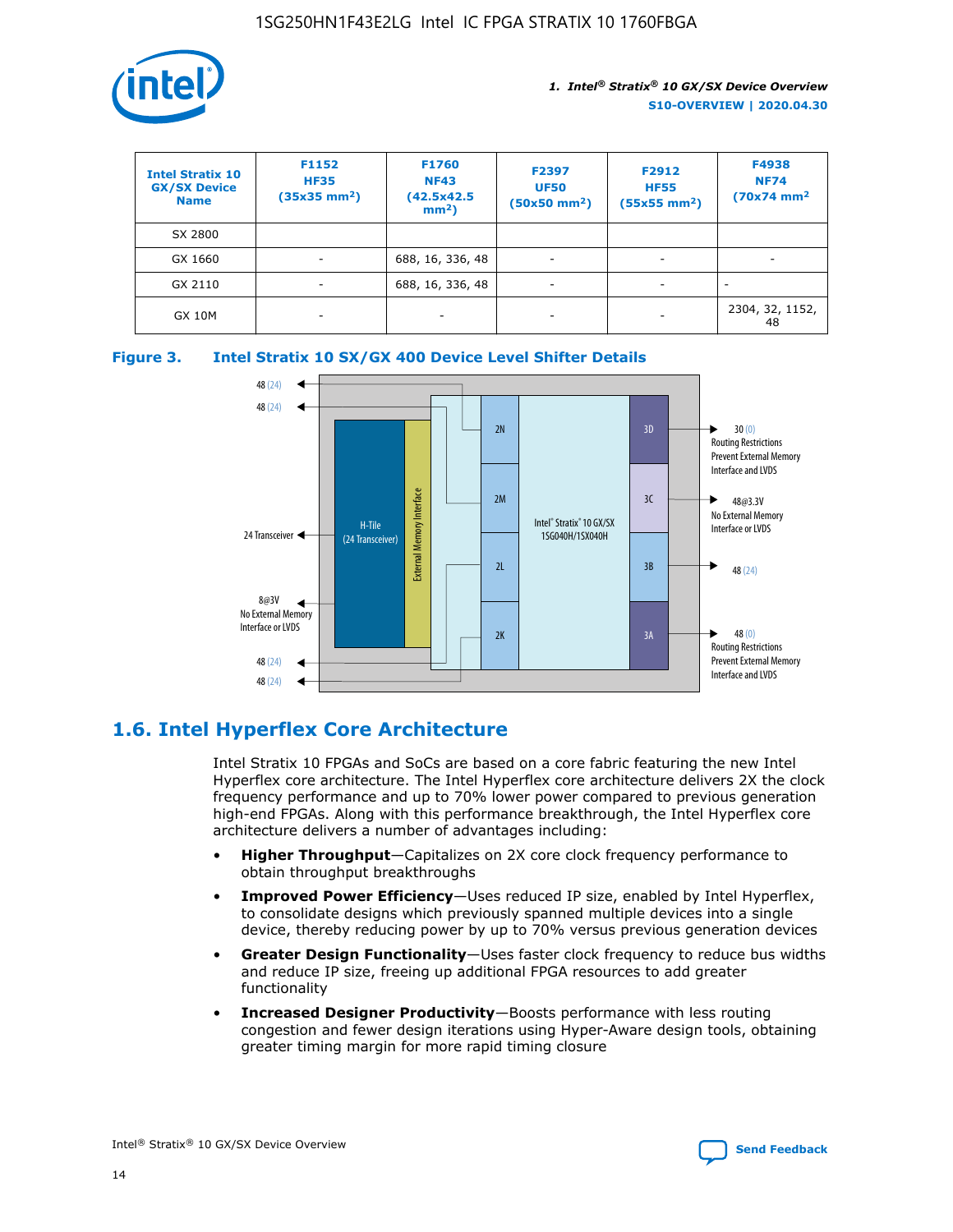

In addition to the traditional user registers found in the Adaptive Logic Modules (ALM), the Intel Hyperflex core architecture introduces additional bypassable registers everywhere throughout the fabric of the FPGA. These additional registers, called Hyper-Registers are available on every interconnect routing segment and at the inputs of all functional blocks.

#### **Figure 4. Bypassable Hyper-Register**



The Hyper-Registers enable the following key design techniques to achieve the 2X core performance increases:

- Fine grain Hyper-Retiming to eliminate critical paths
- Zero latency Hyper-Pipelining to eliminate routing delays
- Flexible Hyper-Optimization for best-in-class performance

By implementing these techniques in your design, the Hyper-Aware design tools automatically make use of the Hyper-Registers to achieve maximum core clock frequency.



### **Figure 5. Intel Hyperflex Core Architecture**

New Hyper-Registers throughout the core fabric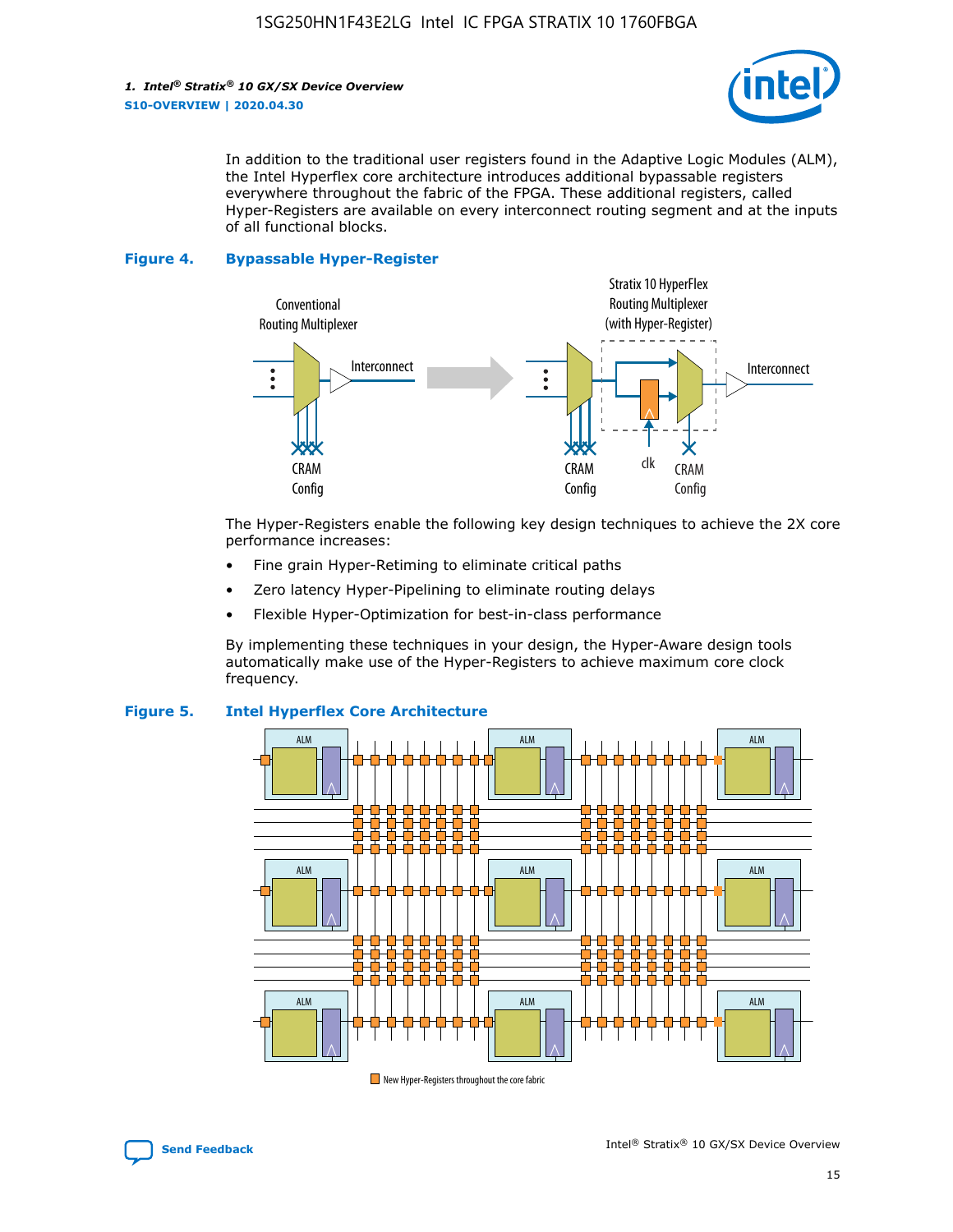

### **1.7. Heterogeneous 3D SiP Transceiver Tiles**

Intel Stratix 10 FPGAs and SoCs feature power efficient, high bandwidth, low latency transceivers. The transceivers are implemented on heterogeneous 3D System-in-Package (SiP) transceiver tiles, each containing 24 full-duplex transceiver channels. In addition to providing a high-performance transceiver solution to meet current connectivity needs, this allows for future flexibility and scalability as data rates, modulation schemes, and protocol IPs evolve.

### **Figure 6. Monolithic Core Fabric and Heterogeneous 3D SiP Transceiver Tiles**



### **Figure 7. Dual Core Fabric and Heterogeneous 3D SiP Transceiver Tiles (for the Intel Stratix 10 GX 10M Variant Only)**



Each transceiver tile contains:

- 24 full-duplex transceiver channels (PMA and PCS) $(10)$
- Reference clock distribution network
- Transmit PLLs
- High-speed clocking and bonding networks
- One instance of PCI Express hard IP



 $(10)$  12 full-duplex transceiver channels for the Intel Stratix 10 GX 10M variant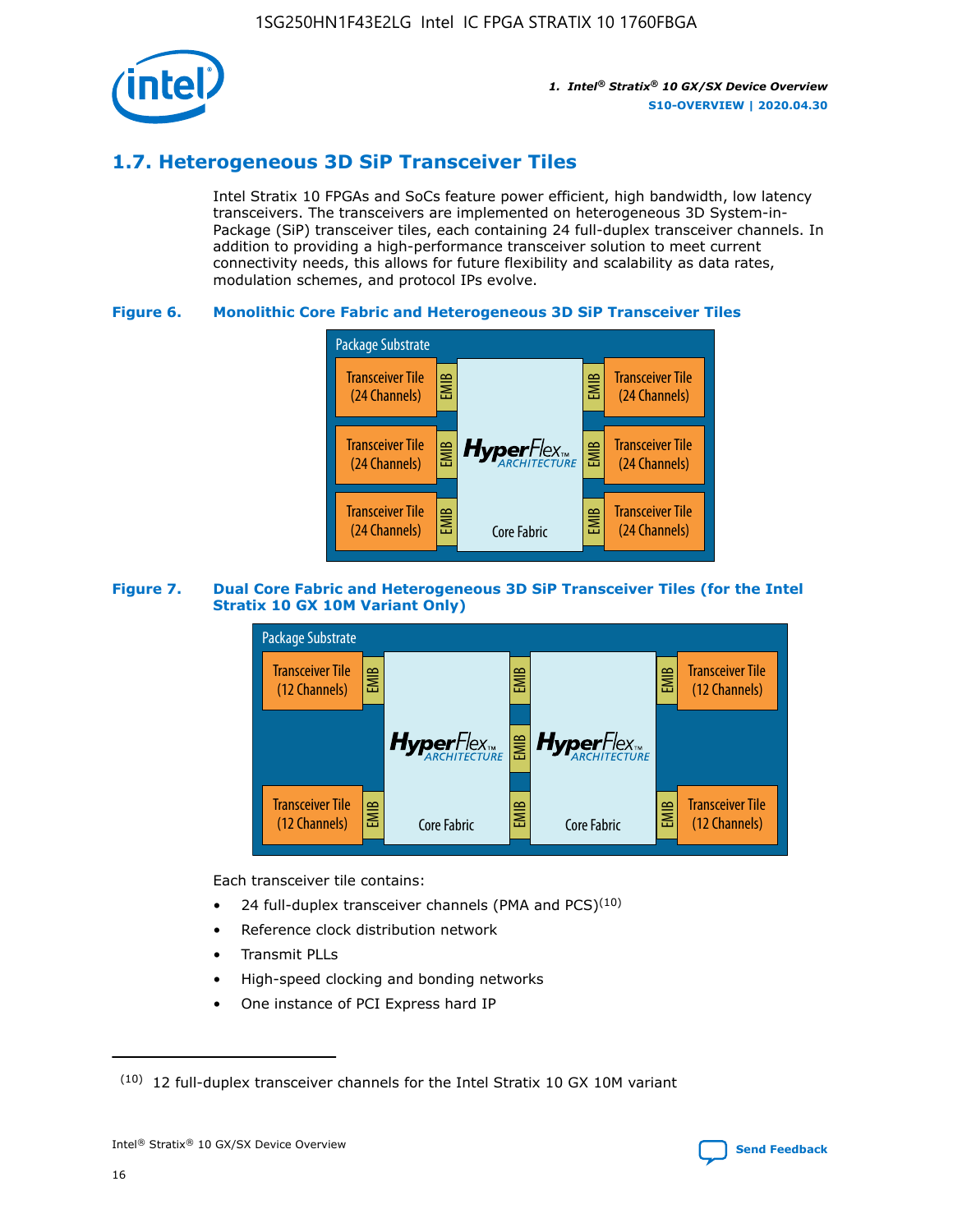



### **Figure 8. Heterogeneous 3D SiP Transceiver Tile Architecture**

### **1.8. Intel Stratix 10 Transceivers**

Intel Stratix 10 devices offer up to 96 total full-duplex transceiver channels. These channels provide continuous data rates from 1 Gbps to 28.3 Gbps for chip-to-chip, chip-to-module, and backplane applications. In each device,two thirds of the transceivers can be configured up to the maximum data rate of 28.3 Gbps to drive 100G interfaces and C form-factor pluggable CFP2/CFP4 optical modules. For longerreach backplane driving applications, advanced adaptive equalization circuits are used to equalize over 30 dB of system loss.

All transceiver channels feature a dedicated Physical Medium Attachment (PMA) and a hardened Physical Coding Sublayer (PCS).

- The PMA provides primary interfacing capabilities to physical channels.
- The PCS typically handles encoding/decoding, word alignment, and other preprocessing functions before transferring data to the FPGA core fabric.

Within each transceiver tile, the transceivers are arranged in four banks of six PMA-PCS groups. A wide variety of bonded and non-bonded data rate configurations are possible within each bank, and within each tile, using a highly configurable clock distribution network.

### **1.8.1. PMA Features**

PMA channels are comprised of transmitter (TX), receiver (RX), and high speed clocking resources.

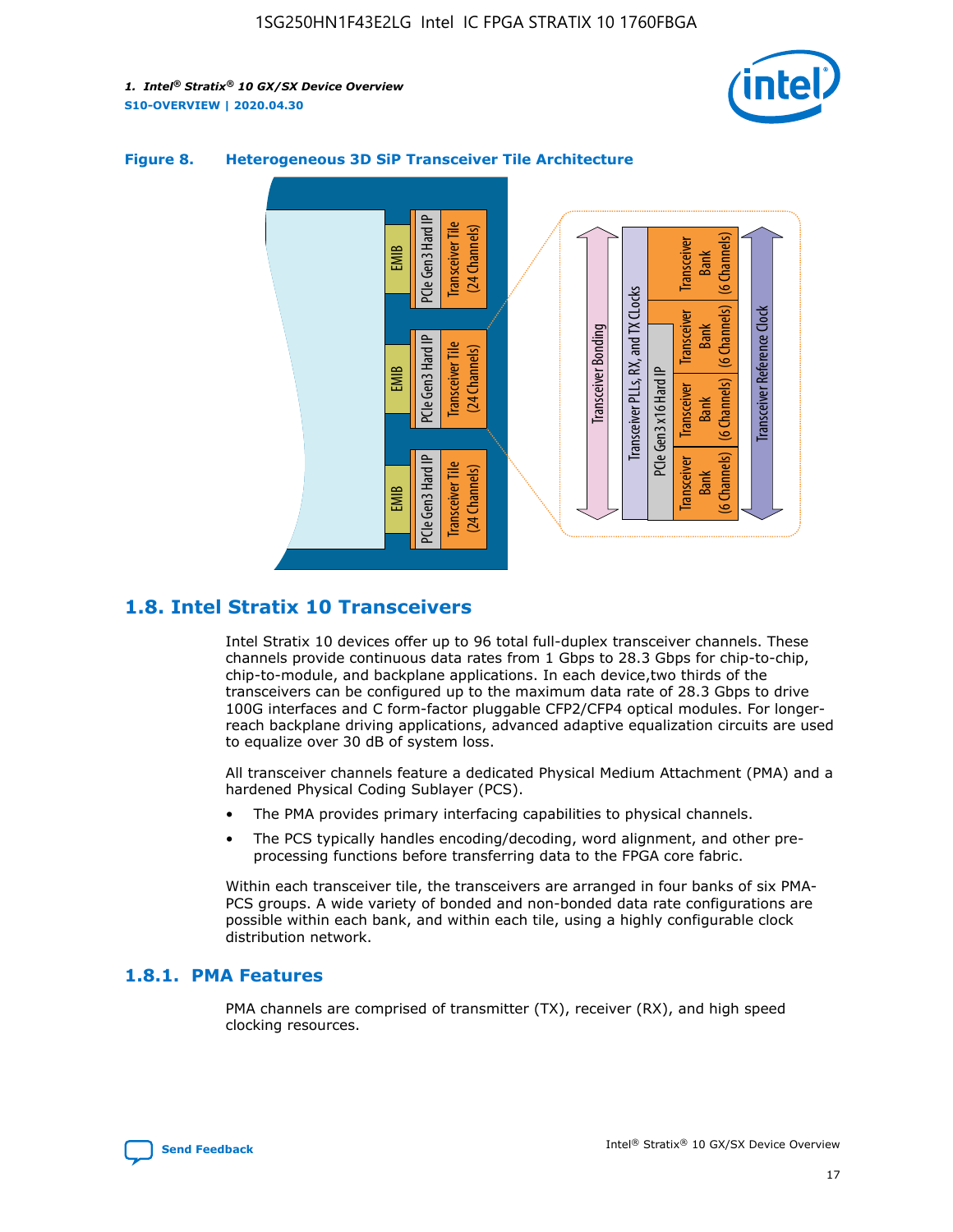

Intel Stratix 10 device features provide exceptional signal integrity at data rates up to 28.3 Gbps. Clocking options include ultra-low jitter LC tank-based (ATX) PLLs with optional fractional synthesis capability, channel PLLs operating as clock multiplier units (CMUs), and fractional synthesis PLLs (fPLLs).

- **ATX PLL**—can be configured in integer mode, or optionally, in a new fractional synthesis mode. Each ATX PLL spans the full frequency range of the supported data rate range providing a stable, flexible clock source with the lowest jitter.
- **CMU PLL**—when not being used as a transceiver, select PMA channels can be configured as channel PLLs operating as CMUs to provide an additional master clock source within the transceiver bank.
- **fPLL**—In addition, dedicated fPLLs are available with precision frequency synthesis capabilities. fPLLs can be used to synthesize multiple clock frequencies from a single reference clock source and replace multiple reference oscillators for multiprotocol and multi-rate applications.

On the receiver side, each PMA has an independent channel PLL that allows analog tracking for clock-data recovery. Each PMA also has advanced equalization circuits that compensate for transmission losses across a wide frequency spectrum.

- **Variable Gain Amplifier (VGA)**—to optimize the receiver's dynamic range
- **Continuous Time Linear Equalizer (CTLE)**—to compensate for channel losses with lowest power dissipation
- **Decision Feedback Equalizer (DFE)**—to provide additional equalization capability on backplanes even in the presence of crosstalk and reflections
- **On-Die Instrumentation (ODI)**—to provide on-chip eye monitoring capabilities (Eye Viewer). This capability helps to optimize link equalization parameters during board bring-up and supports in-system link diagnostics and equalization margin testing

#### **Figure 9. Intel Stratix 10 Receiver Block Features**



All link equalization parameters feature automatic adaptation using the new Advanced Digital Adaptive Parametric Tuning (ADAPT) circuit. This circuit is used to dynamically set DFE tap weights, adjust CTLE parameters, and optimize VGA gain and threshold voltage. Finally, optimal and consistent signal integrity is ensured by using the new



Intel<sup>®</sup> Stratix<sup>®</sup> 10 GX/SX Device Overview **[Send Feedback](mailto:FPGAtechdocfeedback@intel.com?subject=Feedback%20on%20Intel%20Stratix%2010%20GX/SX%20Device%20Overview%20(S10-OVERVIEW%202020.04.30)&body=We%20appreciate%20your%20feedback.%20In%20your%20comments,%20also%20specify%20the%20page%20number%20or%20paragraph.%20Thank%20you.)** Send Feedback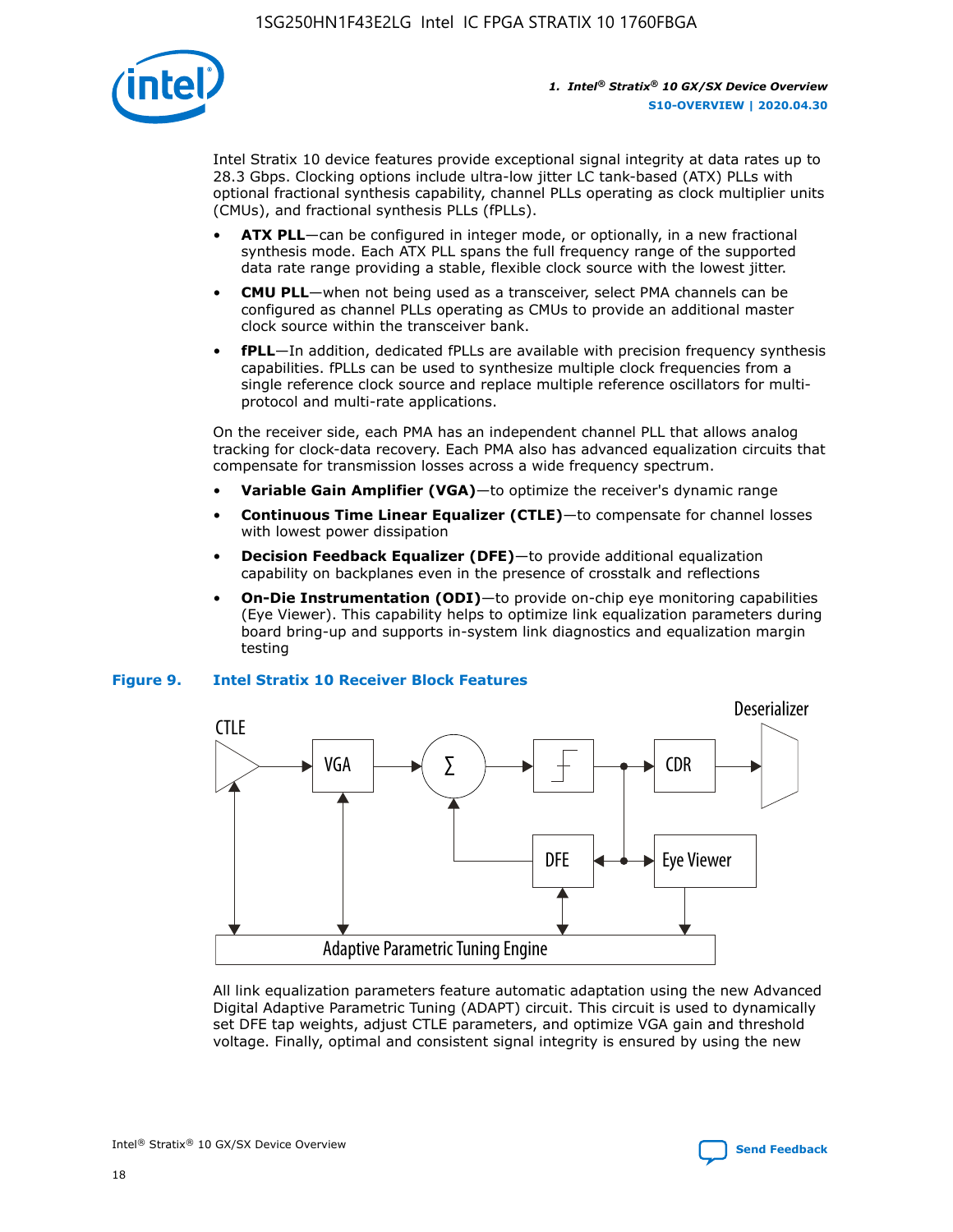

hardened Precision Signal Integrity Calibration Engine (PreSICE) to automatically calibrate all transceiver circuit blocks on power-up. This gives the most link margin and ensures robust, reliable, and error-free operation.

#### **Table 7. Transceiver PMA Features**

| <b>Feature</b>                                                       | <b>Capability</b>                                                                                                                                                                                         |
|----------------------------------------------------------------------|-----------------------------------------------------------------------------------------------------------------------------------------------------------------------------------------------------------|
| Chip-to-Chip Data Rates                                              | 1 Gbps (11) to 28.3 Gbps (Intel Stratix 10 GX/SX devices)                                                                                                                                                 |
| <b>Backplane Support</b>                                             | Drive backplanes at data rates up to 28.3 Gbps, including 10GBASE-KR compliance                                                                                                                           |
| Optical Module Support                                               | SFP+/SFP, XFP, CXP, QSFP/QSFP28, QSFPDD, CFP/CFP2/CFP4                                                                                                                                                    |
| Cable Driving Support                                                | SFP+ Direct Attach, PCI Express over cable, eSATA                                                                                                                                                         |
| <b>Transmit Pre-Emphasis</b>                                         | 5-tap transmit pre-emphasis and de-emphasis to compensate for system channel loss                                                                                                                         |
| Continuous Time Linear<br>Equalizer (CTLE)                           | Dual mode, high-gain, and high-data rate, linear receive equalization to compensate for<br>system channel loss                                                                                            |
| Decision Feedback Equalizer<br>(DFE)                                 | 15 fixed tap DFE to equalize backplane channel loss in the presence of crosstalk and noisy<br>environments                                                                                                |
| Advanced Digital Adaptive<br>Parametric Tuning (ADAPT)               | Fully digital adaptation engine to automatically adjust all link equalization parameters-<br>including CTLE, DFE, and VGA blocks—that provide optimal link margin without intervention<br>from user logic |
| Precision Signal Integrity<br>Calibration Engine (PreSICE)           | Hardened calibration controller to quickly calibrate all transceiver control parameters on<br>power-up, which provides the optimal signal integrity and jitter performance                                |
| <b>ATX Transmit PLLs</b>                                             | Low jitter ATX (inductor-capacitor) transmit PLLs with continuous tuning range to cover a<br>wide range of standard and proprietary protocols, with optional fractional frequency<br>synthesis capability |
| <b>Fractional PLLs</b>                                               | On-chip fractional frequency synthesizers to replace on-board crystal oscillators and reduce<br>system cost                                                                                               |
| Digitally Assisted Analog<br>CDR.                                    | Superior jitter tolerance with fast lock time                                                                                                                                                             |
| On-Die Instrumentation-<br>Eye Viewer and Jitter Margin<br>Tool      | Simplify board bring-up, debug, and diagnostics with non-intrusive, high-resolution eye<br>monitoring (Eye Viewer). Also inject jitter from transmitter to test link margin in system.                    |
| Dynamic Reconfiguration                                              | Allows for independent control of each transceiver channel Avalon memory-mapped<br>interface for the most transceiver flexibility.                                                                        |
| Multiple PCS-PMA and PCS-<br>Core to FPGA fabric interface<br>widths | 8, 10, 16, 20, 32, 40, or 64 bit interface widths for flexibility of deserialization width,<br>encoding, and reduced latency                                                                              |

### **1.8.2. PCS Features**

Intel Stratix 10 PMA channels interface with core logic through configurable and bypassable PCS interface layers.

The PCS contains multiple gearbox implementations to decouple the PMA and PCS interface widths. This feature provides the flexibility to implement a wide range of applications with 8, 10, 16, 20, 32, 40, or 64 bit interface width between each transceiver and the core logic.

 $(11)$  Stratix 10 transceivers can support data rates below 1 Gbps with over sampling.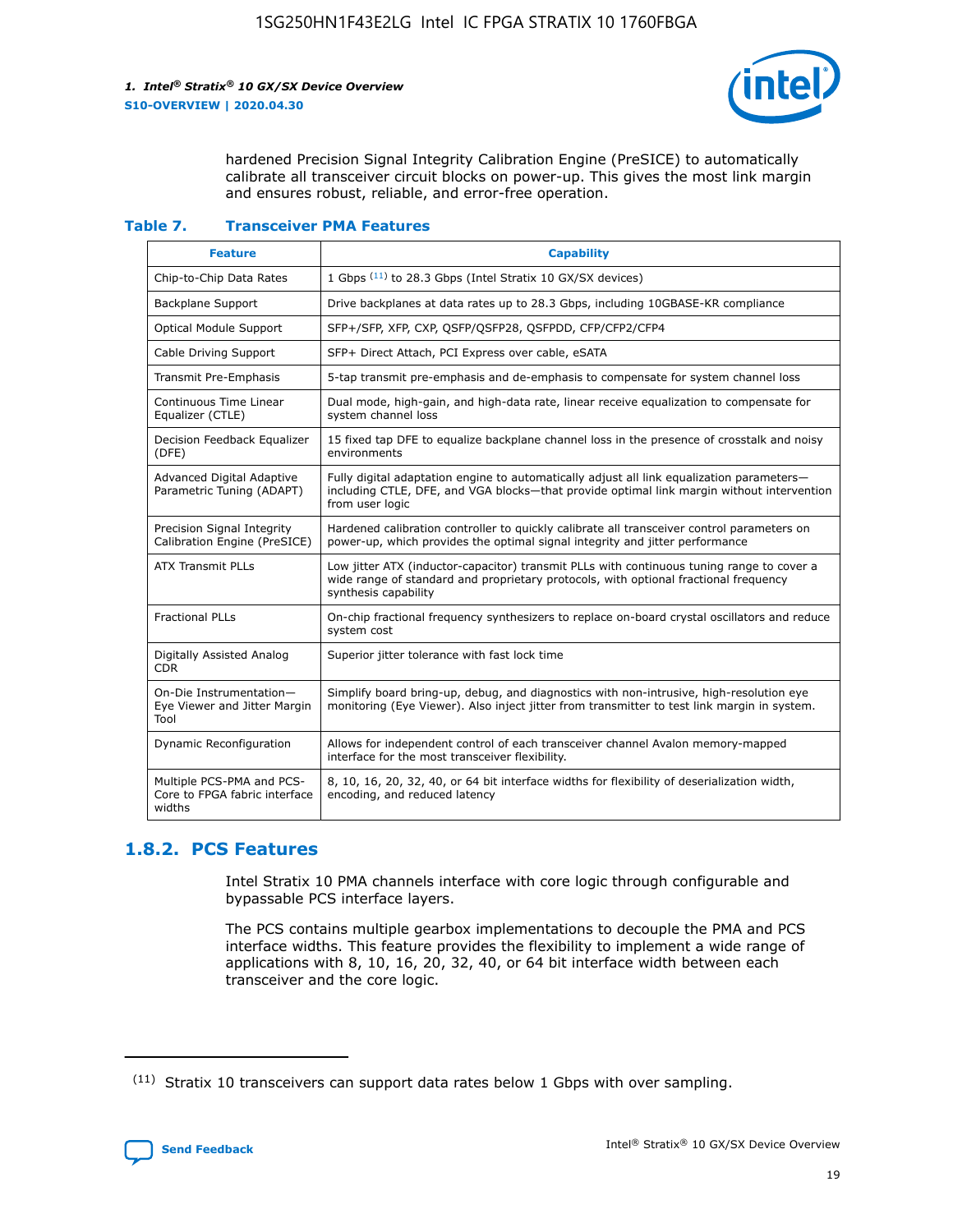

The PCS also contains hard IP to support a variety of standard and proprietary protocols across a wide range of data rates and encoding schemes. The Standard PCS mode provides support for 8B/10B encoded applications up to 12.5 Gbps. The Enhanced PCS mode supports 64B/66B and 64B/67B encoded applications up to 17.4 Gbps. The enhanced PCS mode also includes an integrated 10GBASE-KR/40GBASE-KR4 Forward Error Correction (FEC) circuit. For highly customized implementations, a PCS Direct mode provides an interface up to 64 bits wide to allow for custom encoding and support for data rates up to 28.3 Gbps.

For more information about the PCS-Core interface or the double rate transfer mode, refer to the *Intel Stratix 10 L- and H-Tile Transceiver PHY User Guide*, and the *Intel Stratix 10 E-Tile Transceiver PHY User Guide*.

| <b>PCS Protocol</b><br><b>Support</b>           | <b>Data Rate (Gbps)</b> | <b>Transmitter Data Path</b>                                                                                                                                              | <b>Receiver Data Path</b>                                                                                                                                                                                      |
|-------------------------------------------------|-------------------------|---------------------------------------------------------------------------------------------------------------------------------------------------------------------------|----------------------------------------------------------------------------------------------------------------------------------------------------------------------------------------------------------------|
| Standard PCS                                    | 1 to 12.5               | Phase compensation FIFO, byte<br>serializer, 8B/10B encoder, bit-slipper,<br>channel bonding                                                                              | Rate match FIFO, word-aligner, 8B/10B<br>decoder, byte deserializer, byte<br>ordering                                                                                                                          |
| PCI Express<br>Gen1/Gen2 x1,<br>x2, x4, x8, x16 | $2.5$ and $5.0$         | Same as Standard PCS plus PIPE 2.0<br>interface to core                                                                                                                   | Same as Standard PCS plus PIPE 2.0<br>interface to core                                                                                                                                                        |
| PCI Express Gen3<br>x1, x2, x4, x8,<br>x16      | 8.0                     | Phase compensation FIFO, byte<br>serializer, encoder, scrambler, bit-<br>slipper, gear box, channel bonding, and<br>PIPE 3.0 interface to core, auto speed<br>negotiation | Rate match FIFO (0-600 ppm mode),<br>word-aligner, decoder, descrambler,<br>phase compensation FIFO, block sync,<br>byte deserializer, byte ordering, PIPE<br>3.0 interface to core, auto speed<br>negotiation |
| CPRI                                            | 0.6144 to 9.8           | Same as Standard PCS plus<br>deterministic latency serialization                                                                                                          | Same as Standard PCS plus<br>deterministic latency deserialization                                                                                                                                             |
| <b>Enhanced PCS</b>                             | 2.5 to 17.4             | FIFO, channel bonding, bit-slipper, and<br>gear box                                                                                                                       | FIFO, block sync, bit-slipper, and gear<br>box                                                                                                                                                                 |
| 10GBASE-R                                       | 10.3125                 | FIFO, 64B/66B encoder, scrambler,<br>FEC, and gear box                                                                                                                    | FIFO, 64B/66B decoder, descrambler,<br>block sync, FEC, and gear box                                                                                                                                           |
| Interlaken                                      | 4.9 to 17.4             | FIFO, channel bonding, frame<br>generator, CRC-32 generator,<br>scrambler, disparity generator, bit-<br>slipper, and gear box                                             | FIFO, CRC-32 checker, frame sync,<br>descrambler, disparity checker, block<br>sync, and gear box                                                                                                               |
| SFI-S/SFI-5.2                                   | 11.3                    | FIFO, channel bonding, bit-slipper, and<br>gear box                                                                                                                       | FIFO, bit-slipper, and gear box                                                                                                                                                                                |
| <b>IEEE 1588</b>                                | 1.25 to 10.3125         | FIFO (fixed latency), 64B/66B encoder,<br>scrambler, and gear box                                                                                                         | FIFO (fixed latency), 64B/66B decoder,<br>descrambler, block sync, and gear box                                                                                                                                |
| SDI                                             | up to 12.5              | FIFO and gear box                                                                                                                                                         | FIFO, bit-slipper, and gear box                                                                                                                                                                                |
| GigE                                            | 1.25                    | Same as Standard PCS plus GigE state<br>machine                                                                                                                           | Same as Standard PCS plus GigE state<br>machine                                                                                                                                                                |
| <b>PCS Direct</b>                               | up to 28.3              | Custom                                                                                                                                                                    | Custom                                                                                                                                                                                                         |

### **Table 8. Transceiver PCS Features**

#### **Related Information**

[Intel Stratix 10 L- and H-Tile Transceiver PHY User Guide](https://www.altera.com/documentation/wry1479165198810.html)

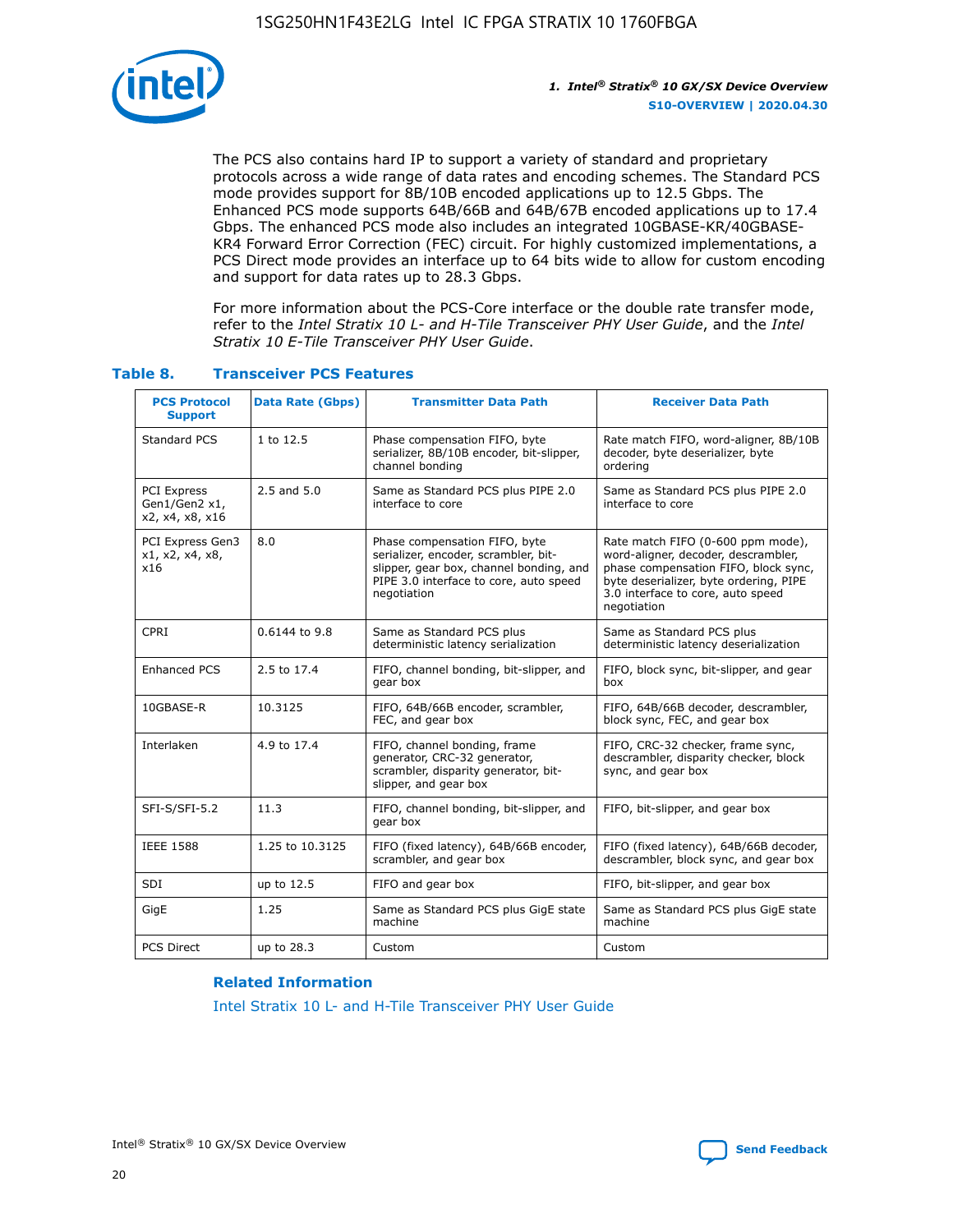

### **1.9. PCI Express Gen1/Gen2/Gen3 Hard IP**

Intel Stratix 10 devices contain embedded PCI Express hard IP designed for performance, ease-of-use, increased functionality, and designer productivity.

The PCI Express hard IP consists of the PHY, Data Link, and Transaction layers. It also supports PCI Express Gen1/Gen2/Gen3 end point and root port, in x1/x2/x4/x8/x16 lane configurations. The PCI Express hard IP is capable of operating independently from the core logic (autonomous mode). This feature allows the PCI Express link to power up and complete link training in less than 100 ms, while the rest of the device is still in the process of being configured. The hard IP also provides added functionality, which makes it easier to support emerging features such as Single Root I/O Virtualization (SR-IOV) and optional protocol extensions.

The PCI Express hard IP has improved end-to-end data path protection using Error Checking and Correction (ECC). In addition, the hard IP supports configuration of the device via protocol (CvP) across the PCI Express bus at Gen1/Gen2/Gen3 rates.

### **1.10. Interlaken PCS Hard IP**

Intel Stratix 10 devices have integrated Interlaken PCS hard IP supporting rates up to 17.4 Gbps per lane.

The Interlaken PCS hard IP is based on the proven functionality of the PCS developed for Intel's previous generation FPGAs, which has demonstrated interoperability with Interlaken ASSP vendors and third-party IP suppliers. The Interlaken PCS hard IP is present in every transceiver channel in Intel Stratix 10 devices.

### **1.11. 10G Ethernet Hard IP**

Intel Stratix 10 devices include IEEE 802.3 10-Gbps Ethernet (10GbE) compliant 10GBASE-R PCS and PMA hard IP. The scalable 10GbE hard IP supports multiple independent 10GbE ports while using a single PLL for all the 10GBASE-R PCS instantiations, which saves on core logic resources and clock networks.

The integrated serial transceivers simplify multi-port 10GbE systems compared to 10 GbE Attachment Unit Interface (XAUI) interfaces that require an external XAUI-to-10G PHY. Furthermore, the integrated transceivers incorporate signal conditioning circuits, which enable direct connection to standard 10G XFP and SFP+ pluggable optical modules. The transceivers also support backplane Ethernet applications and include a hard 10GBASE-KR/40GBASE-KR4 Forward Error Correction (FEC) circuit that can be used for both 10G and 40G applications. The integrated 10G Ethernet hard IP and 10G transceivers save external PHY cost, board space and system power. The 10G Ethernet PCS hard IP and 10GBASE-KR FEC are present in every transceiver channel.

### **1.12. External Memory and General Purpose I/O**

Intel Stratix 10 devices offer substantial external memory bandwidth, with up to ten 72 bit wide DDR4 memory interfaces running at up to 2666 Mbps. For external memory interface and LVDS restrictions, see [AN 906: Intel Stratix 10 GX 400, SX 400,](https://www.intel.com/content/www/us/en/programmable/documentation/sjf1574667190623.html#bft1574667627484) [and TX 400 Routing and Designing Floorplan Guidelines.](https://www.intel.com/content/www/us/en/programmable/documentation/sjf1574667190623.html#bft1574667627484)

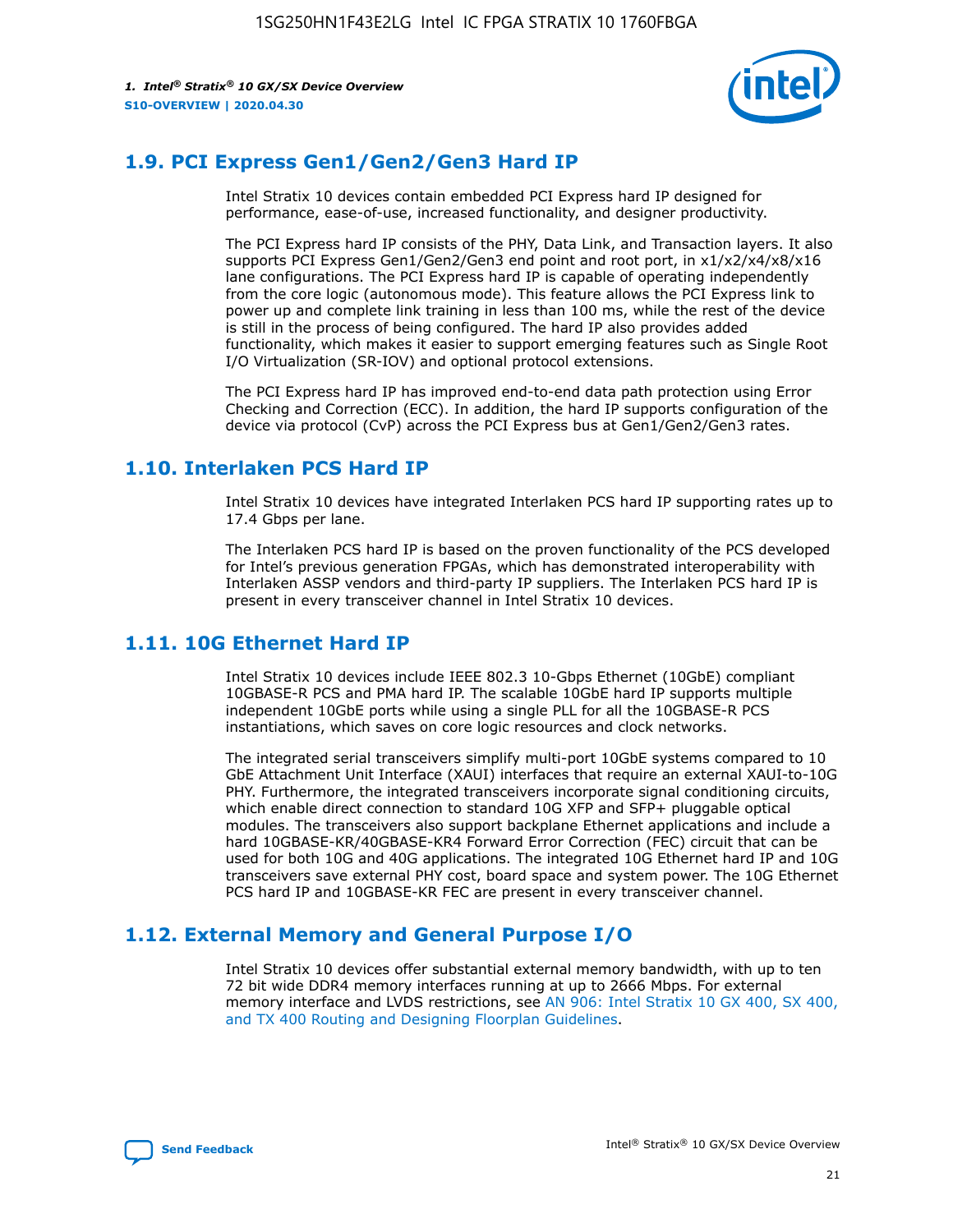

This bandwidth is provided along with the ease of design, lower power, and resource efficiencies of hardened high-performance memory controllers. The external memory interfaces can be configured up to a maximum width of 144 bits when using either hard or soft memory controllers.

#### **Figure 10. Hard Memory Controller**



Each I/O bank contains 48 general purpose I/Os and a high-efficiency hard memory controller capable of supporting many different memory types, each with different performance capabilities. The hard memory controller is also capable of being bypassed and replaced by a soft controller implemented in user logic. The I/Os each have a hardened double data rate (DDR) read/write path (PHY) capable of performing key memory interface functionality such as:

- Read/write leveling
- FIFO buffering to lower latency and improve margin
- Timing calibration
- On-chip termination

The timing calibration is aided by the inclusion of hard microcontrollers based on Intel's Nios® II technology, specifically tailored to control the calibration of multiple memory interfaces. This calibration allows the Intel Stratix 10 device to compensate for any changes in process, voltage, or temperature either within the Intel Stratix 10 device itself, or within the external memory device. The advanced calibration algorithms ensure maximum bandwidth and robust timing margin across all operating conditions.

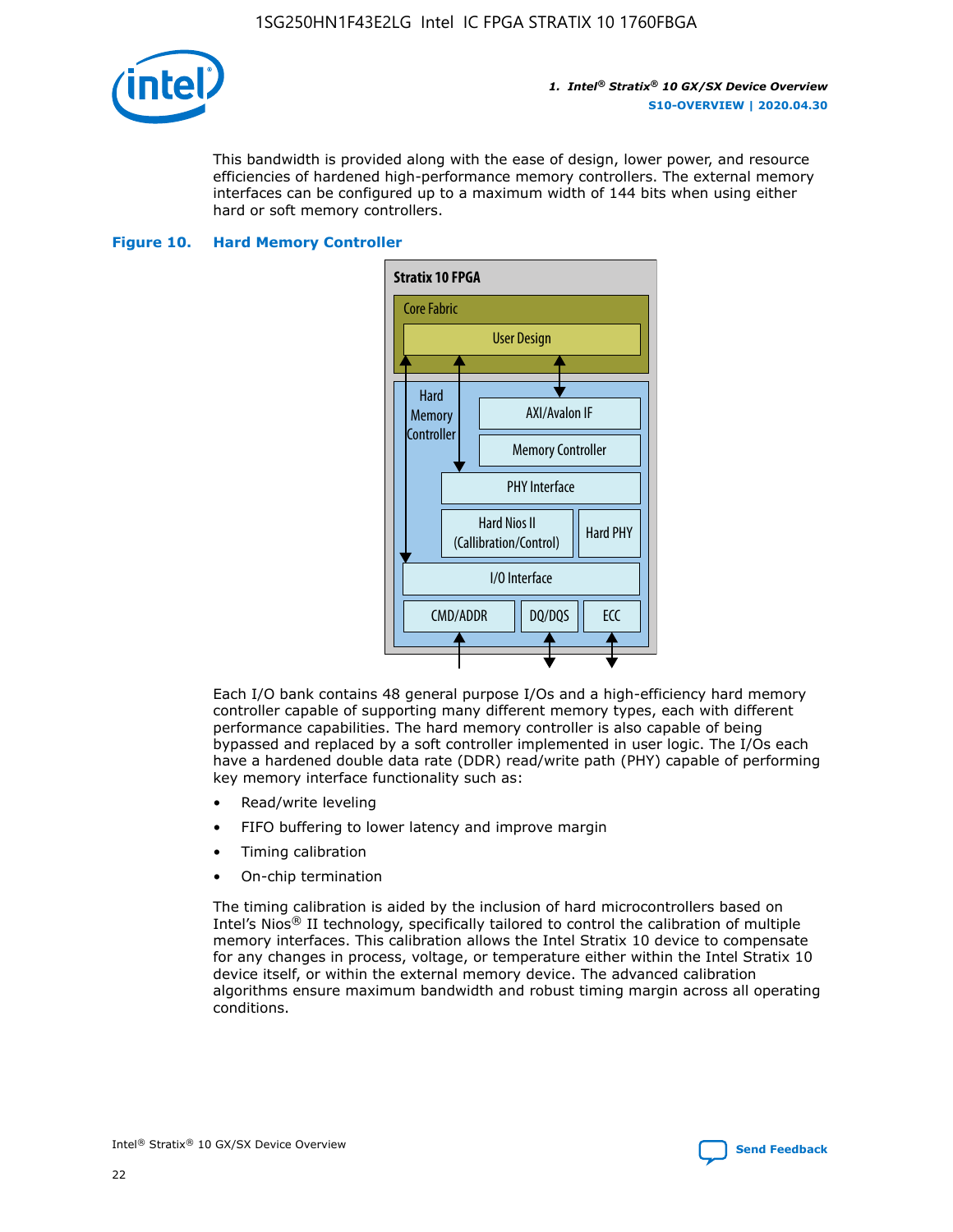

#### **Table 9. External Memory Interface Performance**

The listed speeds are for the 1-rank case.

| <b>Interface</b>     | <b>Controller Type</b> | <b>Performance</b><br>(maximum rate possible) |
|----------------------|------------------------|-----------------------------------------------|
| DDR4                 | Hard                   | 2666 Mbps                                     |
| DDR <sub>3</sub>     | Hard                   | 2133 Mbps                                     |
| QDRII+               | Soft                   | 1,100 Mtps                                    |
| <b>ODRII+ Xtreme</b> | Soft                   | 1,266 Mtps                                    |
| <b>ODRIV</b>         | Soft                   | 2,133 Mtps                                    |
| RLDRAM III           | Soft                   | 2400 Mbps                                     |
| <b>RLDRAM II</b>     | Soft                   | 533 Mbps                                      |

In addition to parallel memory interfaces, Intel Stratix 10 devices support serial memory technologies such as the Hybrid Memory Cube (HMC). The HMC is supported by the Intel Stratix 10 high-speed serial transceivers, which connect up to four HMC links, with each link running at data rates of 15 Gbps (HMC short reach specification).

Intel Stratix 10 devices also feature general purpose I/Os capable of supporting a wide range of single-ended and differential I/O interfaces. LVDS rates up to 1.6 Gbps are supported, with each pair of pins having both a differential driver and a differential input buffer. This enables configurable direction for each LVDS pair.

### **1.13. Adaptive Logic Module (ALM)**

Intel Stratix 10 devices use a similar adaptive logic module (ALM) as the previous generation Intel Arria 10 and Stratix V FPGAs, allowing for efficient implementation of logic functions and easy conversion of IP between the devices.

The ALM block diagram shown in the following figure has eight inputs with a fracturable look-up table (LUT), two dedicated embedded adders, and four dedicated registers.

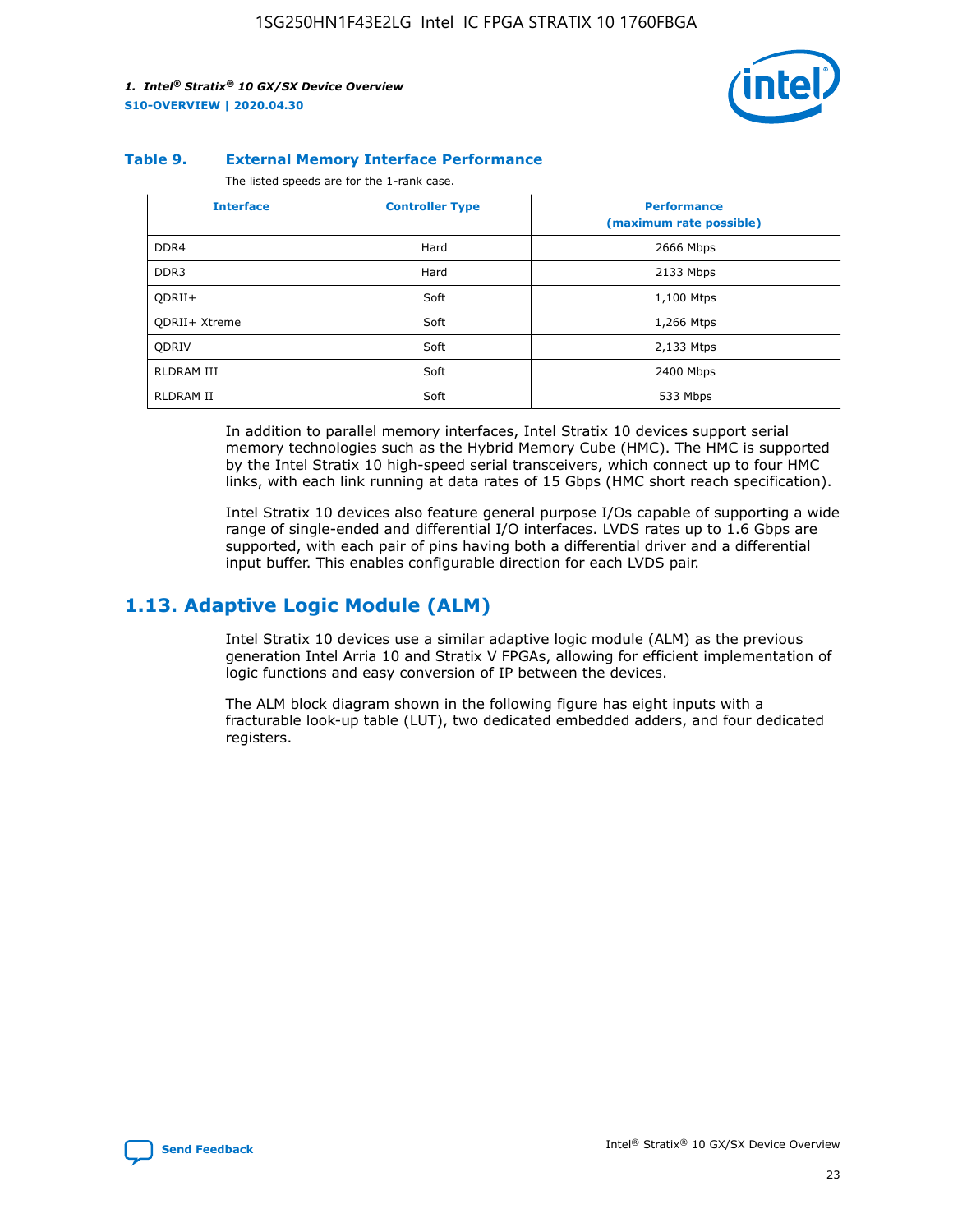

### **Figure 11. Intel Stratix 10 FPGA and SoC ALM Block Diagram**



Key features and capabilities of the ALM include:

- High register count with 4 registers per 8-input fracturable LUT, operating in conjunction with the new Intel Hyperflex architecture, enables Intel Stratix 10 devices to maximize core performance at very high core logic utilization
- Implements select 7-input logic functions, all 6-input logic functions, and two independent functions consisting of smaller LUT sizes (such as two independent 4 input LUTs) to optimize core logic utilization

The Intel Quartus Prime software takes advantage of the ALM logic structure to deliver the highest performance, optimal logic utilization, and lowest compile times. The Intel Quartus Prime software simplifies design reuse as it automatically maps legacy designs into the Intel Stratix 10 ALM architecture.

### **1.14. Core Clocking**

Core clocking in Intel Stratix 10 devices makes use of programmable clock tree synthesis.

This technique uses dedicated clock tree routing and switching circuits, and allows the Intel Quartus Prime software to create the exact clock trees required for your design. Clock tree synthesis minimizes clock tree insertion delay, reduces dynamic power dissipation in the clock tree and allows greater clocking flexibility in the core while still maintaining backwards compatibility with legacy global and regional clocking schemes.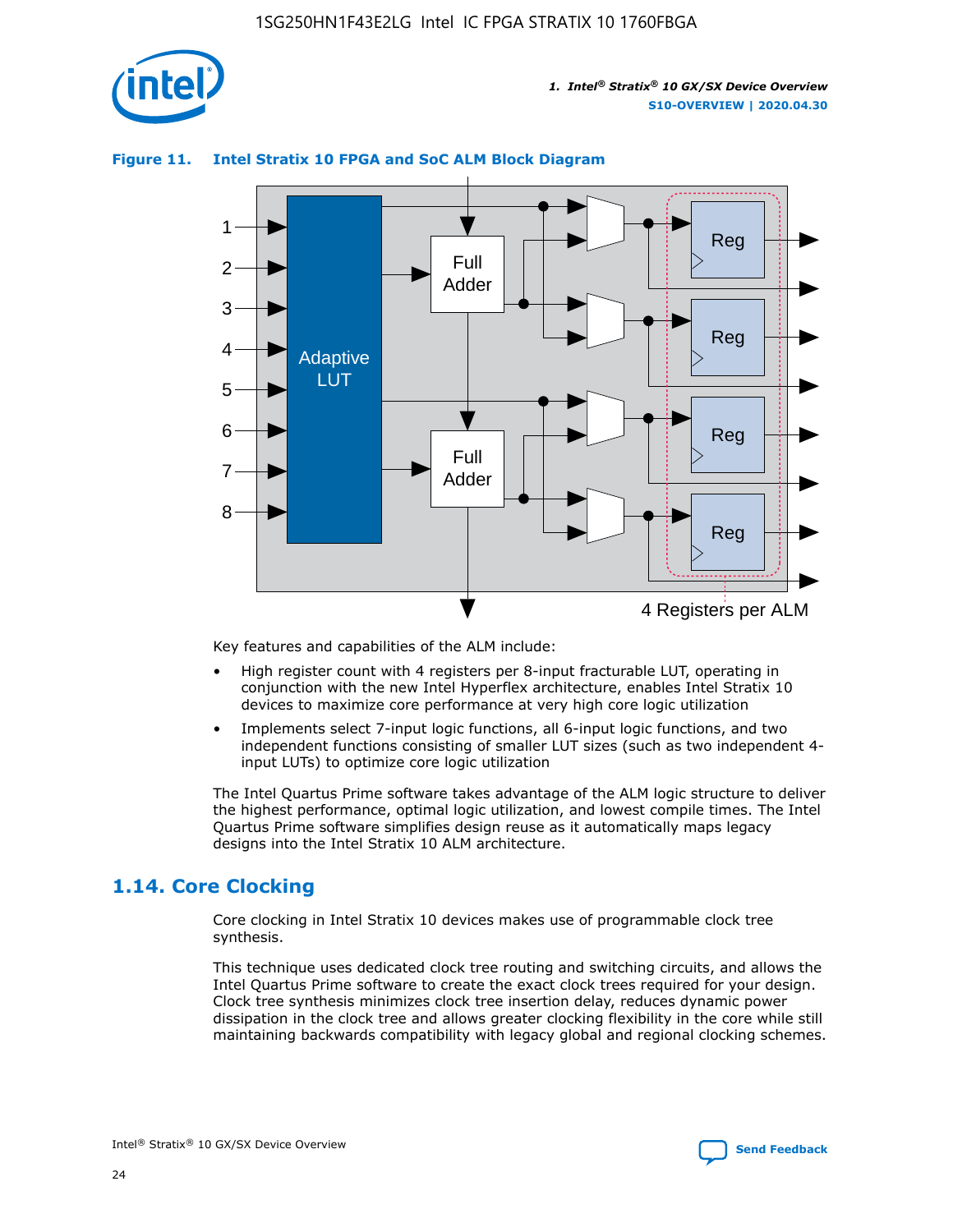

The core clock network in Intel Stratix 10 devices supports the new Intel Hyperflex core architecture at clock rates up to 1 GHz. It also supports the hard memory controllers up to 2666 Mbps with a quarter rate transfer to the core. The core clock network is supported by dedicated clock input pins, fractional clock synthesis PLLs, and integer I/O PLLs.

### **1.15. Fractional Synthesis PLLs and I/O PLLs**

Intel Stratix 10 devices have up to 32 fractional synthesis PLLs (fPLL) available for use with transceivers or in the core fabric.

The fPLLs are located in the 3D SiP transceiver L-tiles and H-tiles, eight per tile, adjacent to the transceiver channels. The fPLLs can be used to reduce both the number of oscillators required on the board and the number of clock pins required, by synthesizing multiple clock frequencies from a single reference clock source. In addition to synthesizing reference clock frequencies for the transceiver transmit PLLs, the fPLLs can also be used directly for transmit clocking. Each fPLL can be independently configured for conventional integer mode, or enhanced fractional synthesis mode with third-order delta-sigma modulation.

In addition to the fPLLs, Intel Stratix 10 devices contain up to 24 integer I/O PLLs (IOPLLs) available for general purpose use in the core fabric and for simplifying the design of external memory interfaces and high-speed LVDS interfaces. The IOPLLs are located in each bank of 48 general purpose I/O, 1 per I/O bank, adjacent to the hard memory controllers and LVDS SerDes in each I/O bank. This makes it easier to close timing because the IOPLLs are tightly coupled with the I/Os that need to use them. The IOPLLs can be used for general purpose applications in the core such as clock network delay compensation and zero-delay clock buffering.

### **1.16. Internal Embedded Memory**

Intel Stratix 10 devices contain two types of embedded memory blocks: M20K (20 Kb) and MLAB (640 bit).

The M20K and MLAB blocks are familiar block sizes carried over from previous Intel device families. The MLAB blocks are ideal for wide and shallow memories, while the M20K blocks are intended to support larger memory configurations and include hard ECC. Both M20K and MLAB embedded memory blocks can be configured as a singleport or dual-port RAM, FIFO, ROM, or shift register. These memory blocks are highly flexible and support a number of memory configurations as shown in Table 10 on page 25.

#### **Table 10. Internal Embedded Memory Block Configurations**

| MLAB (640 bits)                                                | <b>M20K (20 Kb)</b>                                                                    |
|----------------------------------------------------------------|----------------------------------------------------------------------------------------|
| $64 \times 10$ (supported through emulation)<br>$32 \times 20$ | $2K \times 10$ (or $x8$ )<br>$1K \times 20$ (or $x16$ )<br>$512 \times 40$ (or $x32$ ) |

### **1.17. Variable Precision DSP Block**

The Intel Stratix 10 DSP blocks are based upon the Variable Precision DSP Architecture used in Intel's previous generation devices. They feature hard fixed point and IEEE 754 compliant floating point capability.

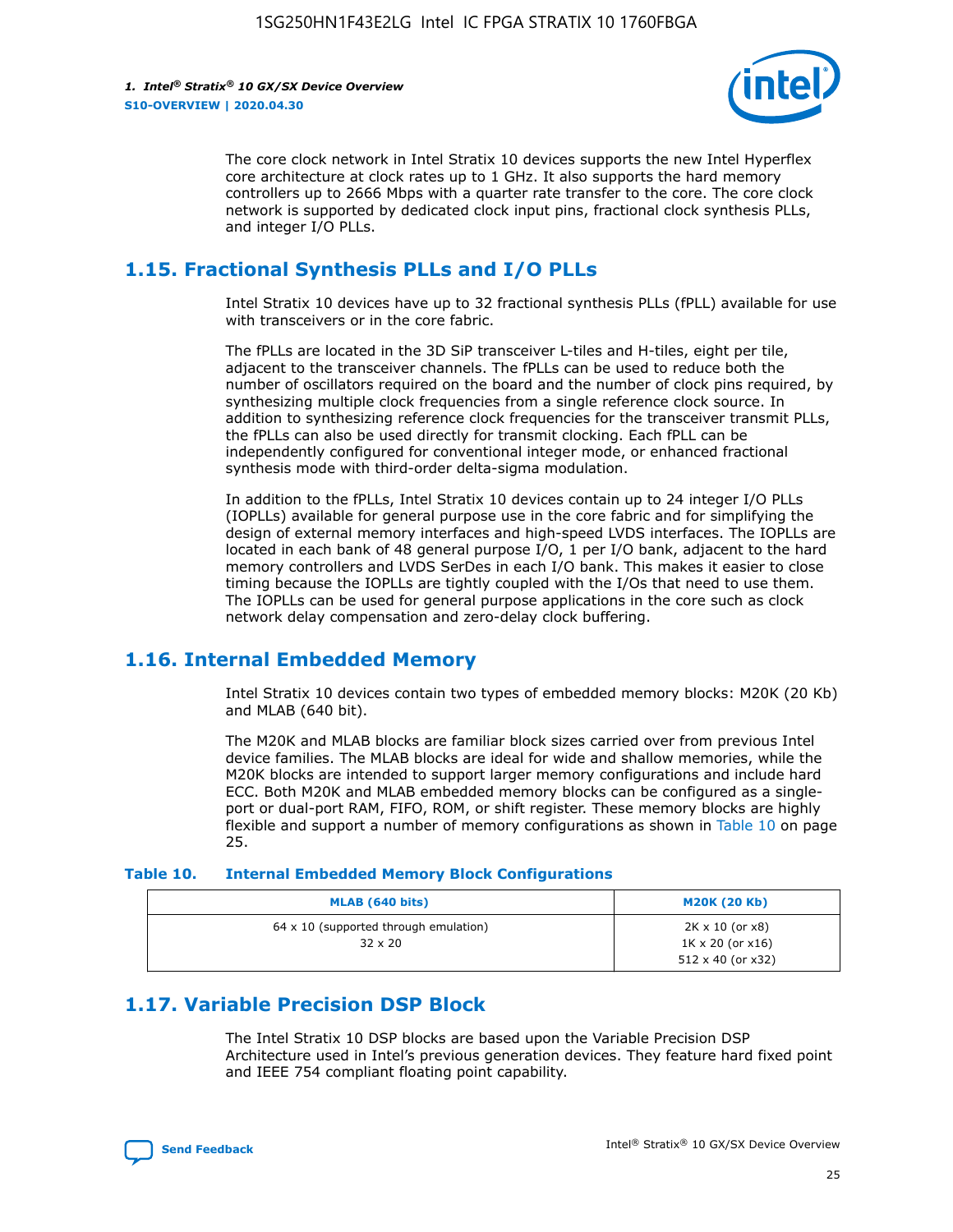

The DSP blocks can be configured to support signal processing with precision ranging from 18x19 up to 54x54. A pipeline register has been added to increase the maximum operating frequency of the DSP block and reduce power consumption.





#### **Figure 13. DSP Block: High Precision Fixed Point Mode**

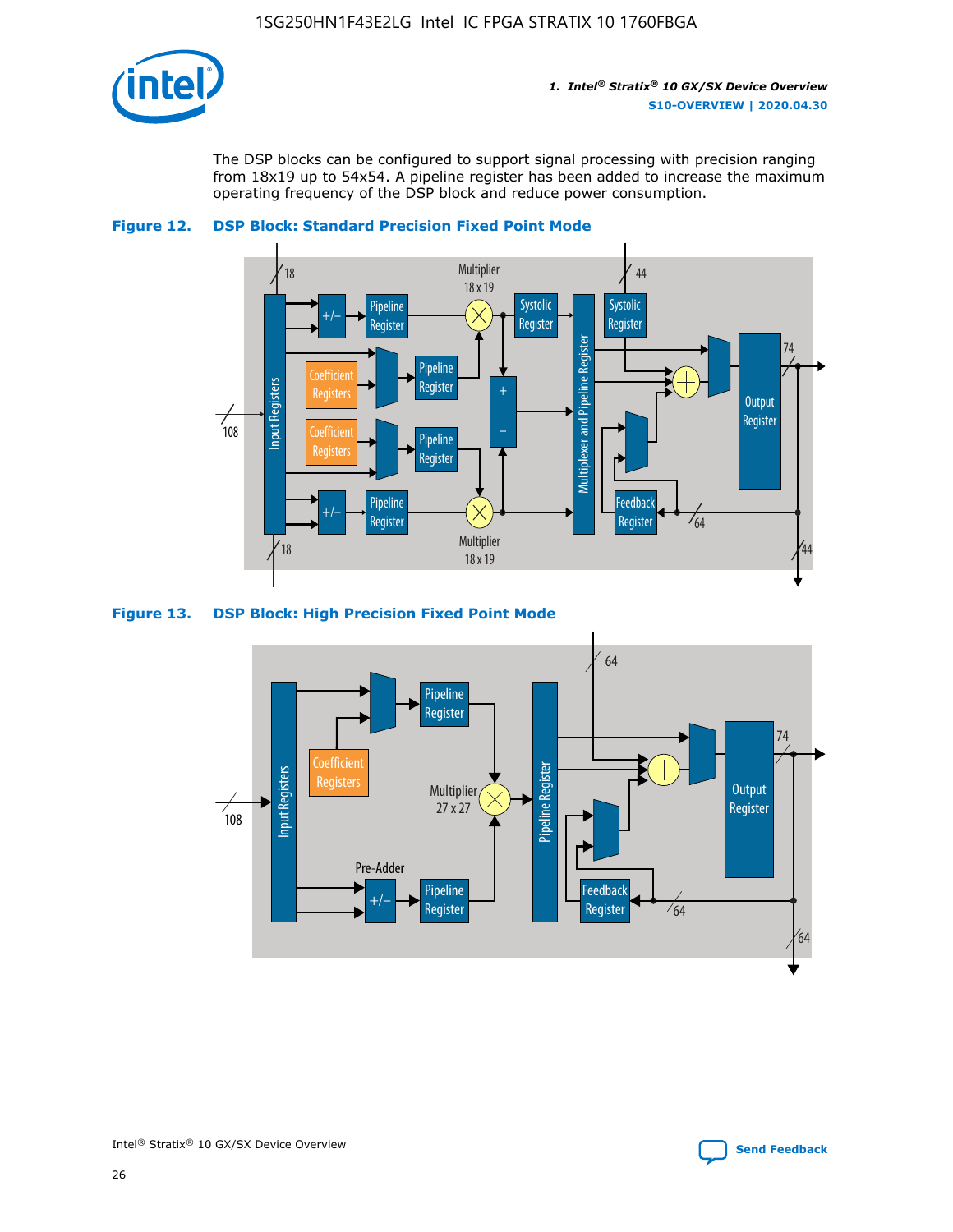



#### **Figure 14. DSP Block: Single Precision Floating Point Mode**

Each DSP block can be independently configured at compile time as either dual 18x19 or a single 27x27 multiply accumulate. With a dedicated 64 bit cascade bus, multiple variable precision DSP blocks can be cascaded to implement even higher precision DSP functions efficiently.

In floating point mode, each DSP block provides one single precision floating point multiplier and adder. Floating point additions, multiplications, mult-adds and multaccumulates are supported.

The following table shows how different precisions are accommodated within a DSP block, or by utilizing multiple blocks.

| <b>Multiplier Size</b>             | <b>DSP Block Resources</b>                                                               | <b>Expected Usage</b>           |
|------------------------------------|------------------------------------------------------------------------------------------|---------------------------------|
| $18x19$ bits                       | 1/2 of Variable Precision DSP Block                                                      | Medium precision fixed point    |
| 27x27 bits                         | 1 Variable Precision DSP Block                                                           | High precision fixed point      |
| $19x36$ bits                       | 1 Variable Precision DSP Block with external<br>adder                                    | Fixed point FFTs                |
| 36x36 bits                         | 2 Variable Precision DSP Blocks with external<br>adder                                   | Very high precision fixed point |
| 54x54 bits                         | 4 Variable Precision DSP Blocks with external<br>adder                                   | Double Precision floating point |
| Single Precision<br>floating point | 1 Single Precision floating point adder, 1 Single<br>Precision floating point multiplier | Floating point                  |

#### **Table 11. Variable Precision DSP Block Configurations**

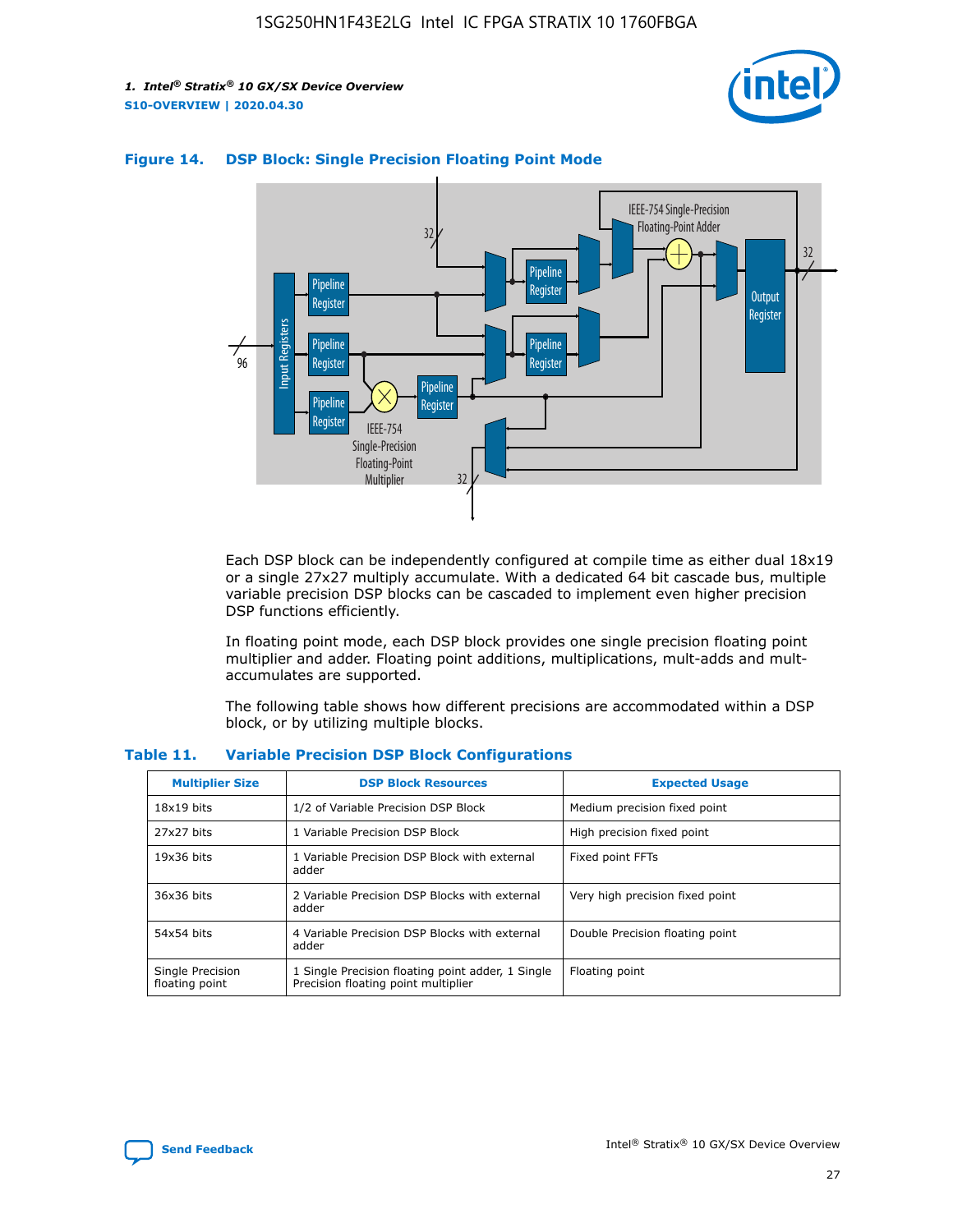

Complex multiplication is very common in DSP algorithms. One of the most popular applications of complex multipliers is the FFT algorithm. This algorithm has the characteristic of increasing precision requirements on only one side of the multiplier. The Variable Precision DSP block supports the FFT algorithm with proportional increase in DSP resources as the precision grows.

### **Table 12. Complex Multiplication With Variable Precision DSP Block**

| <b>Complex Multiplier</b><br><b>Size</b> | <b>DSP Block Resources</b>      | <b>FFT Usage</b>       |
|------------------------------------------|---------------------------------|------------------------|
| $18x19$ bits                             | 2 Variable Precision DSP Blocks | Resource optimized FFT |
| 27x27 bits                               | 4 Variable Precision DSP Blocks | Highest precision FFT  |

For FFT applications with high dynamic range requirements, the Intel FFT IP Core offers an option of single precision floating point implementation with resource usage and performance similar to high precision fixed point implementations.

Other features of the DSP block include:

- Hard 18 bit and 25 bit pre-adders
- Hard floating point multipliers and adders
- 64 bit dual accumulator (for separate I, Q product accumulations)
- Cascaded output adder chains for 18 and 27 bit FIR filters
- Embedded coefficient registers for 18 and 27 bit coefficients
- Fully independent multiplier outputs
- Inferability using HDL templates supplied by the Intel Quartus Prime software for most modes

The Variable Precision DSP block is ideal to support the growing trend towards higher bit precision in high performance DSP applications. At the same time, it can efficiently support the many existing 18 bit DSP applications, such as high definition video processing and remote radio heads. With the Variable Precision DSP block architecture and hard floating point multipliers and adders, Intel Stratix 10 devices can efficiently support many different precision levels up to and including floating point implementations. This flexibility can result in increased system performance, reduced power consumption, and reduce architecture constraints on system algorithm designers.

### **1.18. Hard Processor System (HPS)**

The Intel Stratix 10 SoC Hard Processor System (HPS) is Intel's third generation HPS. Leveraging the performance of Intel 14 nm tri-gate technology, Intel Stratix 10 SoC devices more than double the performance of previous generation SoCs with an integrated quad-core 64-bit Arm Cortex-A53. The HPS also enables system-wide hardware virtualization capabilities by adding a system memory management unit. These architecture improvements ensure that Intel Stratix 10 SoCs meet the requirements of current and future embedded markets, including wireless and wireline communications, datacenter acceleration, and numerous military applications.

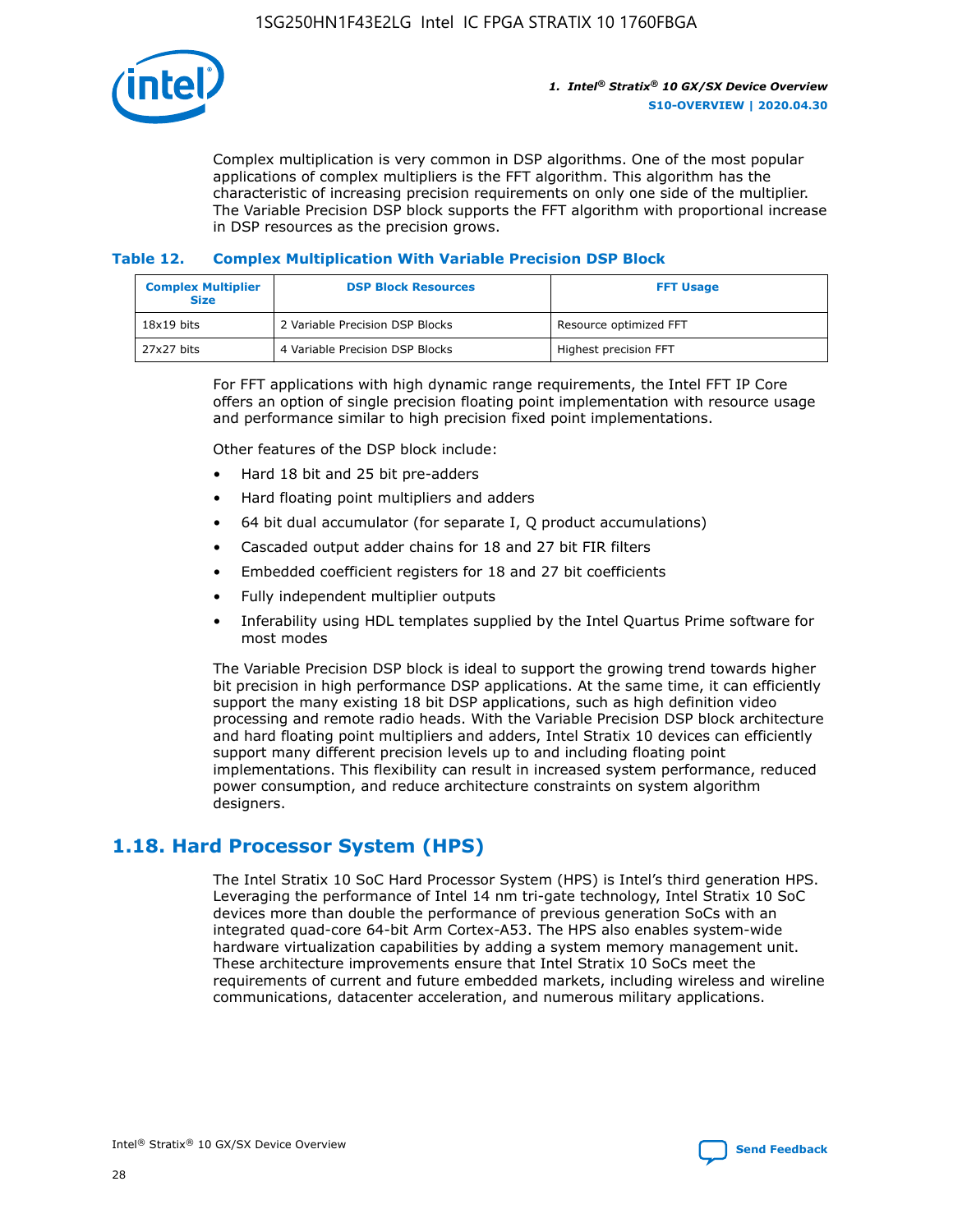

#### **Figure 15. HPS Block Diagram**

| Quad Arm Cortex-A53-Based Hard Processor System                            |  |                           |                                             |                                     |                           |                                        |                                  |
|----------------------------------------------------------------------------|--|---------------------------|---------------------------------------------|-------------------------------------|---------------------------|----------------------------------------|----------------------------------|
| <b>Arm Cortex - A53</b>                                                    |  |                           | Arm Cortex - A53                            |                                     |                           | SD/SDIO/                               |                                  |
| <b>NEON</b>                                                                |  | <b>FPU</b>                | <b>NEON</b>                                 |                                     | <b>FPU</b>                | USB OTG                                | $MMC$ <sup>1,2</sup>             |
| 32 KB I-Cache                                                              |  | 32 KB D-Cache             | 32 KB I-Cache                               |                                     | 32 KB D - Cache           | $(x2)^{1,2}$                           |                                  |
| with Parity                                                                |  | with ECC                  | with Parity                                 |                                     | with ECC                  |                                        | <b>DMA</b>                       |
| <b>Arm Cortex - A53</b>                                                    |  |                           |                                             |                                     | Arm Cortex - A53          | UART (x2)                              | $(8$ Channel) $^2$               |
| <b>NEON</b>                                                                |  | <b>FPU</b>                | <b>NEON</b>                                 |                                     | <b>FPU</b>                |                                        |                                  |
| 32 KB I-Cache<br>with Parity                                               |  | 32 KB D-Cache<br>with ECC | 32 KB I-Cache<br>with Parity                |                                     | 32 KB D-Cache<br>with ECC | I <sup>2</sup> C(x5)                   | <b>HPS 10</b>                    |
| 1 MB L2 Cache with ECC<br><b>System MMU</b><br><b>Cache Coherency Unit</b> |  |                           | <b>EMAC</b> $(x3)^{1,2}$                    | <b>NAND</b><br>Flash <sup>1,2</sup> |                           |                                        |                                  |
| JTAG Debug<br>or Trace                                                     |  | 256 KB                    | <b>Timers</b><br>RAM <sup>2</sup><br>(x8)   |                                     |                           | <b>SPI</b> (x4)                        |                                  |
| Lightweight HPS-to-<br><b>FPGA BRIDGE</b>                                  |  | <b>BRIDGE</b>             | FPGA-to-HPS<br>HPS-to-FPGA<br><b>BRIDGE</b> |                                     | HPS-to-SDM<br>SDM-to-HPS  | <b>SDRAM</b><br>Scheduler <sup>3</sup> |                                  |
|                                                                            |  |                           |                                             |                                     |                           |                                        |                                  |
| <b>FPGA Fabric</b>                                                         |  |                           |                                             |                                     |                           | <b>SDM</b>                             | <b>Hard Memory</b><br>Controller |

Notes:

1. Integrated direct memory access (DMA)

2. Integrated error correction code (ECC)

3. Multiport front-end interface to hard memory controller

### **1.18.1. Key Features of the Intel Stratix 10 HPS**

### **Table 13. Key Features of the Intel Stratix 10 GX/SX HPS**

| <b>Feature</b>                                    | <b>Description</b>                                                                                                                                                                                                                                                                                                                                     |
|---------------------------------------------------|--------------------------------------------------------------------------------------------------------------------------------------------------------------------------------------------------------------------------------------------------------------------------------------------------------------------------------------------------------|
| Quad-core Arm Cortex-A53<br>MPCore processor unit | 2.3 MIPS/MHz instruction efficiency<br>$\bullet$<br>CPU frequency up to 1.5 GHz<br>٠<br>At 1.5 GHz total performance of 13,800 MIPS<br>Army8-A architecture<br>Runs 64 bit and 32 bit Arm instructions<br>16 bit and 32 bit Thumb instructions for 30% reduction in memory footprint<br>Jazelle* RCT execution architecture with 8 bit Java byte codes |
|                                                   |                                                                                                                                                                                                                                                                                                                                                        |

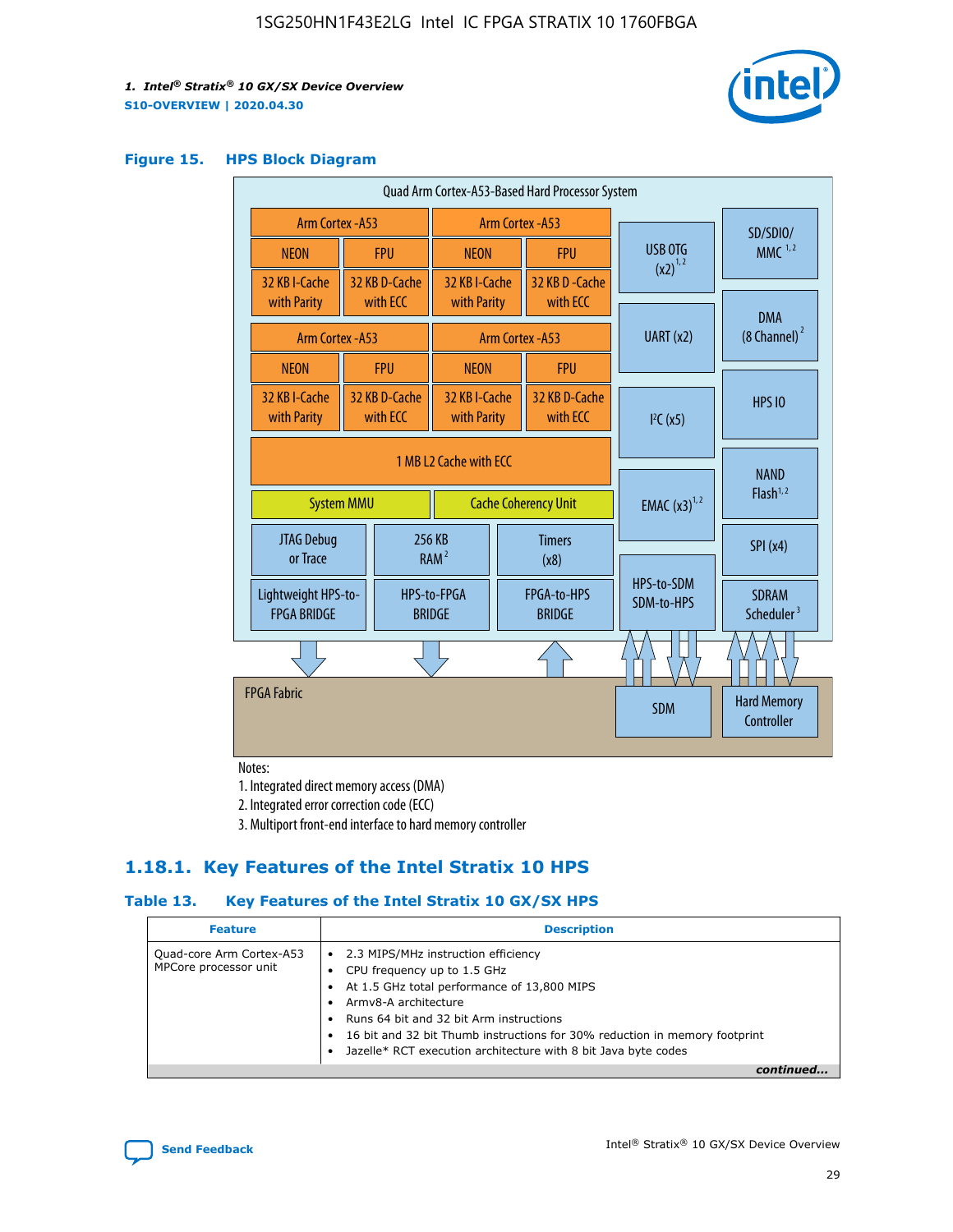

| <b>Feature</b>                                        | <b>Description</b>                                                                                                                                                                                                                                                                                                                                                                                                                                                                                                                                                                                                                                                                                                                                                                                                                                                                                                                                                                                                                                                                                                                                                                                                       |
|-------------------------------------------------------|--------------------------------------------------------------------------------------------------------------------------------------------------------------------------------------------------------------------------------------------------------------------------------------------------------------------------------------------------------------------------------------------------------------------------------------------------------------------------------------------------------------------------------------------------------------------------------------------------------------------------------------------------------------------------------------------------------------------------------------------------------------------------------------------------------------------------------------------------------------------------------------------------------------------------------------------------------------------------------------------------------------------------------------------------------------------------------------------------------------------------------------------------------------------------------------------------------------------------|
|                                                       | Superscalar, variable length, out-of-order pipeline with dynamic branch prediction<br>Improved Arm Neon* media processing engine<br>$\bullet$<br>Single- and double-precision floating-point unit<br>Arm CoreSight* debug and trace technology<br>$\bullet$                                                                                                                                                                                                                                                                                                                                                                                                                                                                                                                                                                                                                                                                                                                                                                                                                                                                                                                                                              |
| <b>System Memory</b><br>Management Unit               | Enables a unified memory model and extends hardware virtualization into peripherals<br>implemented in the FPGA fabric                                                                                                                                                                                                                                                                                                                                                                                                                                                                                                                                                                                                                                                                                                                                                                                                                                                                                                                                                                                                                                                                                                    |
| Cache Coherency unit                                  | Changes in shared data stored in cache are propagated throughout the system<br>$\bullet$<br>providing bi-directional coherency for co-processing elements.                                                                                                                                                                                                                                                                                                                                                                                                                                                                                                                                                                                                                                                                                                                                                                                                                                                                                                                                                                                                                                                               |
| Cache                                                 | L1 Cache<br>$\bullet$<br>- 32 KB of instruction cache w/ parity check<br>- 32 KB of L1 data cache w /ECC<br>- Parity checking<br>L <sub>2</sub> Cache<br>- 1MB shared<br>- 8-way set associative<br>- SEU Protection with parity on TAG ram and ECC on data RAM<br>- Cache lockdown support                                                                                                                                                                                                                                                                                                                                                                                                                                                                                                                                                                                                                                                                                                                                                                                                                                                                                                                              |
| On-Chip Memory                                        | 256 KB of scratch on-chip RAM                                                                                                                                                                                                                                                                                                                                                                                                                                                                                                                                                                                                                                                                                                                                                                                                                                                                                                                                                                                                                                                                                                                                                                                            |
| External SDRAM and Flash<br>Memory Interfaces for HPS | Hard memory controller with support for DDR4, DDR3<br>$\bullet$<br>$-$ 40 bit (32 bit + 8 bit ECC) with select packages supporting 72 bit (64 bit + 8 bit<br>ECC)<br>- Support for up to 2666 Mbps DDR4 and 2166 Mbps DDR3 frequencies<br>- Error correction code (ECC) support including calculation, error correction, write-<br>back correction, and error counters<br>- Software Configurable Priority Scheduling on individual SDRAM bursts<br>- Fully programmable timing parameter support for all JEDEC-specified timing<br>parameters<br>- Multiport front-end (MPFE) scheduler interface to the hard memory controller, which<br>supports the $AXI^{\circledR}$ Quality of Service (QoS) for interface to the FPGA fabric<br>NAND flash controller<br>$-$ ONFI 1.0<br>- Integrated descriptor based with DMA<br>- Programmable hardware ECC support<br>- Support for 8 and 16 bit Flash devices<br>Secure Digital SD/SDIO/MMC controller<br>$-$ eMMC 4.5<br>- Integrated descriptor based DMA<br>- CE-ATA digital commands supported<br>- 50 MHz operating frequency<br>Direct memory access (DMA) controller<br>$\bullet$<br>$-$ 8-channel<br>- Supports up to 32 peripheral handshake interface<br>continued |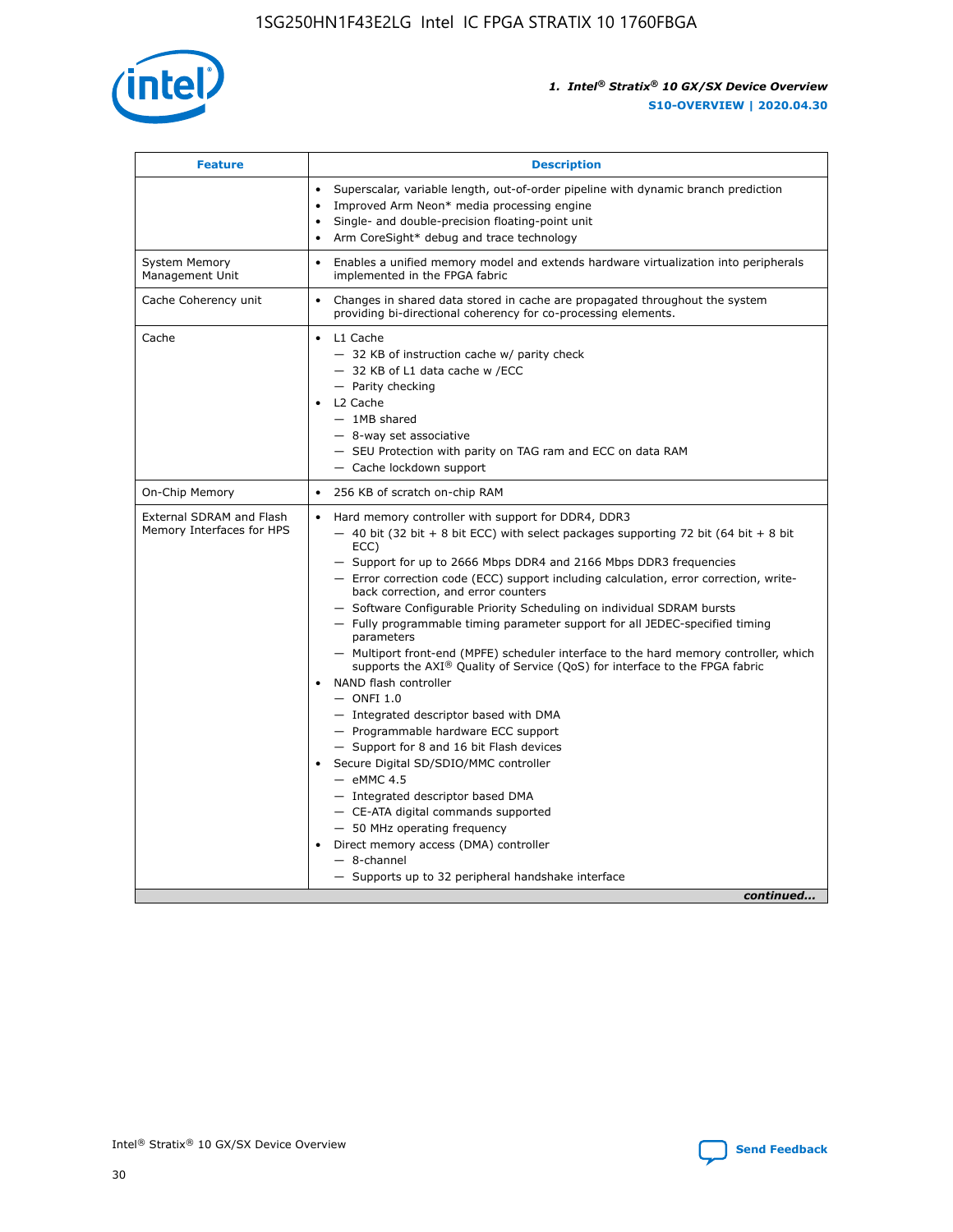

| <b>Feature</b>                         | <b>Description</b>                                                                                                                                                                                                                                                                                                                                                                                                                                                                                                                                                                                                                                                                                                                                                                                                                                                                                                                                                                                                                                                                                                                                                                                                                                                                                                                                                                                                                                                                                                     |
|----------------------------------------|------------------------------------------------------------------------------------------------------------------------------------------------------------------------------------------------------------------------------------------------------------------------------------------------------------------------------------------------------------------------------------------------------------------------------------------------------------------------------------------------------------------------------------------------------------------------------------------------------------------------------------------------------------------------------------------------------------------------------------------------------------------------------------------------------------------------------------------------------------------------------------------------------------------------------------------------------------------------------------------------------------------------------------------------------------------------------------------------------------------------------------------------------------------------------------------------------------------------------------------------------------------------------------------------------------------------------------------------------------------------------------------------------------------------------------------------------------------------------------------------------------------------|
| Communication Interface<br>Controllers | Three 10/100/1000 Ethernet media access controls (MAC) with integrated DMA<br>- Supports RGMII and RMII external PHY Interfaces<br>- Option to support other PHY interfaces through FPGA logic<br>$\bullet$ GMII<br>MII<br>$\bullet$<br>RMII (requires MII to RMII adapter)<br>$\bullet$<br>• RGMII (requires GMII to RGMII adapter)<br>• SGMII (requires GMII to SGMII adapter)<br>- Supports IEEE 1588-2002 and IEEE 1588-2008 standards for precision networked<br>clock synchronization<br>- Supports IEEE 802.1Q VLAN tag detection for reception frames<br>- Supports Ethernet AVB standard<br>Two USB On-the-Go (OTG) controllers with DMA<br>- Dual-Role Device (device and host functions)<br>• High-speed (480 Mbps)<br>• Full-speed (12 Mbps)<br>• Low-speed (1.5 Mbps)<br>• Supports USB 1.1 (full-speed and low-speed)<br>- Integrated descriptor-based scatter-gather DMA<br>- Support for external ULPI PHY<br>- Up to 16 bidirectional endpoints, including control endpoint<br>$-$ Up to 16 host channels<br>- Supports generic root hub<br>- Configurable to OTG 1.3 and OTG 2.0 modes<br>Five I <sup>2</sup> C controllers (three can be used by EMAC for MIO to external PHY)<br>- Support both 100 Kbps and 400 Kbps modes<br>- Support both 7 bit and 10 bit addressing modes<br>- Support Master and Slave operating mode<br>Two UART 16550 compatible<br>- Programmable baud rate up to 115.2 Kbaud<br>Four serial peripheral interfaces (SPI) (2 Masters, 2 Slaves)<br>- Full and Half duplex |
| Timers and I/O                         | • Timers<br>- 4 general-purpose timers<br>$-4$ watchdog timers<br>48 HPS direct I/O allow HPS peripherals to connect directly to I/O<br>Up to three IO48 banks may be assigned to HPS for HPS DDR access                                                                                                                                                                                                                                                                                                                                                                                                                                                                                                                                                                                                                                                                                                                                                                                                                                                                                                                                                                                                                                                                                                                                                                                                                                                                                                               |
| Interconnect to Logic Core             | • FPGA-to-HPS Bridge<br>- Allows IP bus masters in the FPGA fabric to access to HPS bus slaves<br>- Configurable 32, 64, or 128 bit AMBA AXI interface<br>HPS-to-FPGA Bridge<br>- Allows HPS bus masters to access bus slaves in FPGA fabric<br>- Configurable 32, 64, or 128 bit AMBA AXI interface allows high-bandwidth HPS<br>master transactions to FPGA fabric<br>HPS-to-SDM and SDM-to-HPS Bridges<br>- Allows the HPS to reach the SDM block and the SDM to bootstrap the HPS<br>Light Weight HPS-to-FPGA Bridge<br>- Light weight 32 bit AXI interface suitable for low-latency register accesses from HPS<br>to soft peripherals in FPGA fabric<br>FPGA-to-HPS SDRAM Bridge<br>- Up to three AMBA AXI interfaces supporting 32, 64, or 128 bit data paths                                                                                                                                                                                                                                                                                                                                                                                                                                                                                                                                                                                                                                                                                                                                                    |

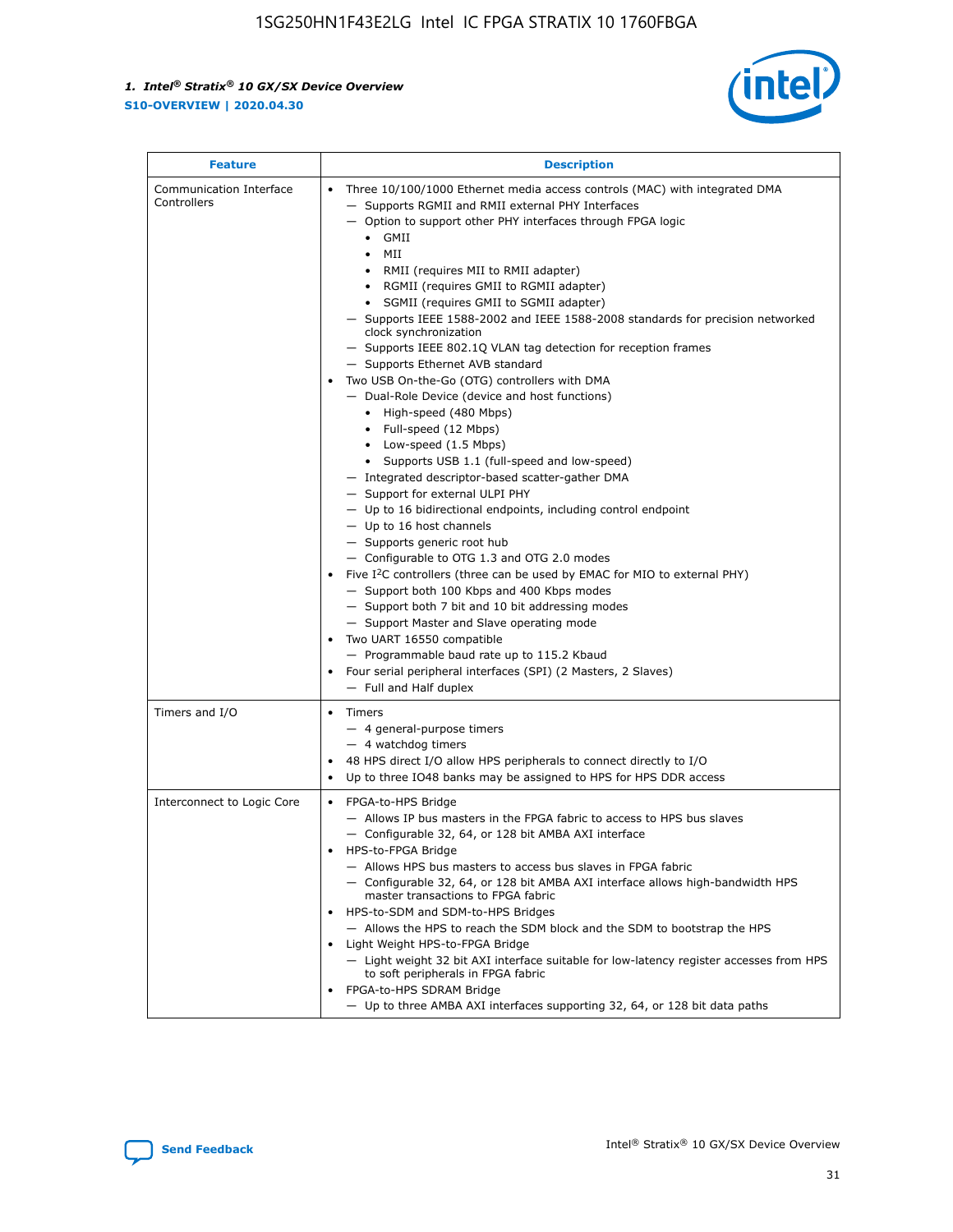

### **1.19. Power Management**

Intel Stratix 10 devices use the advanced Intel 14 nm tri-gate process technology, the all new Intel Hyperflex core architecture to enable Hyper-Folding, power gating, and several optional power reduction techniques to reduce total power consumption by as much as 70% compared to previous generation high-performance Stratix V devices.

Intel Stratix 10 standard power devices (-V) are SmartVID devices. The core voltage supplies (VCC and VCCP) for each SmartVID device must be driven by a PMBus voltage regulator dedicated to that Intel Stratix 10 device. Use of a PMBus voltage regulator for each SmartVID (-V) device is mandatory; it is not an option. A code is programmed into each SmartVID device during manufacturing that allows the PMBus voltage regulator to operate at the optimum core voltage to meet the device performance specifications.

With the new Intel Hyperflex core architecture, designs can run 2X faster than previous generation FPGAs. With 2X performance and same required throughput, architects can cut the data path width in half to save power. This optimization is called Hyper-Folding. Additionally, power gating reduces static power of unused resources in the FPGA by powering them down. The Intel Quartus Prime software automatically powers down specific unused resource blocks such as DSP and M20K blocks, at configuration time.

The optional power reduction techniques in Intel Stratix 10 devices include:

• **Available Low Static Power Devices**—Intel Stratix 10 devices are available with a fixed core voltage that provides lower static power than the SmartVID standard power devices, while maintaining device performance

Furthermore, Intel Stratix 10 devices feature Intel's low power transceivers and include a number of hard IP blocks that not only reduce logic resources but also deliver substantial power savings compared to soft implementations. In general, hard IP blocks consume up to 50% less power than the equivalent soft logic implementations.

### **1.20. Device Configuration and Secure Device Manager (SDM)**

All Intel Stratix 10 devices contain a Secure Device Manager (SDM), which is a dedicated triple-redundant processor that serves as the point of entry into the device for all JTAG and configuration commands. The SDM also bootstraps the HPS in SoC devices ensuring that the HPS can boot using the same security features that the FPGA devices have.

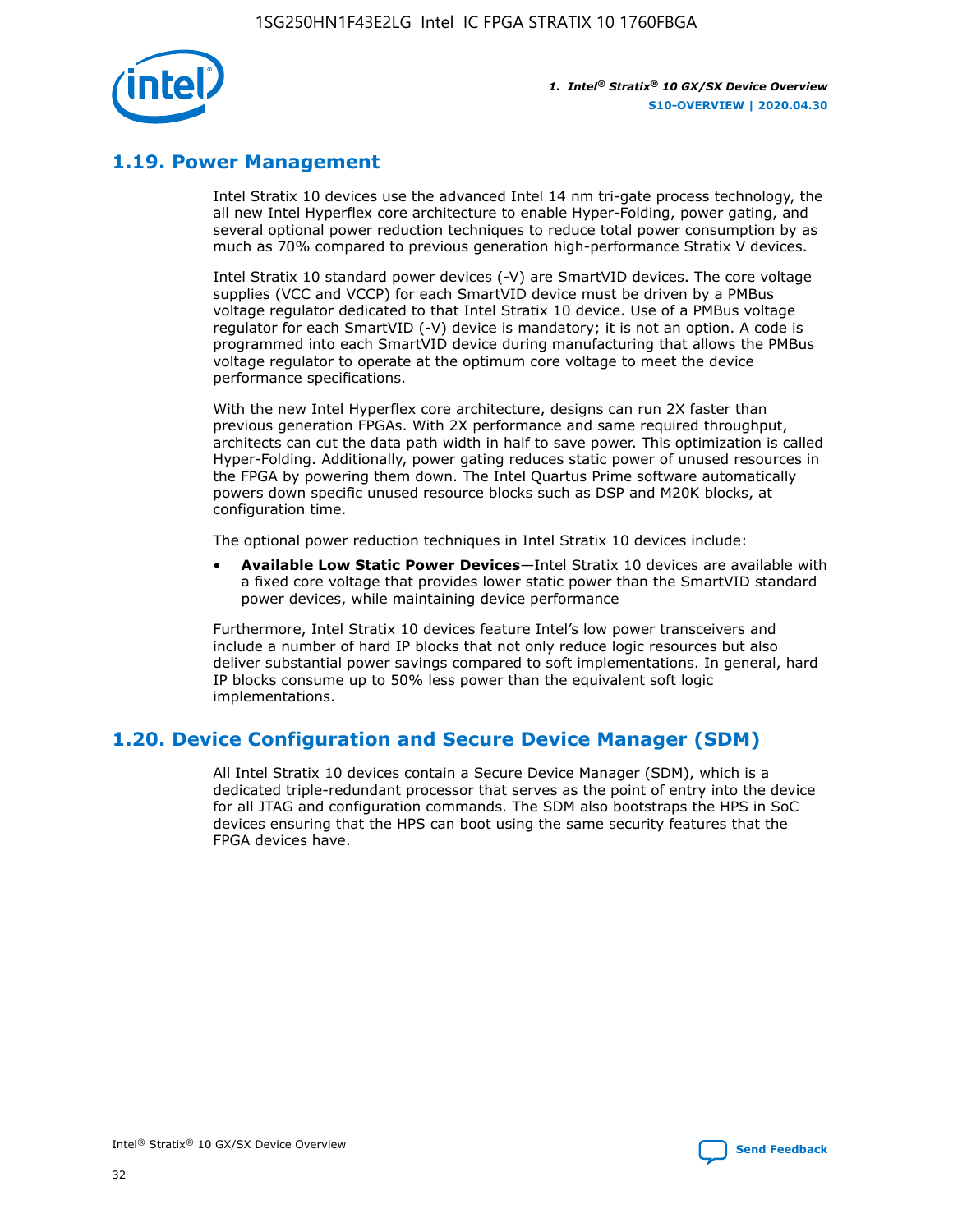





During configuration, Intel Stratix 10 devices are divided into logical sectors, each of which is managed by a local sector manager (LSM). The SDM passes configuration data to each of the LSMs across the on-chip configuration network. This allows the sectors to be configured independently, one at a time, or in parallel. This approach achieves simplified sector configuration and reconfiguration, as well as reduced overall configuration time due to the inherent parallelism. The same sector-based approach is used to respond to single-event upsets and security attacks.

While the sectors provide a logical separation for device configuration and reconfiguration, they overlay the normal rows and columns of FPGA logic and routing. This means there is no impact to the Intel Quartus Prime software place and route, and no impact to the timing of logic signals that cross the sector boundaries.

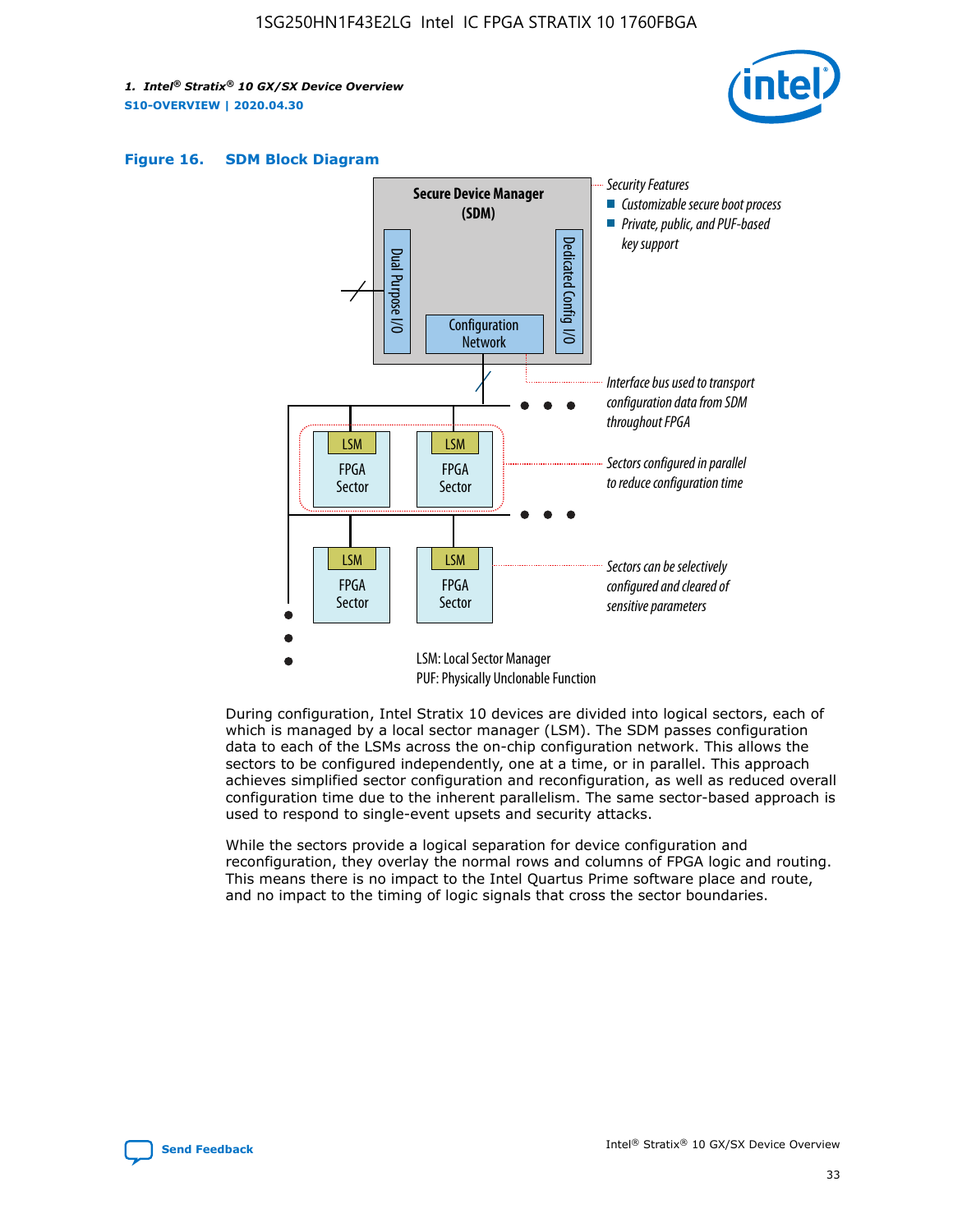

The SDM enables robust, secure, fully-authenticated device configuration. It also allows for customization of the configuration scheme, which can enhance device security. For configuration and reconfiguration, this approach offers a variety of advantages:

- Dedicated secure configuration manager
- Reduced device configuration time, because sectors are configured in parallel
- Updateable configuration process
- Reconfiguration of one or more sectors independent of all other sectors
- Zeroization of individual sectors or the complete device

The SDM also provides additional capabilities such as register state readback and writeback to support ASIC prototyping and other applications.

### **1.21. Device Security**

Building on top of the robust security features present in the previous generation devices, Intel Stratix 10 FPGAs and SoCs include a number of new and innovative security enhancements. These features are also managed by the SDM, tightly coupling device configuration and reconfiguration with encryption, authentication, key storage and anti-tamper services.

Security services provided by the SDM include:

- Bitstream encryption
- Multi-factor authentication
- Hard encryption and authentication acceleration; AES-256, SHA-256/384, ECDSA-256/384
- Volatile and non-volatile encryption key storage and management
- Boot code authentication for the HPS
- Physically Unclonable Function (PUF) service
- Updateable configuration process
- Secure device maintenance and upgrade functions
- Side channel attack protection
- Scripted response to sensor inputs and security attacks, including selective sector zeroization
- Readback, JTAG and test mode disable
- Enhanced response to single-event upsets (SEU)
- Black key provisioning
- Physical anti-tamper

See the *Intel Stratix 10 Device Security User Guide* for a complete list of all security features.

The SDM and associated security services provide a robust, multi-layered security solution for your Intel Stratix 10 design.

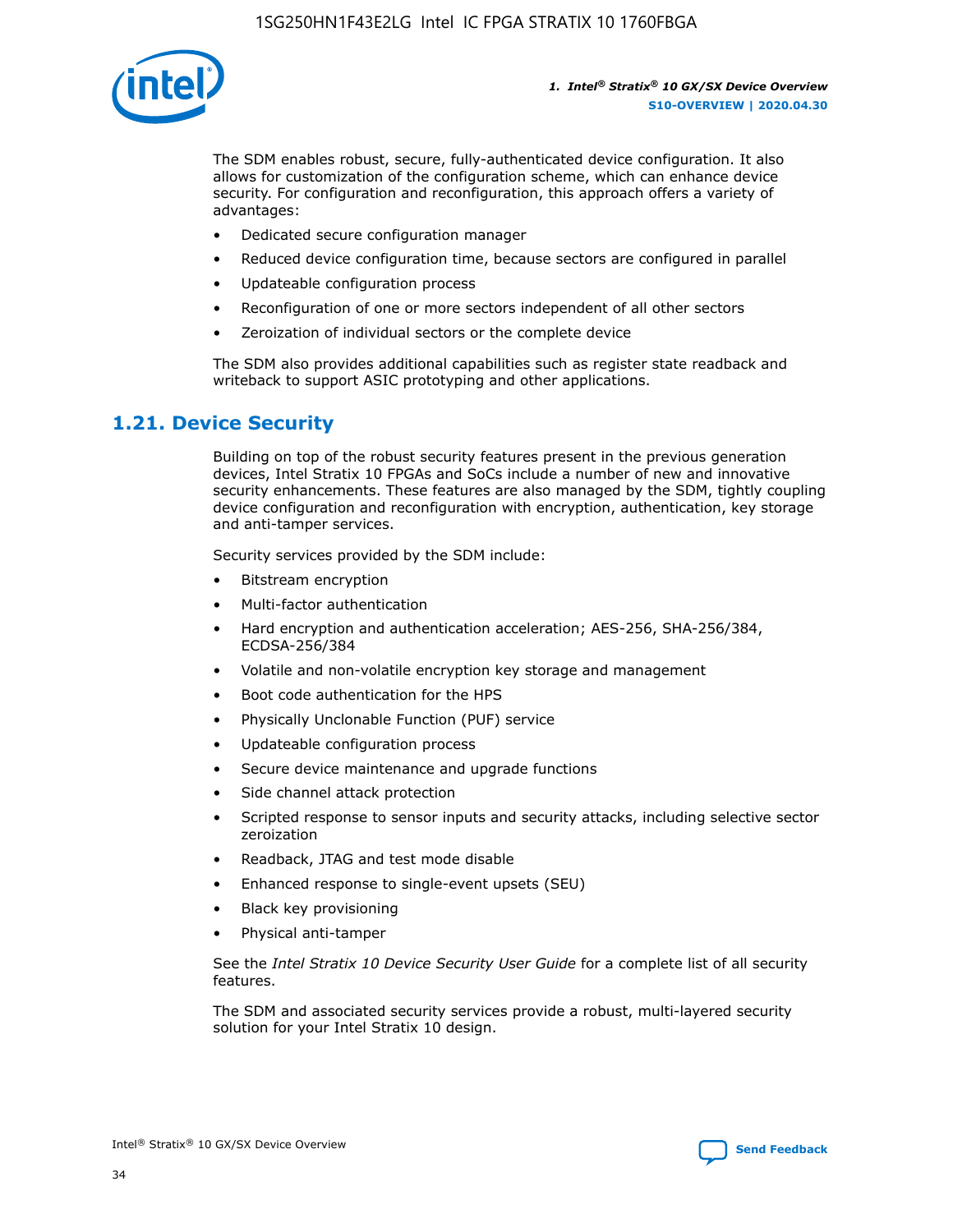

#### **Table 14. Device Security**

| <b>Intel Stratix 10 Family Variant</b> | <b>Bitstream Authentication</b> | <b>Advanced Security Features</b> <sup>(12)</sup> |
|----------------------------------------|---------------------------------|---------------------------------------------------|
| GX/SX                                  | All devices                     | -AS suffix part number required                   |

#### **Related Information**

- [My Intel Support](https://www.intel.com/content/www/us/en/programmable/my-intel/mal-home.html)
- [Intel Stratix 10 Device Security User Guide](https://www.intel.com/content/www/us/en/programmable/documentation/ndq1483601370898.html#wcd1483611014402)

### **1.22. Configuration via Protocol Using PCI Express**

Configuration via protocol using PCI Express allows the FPGA to be configured across the PCI Express bus, simplifying the board layout and increasing system integration. Making use of the embedded PCI Express hard IP operating in autonomous mode before the FPGA is configured, this technique allows the PCI Express bus to be powered up and active within the 100 ms time allowed by the PCI Express specification. Intel Stratix 10 devices also support partial reconfiguration across the PCI Express bus which reduces system down time by keeping the PCI Express link active while the device is being reconfigured.

### **1.23. Partial and Dynamic Reconfiguration**

Partial reconfiguration allows you to reconfigure part of the FPGA while other sections continue running. This capability is required in systems where uptime is critical, because it allows you to make updates or adjust functionality without disrupting services.

In addition to lowering power and cost, partial reconfiguration also increases the effective logic density by removing the necessity to place in the FPGA those functions that do not operate simultaneously. Instead, these functions can be stored in external memory and loaded as needed. This reduces the size of the required FPGA by allowing multiple applications on a single FPGA, saving board space and reducing power. The partial reconfiguration process is built on top of the proven incremental compile design flow in the Intel Quartus Prime design software

Dynamic reconfiguration in Intel Stratix 10 devices allows transceiver data rates, protocols and analog settings to be changed dynamically on a channel-by-channel basis while maintaining data transfer on adjacent transceiver channels. Dynamic reconfiguration is ideal for applications that require on-the-fly multiprotocol or multirate support. Both the PMA and PCS blocks within the transceiver can be reconfigured using this technique. Dynamic reconfiguration of the transceivers can be used in conjunction with partial reconfiguration of the FPGA to enable partial reconfiguration of both core and transceivers simultaneously.

### **1.24. Fast Forward Compile**

The innovative Fast Forward Compile feature in the Intel Quartus Prime software identifies performance bottlenecks in your design and provides detailed, step-by-step performance improvement recommendations that you can then implement. The Compiler reports estimates of the maximum operating frequency that can be achieved

<sup>(12)</sup> Contact My Intel Support for additional information.

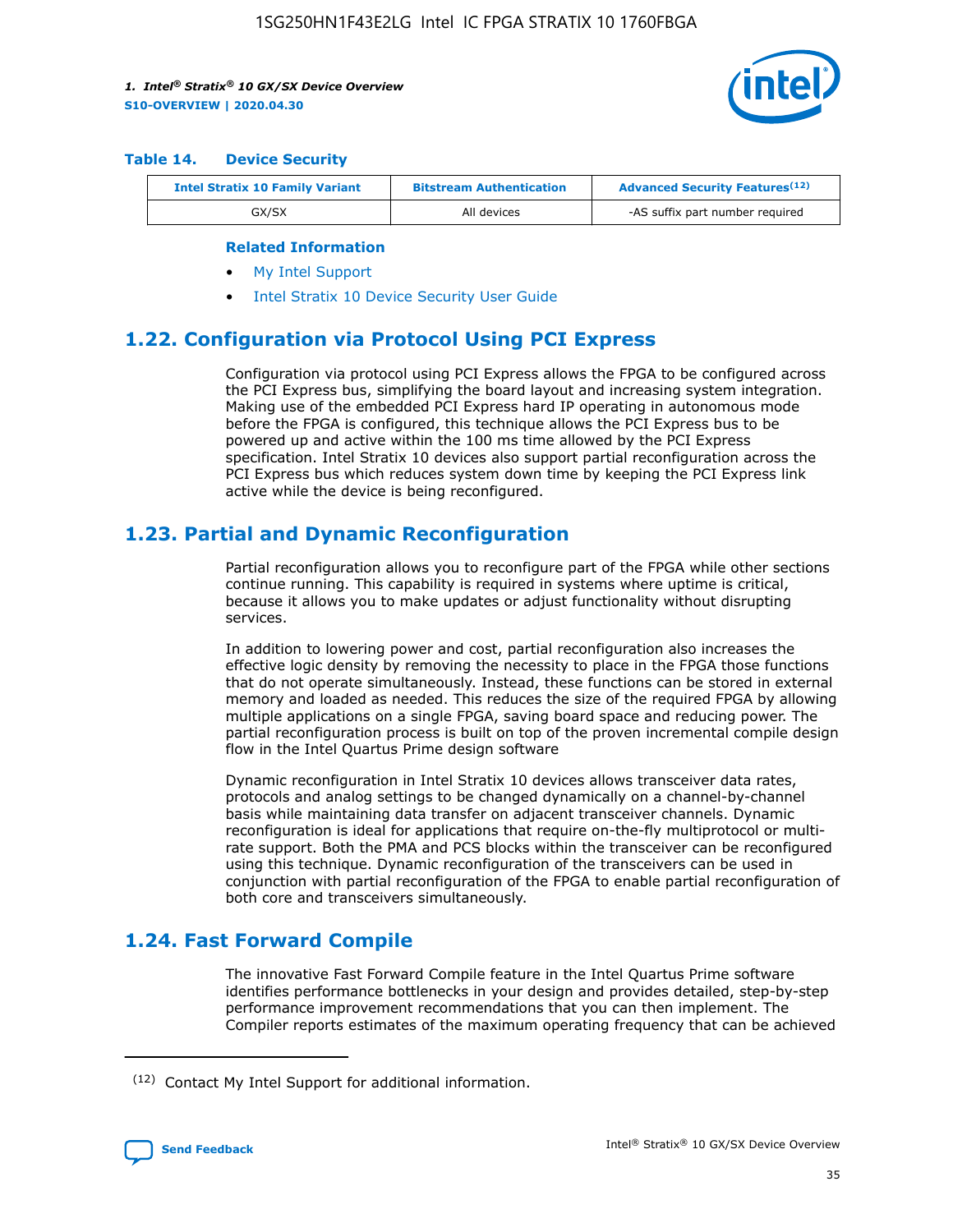

by applying the recommendations. As part of the new Hyper-Aware design flow, Fast Forward Compile maximizes the performance of your Intel Stratix 10 design and achieves rapid timing closure.

Previously, this type of optimization required multiple time-consuming design iterations, including full design re-compilation to determine the effectiveness of the changes. Fast Forward Compile enables you to make better decisions about where to focus your optimization efforts, and how to increase your design performance and throughput. This technique removes much of the guesswork of performance exploration, resulting in fewer design iterations and as much as 2X core performance gains for Intel Stratix 10 designs.

### **1.25. Single Event Upset (SEU) Error Detection and Correction**

Intel Stratix 10 FPGAs and SoCs offer robust SEU error detection and correction circuitry. The detection and correction circuitry includes protection for Configuration RAM (CRAM) programming bits and user memories. The CRAM is protected by a continuously running parity checker circuit with integrated ECC that automatically corrects one or two bit errors and detects higher order multibit errors.

The physical layout of the CRAM array is optimized to make the majority of multi-bit upsets appear as independent single-bit or double-bit errors which are automatically corrected by the integrated CRAM ECC circuitry. In addition to the CRAM protection, user memories also include integrated ECC circuitry and are layout optimized for error detection and correction.

The SEU error detection and correction hardware is supported by both soft IP and the Intel Quartus Prime software to provide a complete SEU mitigation solution. The components of the complete solution include:

- Hard error detection and correction for CRAM and user M20K memory blocks
- Optimized physical layout of memory cells to minimize probability of SEU
- Sensitivity processing soft IP that reports if CRAM upset affects a used or unused bit
- Fault injection soft IP with the Intel Quartus Prime software support that changes state of CRAM bits for testing purposes
- Hierarchy tagging in the Intel Quartus Prime software
- Triple Mode Redundancy (TMR) used for the Secure Device Manager and critical on-chip state machines

In addition to the SEU mitigation features listed above, the Intel 14 nm tri-gate process technology used for Intel Stratix 10 devices is based on FinFET transistors which have reduced SEU susceptibility versus conventional planar transistors.

### **1.26. Document Revision History for the Intel Stratix 10 GX/SX Device Overview**

| <b>Document</b><br><b>Version</b> | <b>Changes</b>             |
|-----------------------------------|----------------------------|
| 2020.04.30                        | Made the following change: |
|                                   | continued                  |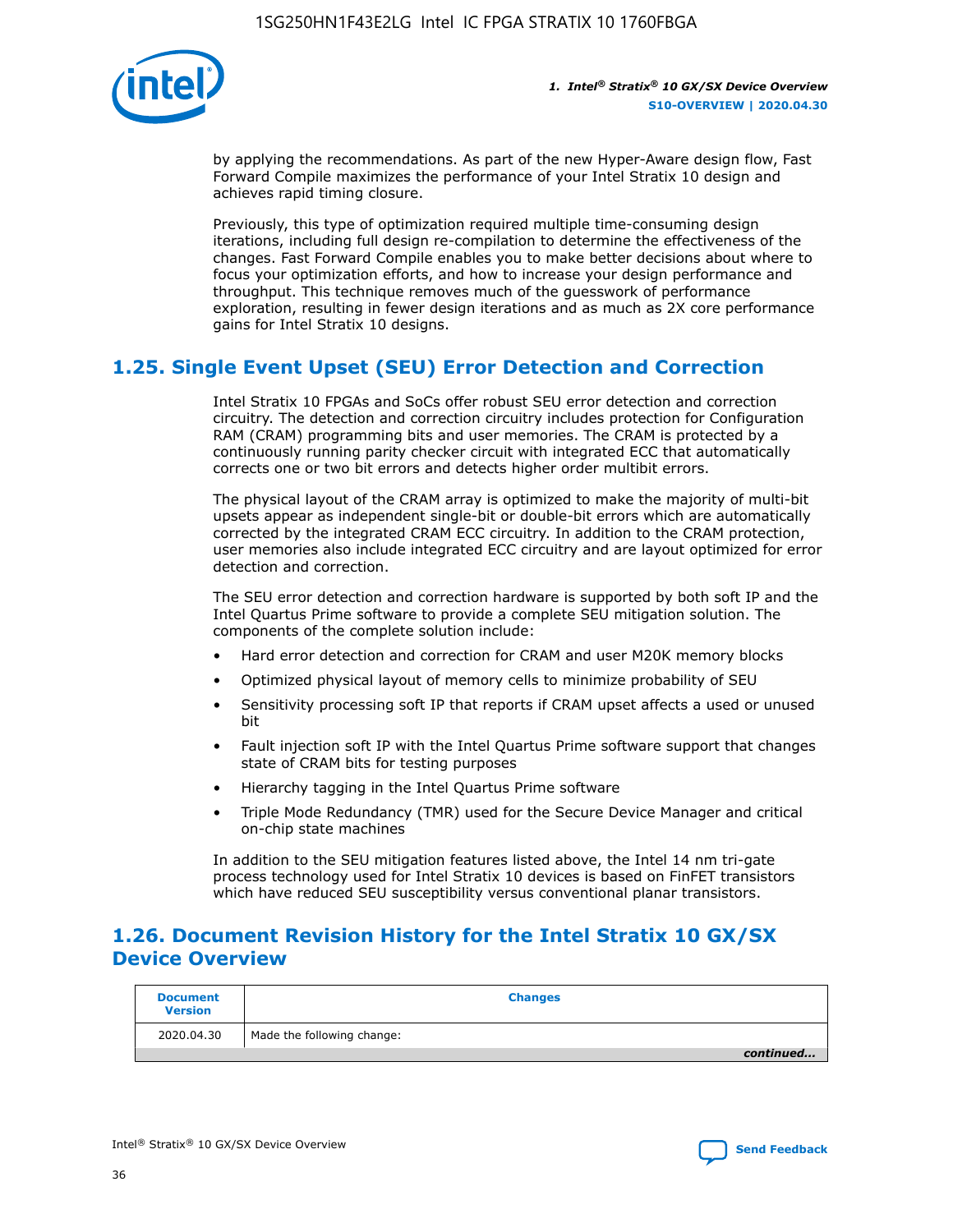

| <b>Document</b><br><b>Version</b> | <b>Changes</b>                                                                                                                                                                                                                                                                                                                                                                                                                                                                                                                                                                                                                                                                                                                                                                                                                                                                                                                                                                               |
|-----------------------------------|----------------------------------------------------------------------------------------------------------------------------------------------------------------------------------------------------------------------------------------------------------------------------------------------------------------------------------------------------------------------------------------------------------------------------------------------------------------------------------------------------------------------------------------------------------------------------------------------------------------------------------------------------------------------------------------------------------------------------------------------------------------------------------------------------------------------------------------------------------------------------------------------------------------------------------------------------------------------------------------------|
|                                   | Added the GX 10M variant.                                                                                                                                                                                                                                                                                                                                                                                                                                                                                                                                                                                                                                                                                                                                                                                                                                                                                                                                                                    |
| 2020.03.24                        | Made the following changes:<br>Added advanced security (-AS) devices.<br>Added level shifter details for the Intel Stratix 10 SX/GX 400 device.                                                                                                                                                                                                                                                                                                                                                                                                                                                                                                                                                                                                                                                                                                                                                                                                                                              |
| 2019.08.19                        | Made the following changes:<br>Added composition details for the leaded and lead-free contact device options.<br>Updated the I/O PLL counts.                                                                                                                                                                                                                                                                                                                                                                                                                                                                                                                                                                                                                                                                                                                                                                                                                                                 |
| 2019.02.15                        | Made the following changes:<br>Changed the number of included logic elements globally.<br>Removed logic density 450, logic density 550, and package code 48 from the "Sample Ordering<br>$\bullet$<br>Code and Available Options for Intel Stratix 10 Devices" figure.<br>Updated description of the higher density in the "Innovations in Intel Stratix 10 FPGAs and SoCs"<br>section.<br>Updated description of the general purpose I/Os in the "Intel Stratix 10 FPGA and SoC Common<br>Device Features" table.<br>Removed support for LPDDR3 globally.<br>Updated the "Intel Stratix 10 FPGA and SoC Architecture Block Diagram" figure.<br>Updated the "Intel Stratix 10 GX/SX FPGA and SoC Family Plan-FPGA Core (part 1)" table.<br>$\bullet$<br>Updated the "Intel Stratix 10 GX/SX FPGA and SoC Family Plan-Interconnects, PLLs and Hard IP<br>(part 2)" table.<br>Updated and merged the "Intel Stratix 10 GX/SX FPGA and SoC Family Package Plan" tables.                         |
| 2018.08.08                        | Made the following changes:<br>Changed the specs for QDRII+ and QDRII+ Xtreme and added specs for QDRIV in the "External<br>$\bullet$<br>Memory Interface Performance" table.<br>Updated description of the power options in the "Sample Ordering Code and Available Options for<br>Intel Stratix 10 Devices" figure.<br>Changed the description of the technology and power management features in the "Intel Stratix 10<br>FPGA and SoC Common Device Features" table.<br>Changed the description of SmartVID in the "Power Management" section.<br>Changed the direction arrow from the coefficient registers block in the "DSP Block: High Precision<br>Fixed Point Mode" figure.                                                                                                                                                                                                                                                                                                        |
| 2017.10.30                        | Made the following changes:<br>Removed the embedded eSRAM feature globally.<br>$\bullet$<br>Removed the Low Power (VID) and Military operating temperature options, and package code 53<br>from the "Sample Ordering Code and Available Options for Stratix 10 Devices" figure.<br>Changed the Maximum transceiver data rate (chip-to-chip) specification for L-Tile devices in the<br>"Key Features of Intel Stratix 10 Devices Compared to Stratix V Devices" table.                                                                                                                                                                                                                                                                                                                                                                                                                                                                                                                       |
| 2016.10.31                        | Made the following changes:<br>• Changed the number of available transceivers to 96, globally.<br>Changed the single-precision floating point performance to 10 TFLOP, globally.<br>Changed the maximum datarate to 28.3 Gbps, globally.<br>Changed some of the features listed in the "Stratix 10 GX/SX Device Overview" section.<br>Changed descriptions for the GX and SX devices in the "Stratix 10 Family Variants" section.<br>٠<br>Changed the "Sample Ordering Code and Available Options for Stratix 10 Devices" figure.<br>Changed the features listed in the "Key Features of Stratix 10 Devices Compared to Stratix V<br>$\bullet$<br>Devices" table.<br>Changed the descriptions of the following areas of the "Stratix 10 FPGA and SoC Common Device<br>Features" table:<br>- Transceiver hard IP<br>- Internal memory blocks<br>- Core clock networks<br>- Packaging<br>Reorganized and updated all tables in the "Stratix 10 FPGA and SoC Family Plan" section.<br>continued |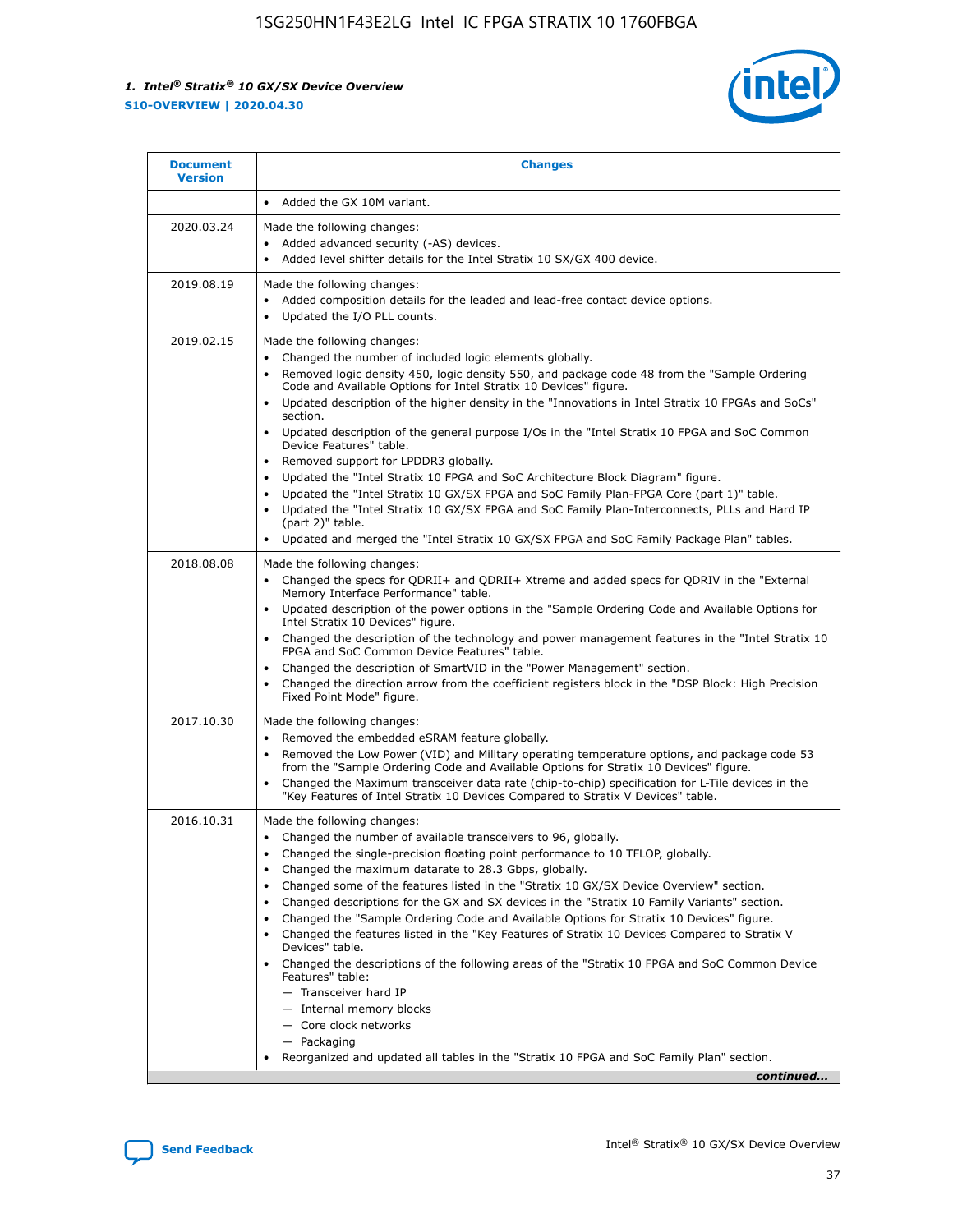

| <b>Document</b><br><b>Version</b> | <b>Changes</b>                                                                                                                                                                                                                                                                                                                                                                                                                                                                                                                                                                                                                                                                                                                                                                                                                                                                                                                                                                                     |
|-----------------------------------|----------------------------------------------------------------------------------------------------------------------------------------------------------------------------------------------------------------------------------------------------------------------------------------------------------------------------------------------------------------------------------------------------------------------------------------------------------------------------------------------------------------------------------------------------------------------------------------------------------------------------------------------------------------------------------------------------------------------------------------------------------------------------------------------------------------------------------------------------------------------------------------------------------------------------------------------------------------------------------------------------|
|                                   | Removed the "Migration Between Arria 10 FPGAs and Stratix 10 FPGAs" section.<br>Removed footnotes from the "Transceiver PCS Features" table.<br>Changed the HMC description in the "External Memory and General Purpose I/O" section.<br>Changed the number of fPLLs in the "Fractional Synthesis PLLs and I/O PLLs" section.<br>Clarified HMC data width support in the "Key Features of the Stratix 10 HPS" table.<br>Changed the description in the "Internal Embedded Memory" section.<br>Changed the datarate for the Standard PCS and SDI PCS features in the "Transceiver PCS Features"<br>table.<br>Added a note to the "PCI Express Gen1/Gen2/Gen3 Hard IP" section.<br>Updated the "Key Features of the Stratix 10 HPS" table.<br>Changed the description for the Cache coherency unit in the "Key Features of the Stratix 10 HPS"<br>table.<br>Changed the description for the external SDRAM and Flash memory interfaces for HPS in the "Key<br>Features of the Stratix 10 HPS" table. |
| 2015.12.04                        | Initial release.                                                                                                                                                                                                                                                                                                                                                                                                                                                                                                                                                                                                                                                                                                                                                                                                                                                                                                                                                                                   |